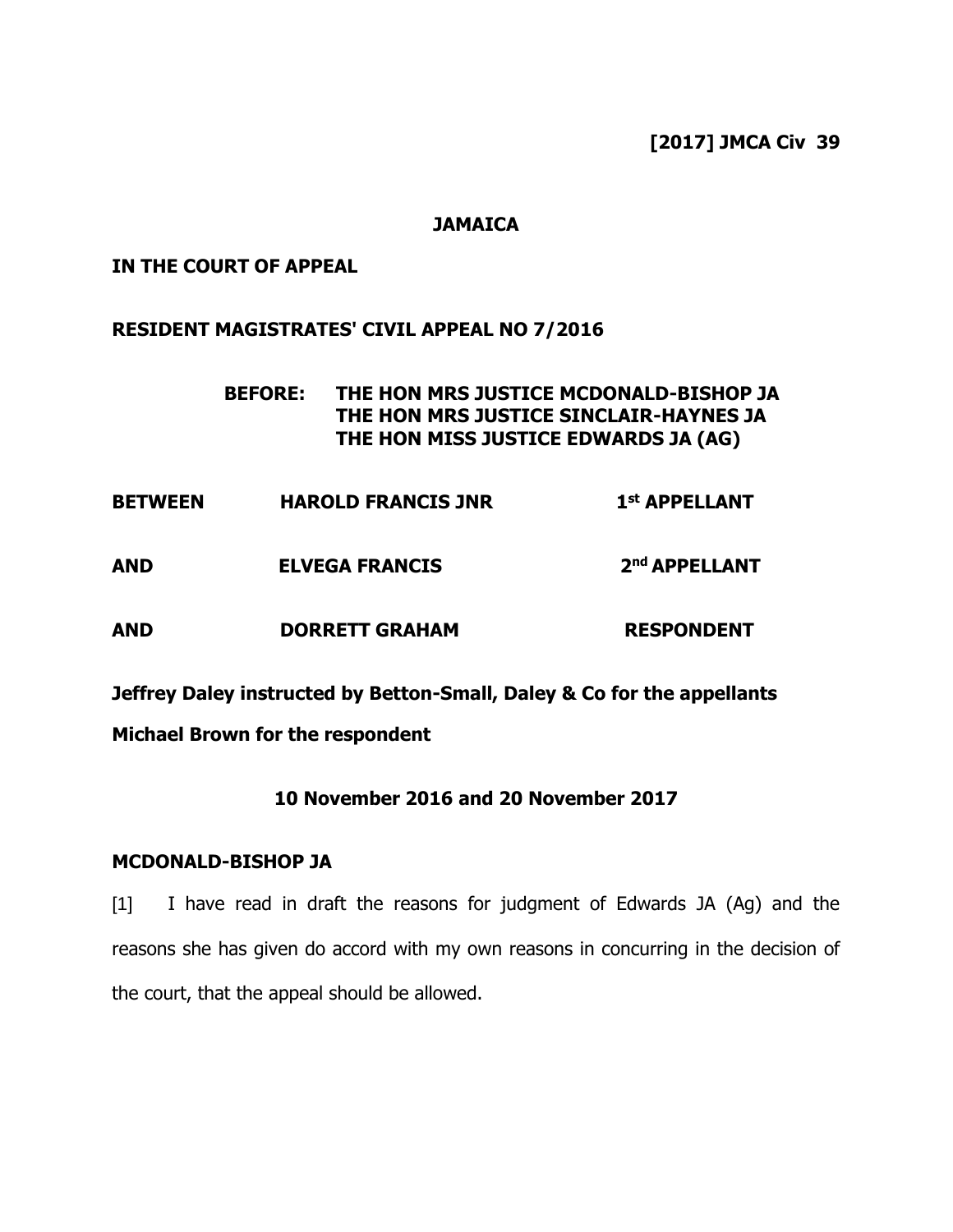#### **SINCLAIR-HAYNES JA**

[2] I too have read in draft the reasons for judgment of Edwards JA (Ag). I agree and have nothing to add.

#### **EDWARDS JA (AG)**

[3] On 10 November 2016, we allowed this appeal from the Parish Court (formerly Resident Magistrate's Court) for the parish of Westmoreland, set aside the judgment and orders of the judge of the Parish Court (formerly Resident Magistrate), entered judgment for the appellant and awarded costs of the appeal and in the court below to the appellants in the sum of \$50,000.00. These are the reasons for judgment as promised at the time.

### **Background**

[4] In this appeal, Harold Francis (Jnr) and Elvega Francis ("the appellants") challenged the decision of the judge of the Parish Court for the parish of Westmoreland ("the parish judge") wherein she entered judgment for the plaintiff, Dorrett Graham ("the respondent") and awarded her the sum of \$250,000.00 for damages and costs in the sum of \$23,016.00.

[5] The plaint was filed in the Westmoreland Parish Court on 1 May 2013, against the appellants, seeking to recover damages for trespass. The respondent also sought an injunction to restrain the appellants, their servants and/or agents from further trespassing on her land, special damages for injury due to excavation, loss of top soil and for reinstatement work in the sum of \$250,000.00 as well as interest and costs. On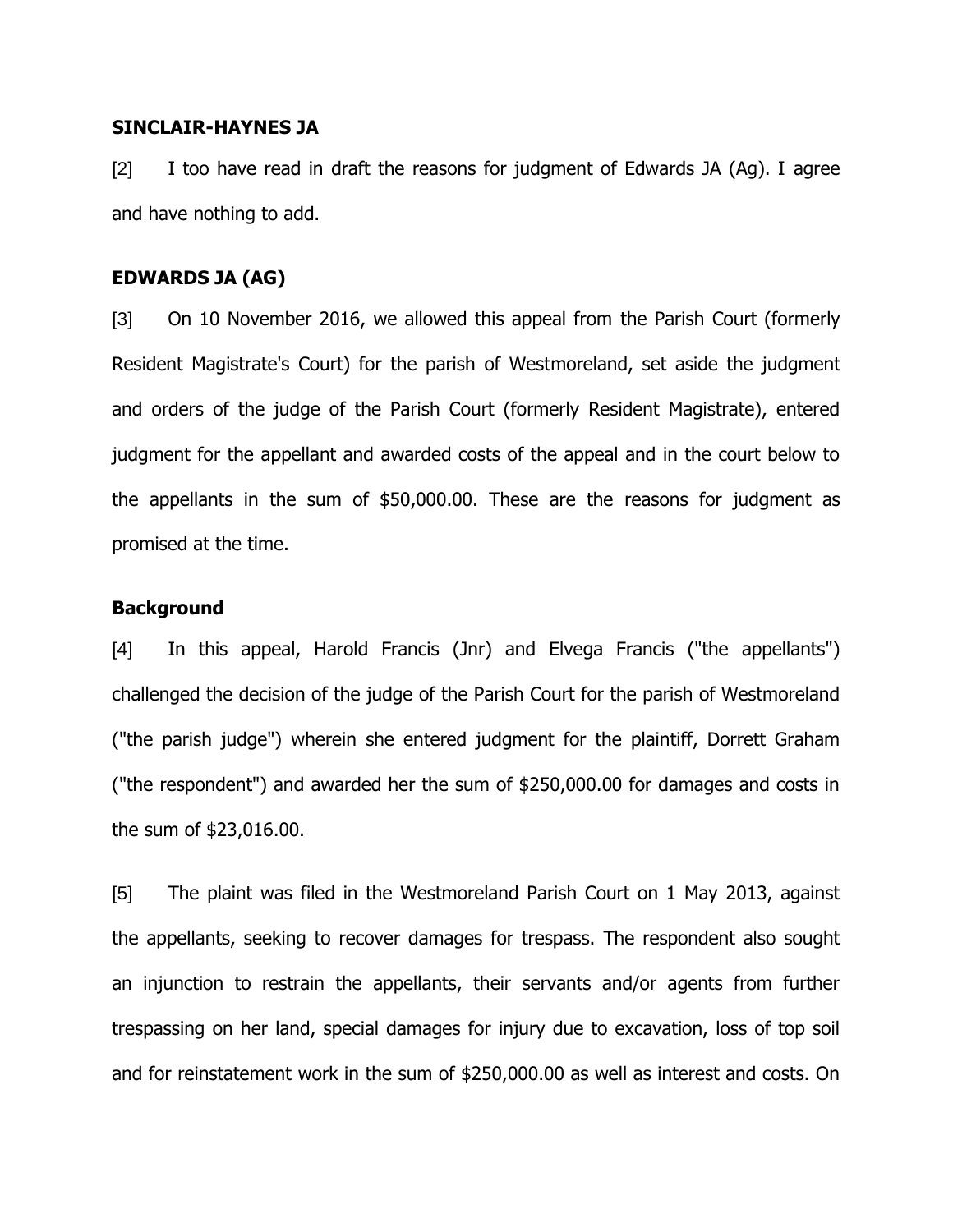5 June 2013, an injunction was granted ordering the appellants to cease construction on the disputed land until the resolution of the matter.

[6] The respondent's claim was based on her contention that she bought two squares of land in Culloden in the parish of Westmoreland ("the land"), from the appellants' father Harold Francis (Snr).The land formed part of a larger parcel of land measuring one acre, registered at Volume 682 Folio 21 of the Register Book of Titles. The entire parcel of land which included the section purportedly bought by the respondent, was registered in the name of Harold Francis (Snr) from 1953. Harold Francis (Snr) and his family, including the appellants, resided on the property.

[7] The respondent's evidence was that she paid the full purchase price of \$5,000.00 for the land in 1983. She tendered into evidence a common law indenture purporting to convey the land to her for the purchase price of \$5000.00 and a receipt showing payment of \$2,600.00 in 1983 as proof of the transaction. Her evidence in court was that she paid the full purchase price of \$5,000.00 for the two squares of land.

[8] After the death of their father, the appellants remained in possession of the entire acre of land, including the section being claimed by the respondent. They refuted the respondent's claim that she had purchased the land from their father. They also denied destroying a fence placed on the land by the respondent or that there had ever been any line of demarcation dividing any portion of the property. They also said that they were the registered owners in possession and were, therefore, not trespassers on the land.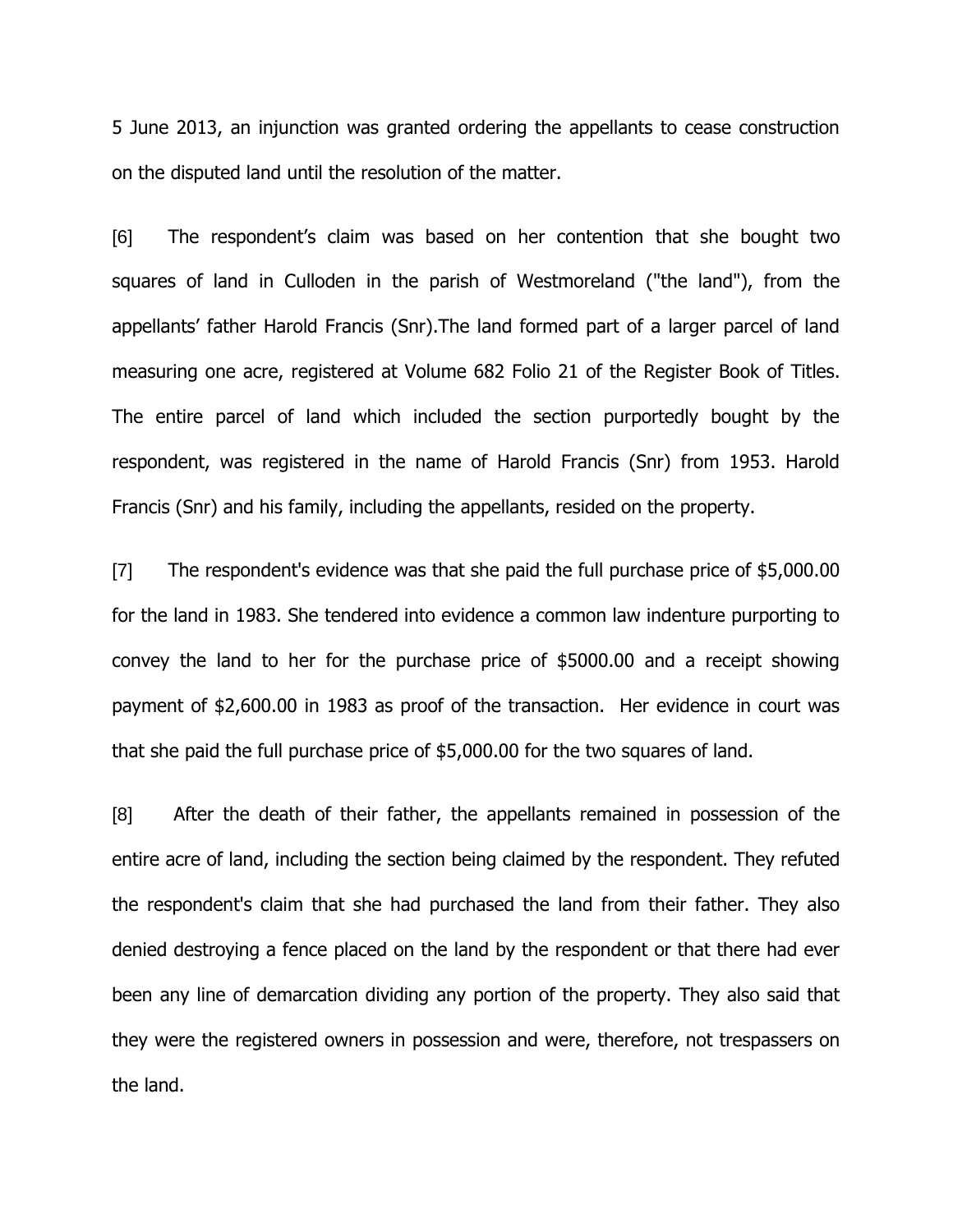#### **Application to adduce fresh evidence**

[9] The appellants had filed an application to, among other things, have the certified copy of the Duplicate Certificate of Title registered at Volume 682 Folio 21 of the Register Book of Titles for land at Culloden in the parish of Westmoreland, adduced as fresh evidence in this court. On 7 November 2016, we considered the application and granted the order, albeit that it was recognised by the court that the evidence was not, strictly speaking, fresh evidence as the certificate of title was available at the time of the trial. In the interests of justice and in fairness to the appellant, however, we allowed the application for the certificate of title to form part of the record of this court although it was not tendered in evidence below, in light of the following circumstances: (a) the parish judge had taken note of its existence and has referred to it in her judgment; (b) the respondent has acknowledged the existence of the appellants' registered title; and (c) the appellants were unrepresented in the court below.

[10] The evidence led in the Parish Court, in brief, was that at the time the respondent purchased the land, the appellants were mere children, just nine and 11 years old, respectively. She was given a common law indenture by the appellants' father in 1985 when she took possession of the land. There was, however, no subdivision or transfer of the land the respondent claimed to have purchased.

[11] The respondent said the land was surveyed by the appellants' father, who gave her a copy of the surveyor's report, after which, she had it fenced at her own expense. She said she was not present or represented at the survey commissioned by the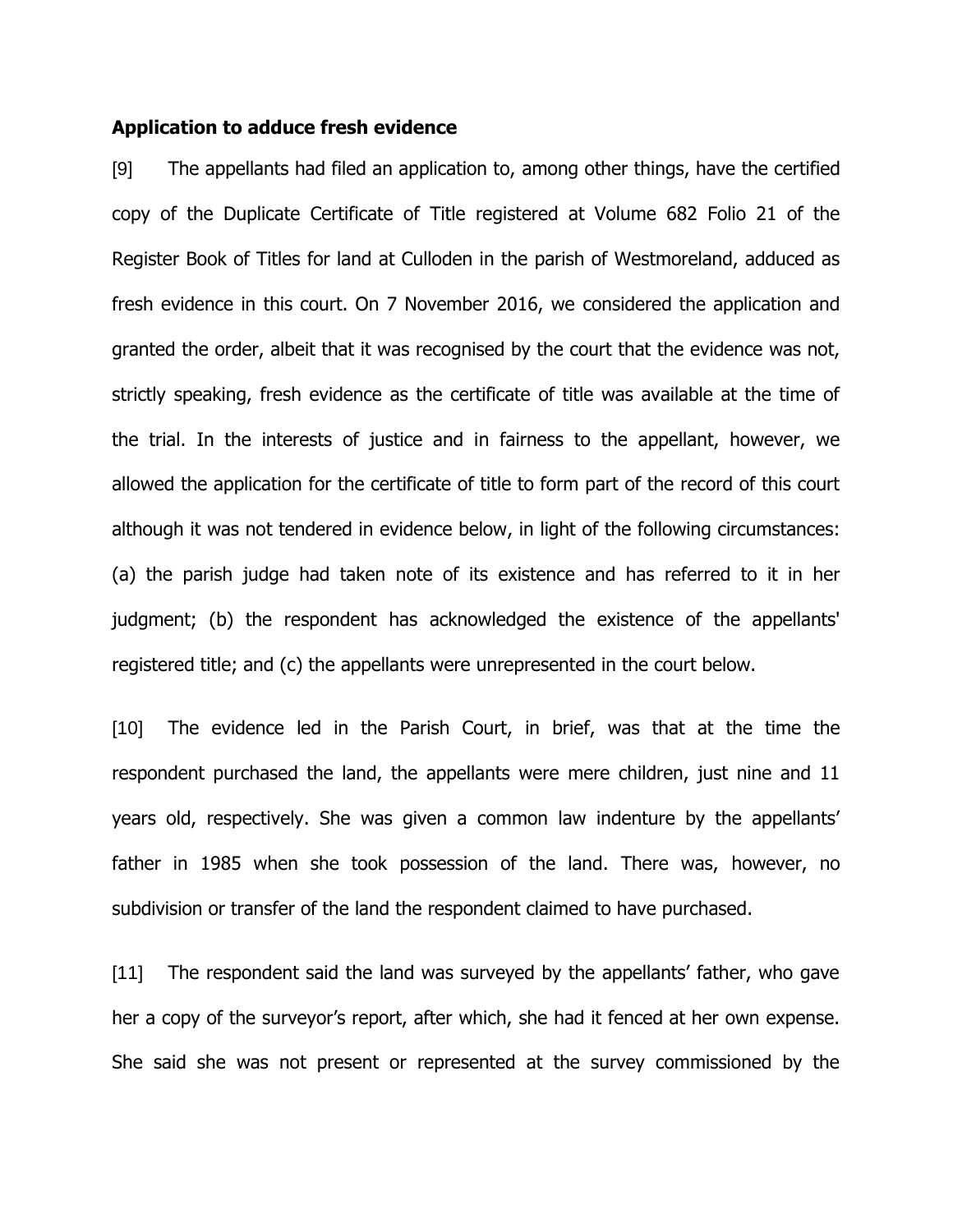appellants' father but claimed that the  $2<sup>nd</sup>$  appellant was present. That surveyors report was not tendered into evidence at the trial.

[12] The respondent also said that after she received the common law indenture and took possession of the land in 1985, she erected a fence. That fence, she said, was removed by the  $1<sup>st</sup>$  appellant after she returned to the United States. She said the appellants' father was not present when the fence was removed as he had died. She subsequently fenced the land again and it was removed once more. She could not recall when the second fence was removed. She, however, said that she took the appellants to court in 1999 because they were removing the fence. She was overseas when the matter came before the court and did not attend. After the fence was removed, she spoke to the  $1<sup>st</sup>$  appellant about the land and told him she had bought it from his father. Her evidence was that the  $1<sup>st</sup>$  appellant however refuted this assertion, stating that she had not bought the land.

[13] The respondent did not reside on the land and her evidence was that although she visited Jamaica at least every year or every other year, she did not visit the land after the purchase but would pass and look at it. She said she started paying taxes for the land about five years after the purchase and produced tax receipts for the years 2005, 2006, 2008 and 2010, which were admitted in evidence. She paid no taxes for the land before the appellants' father died. It was after she sent the common law indenture to Montego Bay to 'get it rectif[ied]' that she started paying taxes.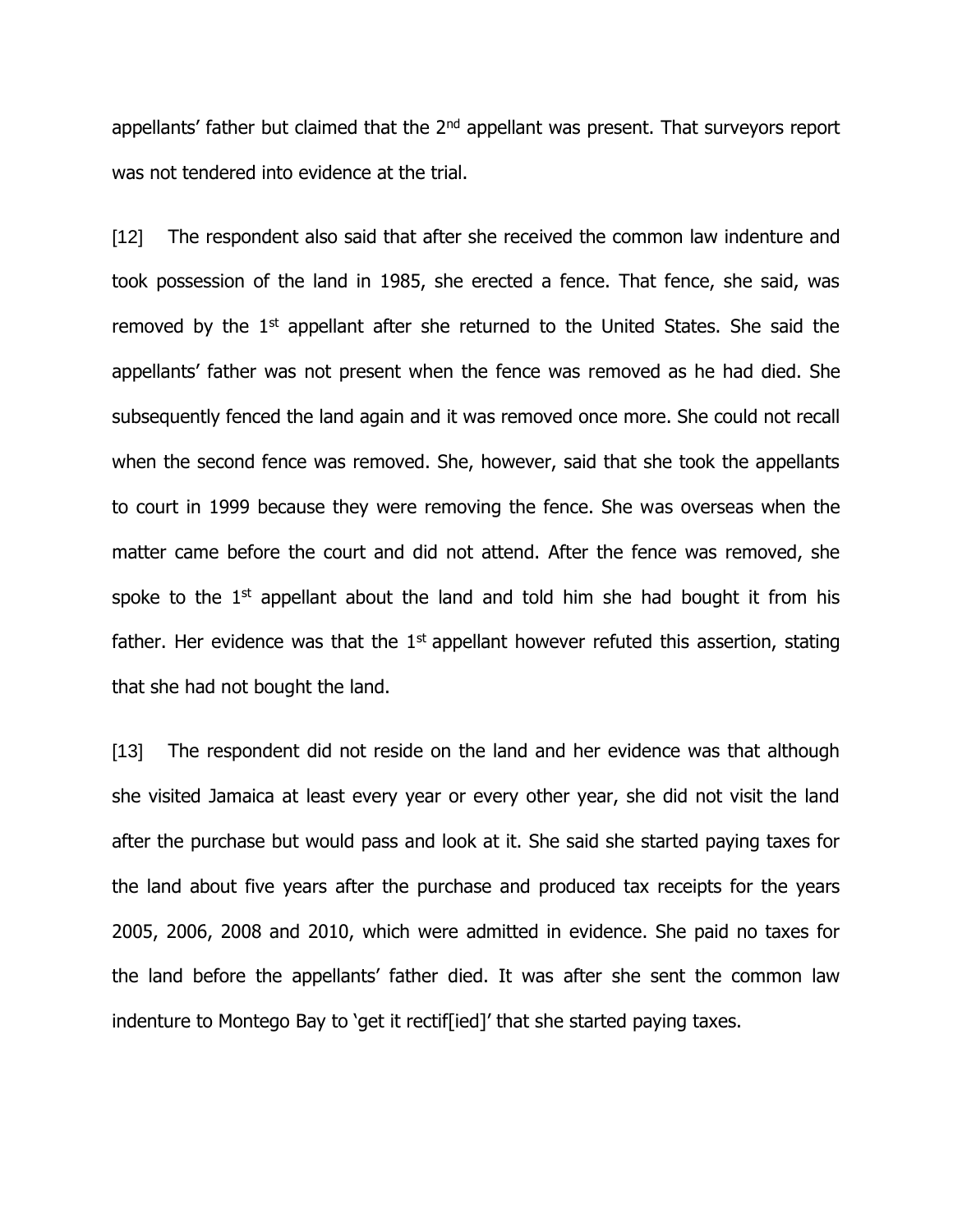[14] Her evidence was that the appellants were always on the land. They had cut down trees and placed marl on the land and were using it as a parking lot. They were written to and asked to desist by her daughter and her attorney-at-law. She herself did not speak to them in person. She did not give them permission to be on the land and she wanted them off. She knew the appellants were in possession of a "lawful title". She placed a caveat on the land to stop the appellants from building on it but 'lose her money'.

[15] The appellants' daughter also gave evidence of her knowledge of the purchase of the land and the fact that it was fenced twice and removed each time by the appellants. She said she visited the land in the 90's and saw the fence her mother erected around the land and that it was removed in the "mid to late 90's". She spoke to the appellants in 2007 when she saw the fence was gone and showed them the common law indenture given to her mother, the survey documents and a letter to her mother written by the their father which she said detailed the sale of the land and the price at which it was sold. The  $1<sup>st</sup>$  appellant told her the documents were "bogus" as he knew nothing about them and also made threats. She said she had a receipt for the second payment for the land. This was, however, not tendered into evidence although, after a document was shown to the  $1<sup>st</sup>$  appellant he suggested to her, and she did not deny it, that the receipts would amount to only \$4,600.00. There was no accounting for the balance of \$400.00.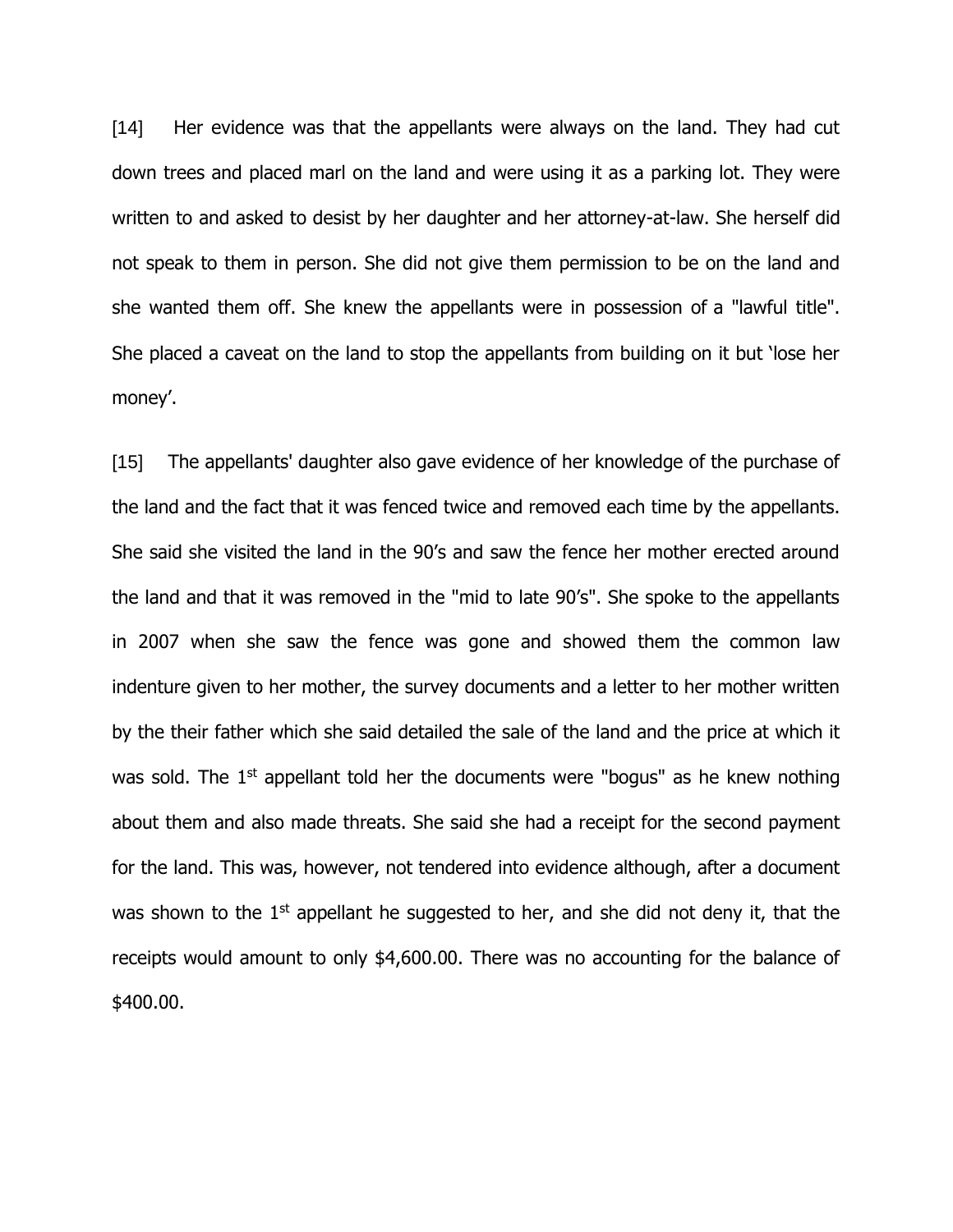[16] The appellants' evidence was that their father died in 1987 and that they inherited the property after his death. They had been building on the land since 2000. A previous claim had been brought against them by the respondent in 1999, similarly for trespass, but it had been adjourned, for "insufficient evidence". At that time, the estate was being administered and according to the  $1<sup>st</sup>$  appellant, it was an attempt by the respondent to prevent the transfer of the land to them. They began the process of transferring title in 1998 but the respondent lodged a caveat and thereafter did nothing further to pursue a claim. With the advice and assistance of their attorney-at-law they applied for the Duplicate Certificate of Title to be transferred to them in 2006.

[17] They occupied the land from birth. They were aware that their father would lease land from time to time including a "house spot", but were unaware of any sale of any portion of the land. The entire property is an acre more or less and there is a house on the land which they occupy. There had never been any demarcation of any portion of the land and they knew of no surveyor's pegs being placed on the land and had never seen any. The  $1<sup>st</sup>$  appellant claimed his father would never sell the land and so the documents produced by the respondent had to be a forgery. He agreed that a survey report shown to him had been commissioned by the respondent, but stated that he did not know when the land was surveyed. He saw no pegs and did not pull out any pegs or tear down any fence. He said they now have two buildings on the land.

 $[18]$  The  $2<sup>nd</sup>$  appellant denied all knowledge of the sale or the common law indenture and denied there was ever a fence on the land or that it was torn down by them. The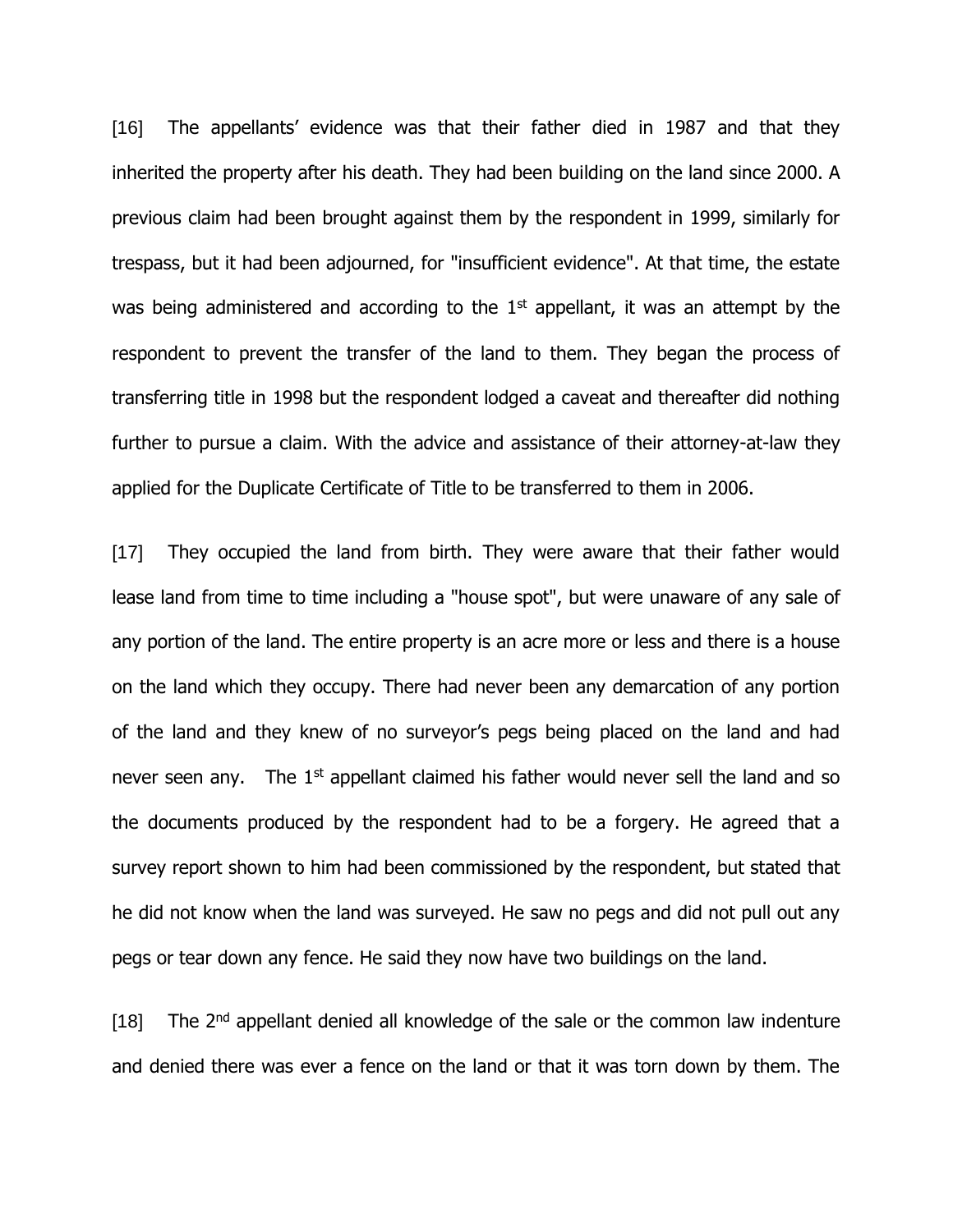lessees were removed by their father before he died because he did not "want any problem after he died", she said.

[19] Her evidence was that in 1983 they were children. She was 11 years old and her brother was nine years old. No one had ever confronted them about the land until they received the summons in 1999. After receiving the summons, their lawyer wrote to the respondent's lawyer requesting that he send what documents he had in support of the claim but nothing was sent. She said the respondent's representative came to court but had insufficient documents to prove the claim and the case was adjourned. She and the 1<sup>st</sup> appellant were subsequently brought back to court for trespass to the land and damages in 2013. She however, stated that the documents that had been presented to the court in the current claim were not presented to the court in the previous claim. She denied being present at the time the survey was done and says she was only told about it by her neighbour.

[20] The appellants called two witnesses in the person of their neighbours, Mr Kenneth Samuels and Mr Randy Smith. Mr Samuels was the brother-in-law of the appellants' father. He stated that he knew of no sale and saw no fencing around the land. His evidence was that the appellants' father "never utter a word ...about selling" the land. He said "it sound funny to [him]" that years after the appellants' father's death, the respondent claims to have been sold the land. He said the appellants were born on and lived on the land and so could not be trespassers. He knew two persons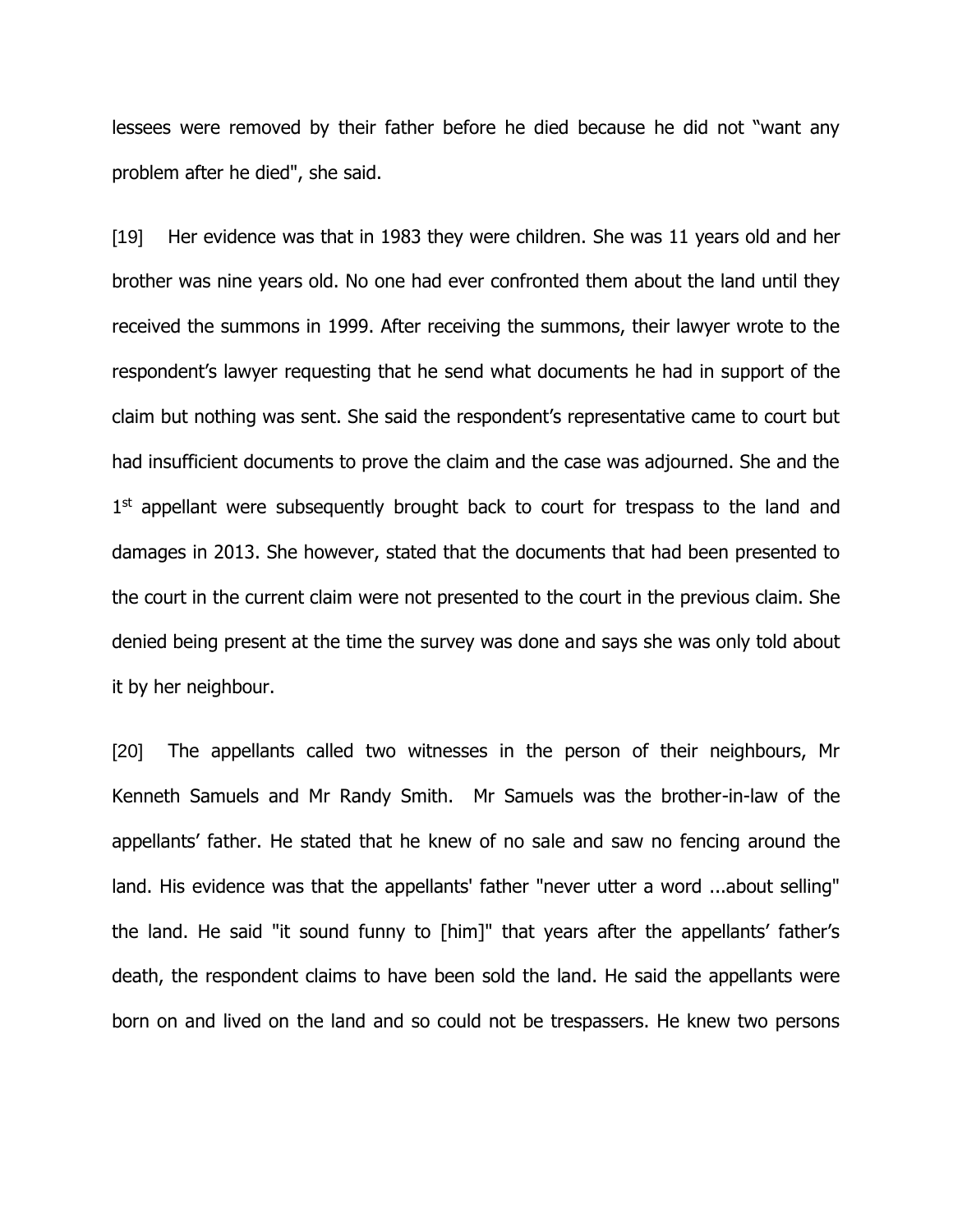who were tenants on the land but were both told to leave by the appellants' father prior to his death.

[21] Mr Smith's evidence was that he was the appellants' neighbour. He resided in the neighbouring property to the left of the appellants' property, which was his mother's, from his birth in 1967 until he left in 1996. He is aware of a survey of the appellants' property which was done in the year 1990 and which had been authorized by the respondent. He said a Mr Walter Scott was present at the survey to represent the respondent. He said no one from Harold Francis' (Snr) estate was present but he was present to represent his mother. He said the appellants were away at school at the time and that it was he who told them about the survey. He saw no fence at any time on the appellants' property although he visited his mother's property regularly and the only fence that was there was between his mother's and Harold Francis' (Snr) property. Even after the survey, he said, no fence was erected.

#### **The parish judge's decision**

[22] The parish judge, after summarising the evidence, came to the conclusion that the respondent had made out a case in trespass. That conclusion was arrived at as a result of several findings of fact and law made by the parish judge. The first finding of fact the parish judge made was that the tenants were removed from the land by the appellants' father, before his death, so that the respondent could have access to her land without "issue". This was how the parish judge put it:

> "Indeed the evidence of witness Kenneth Samuels is that Francis Snr. insisted that two tenants on the property should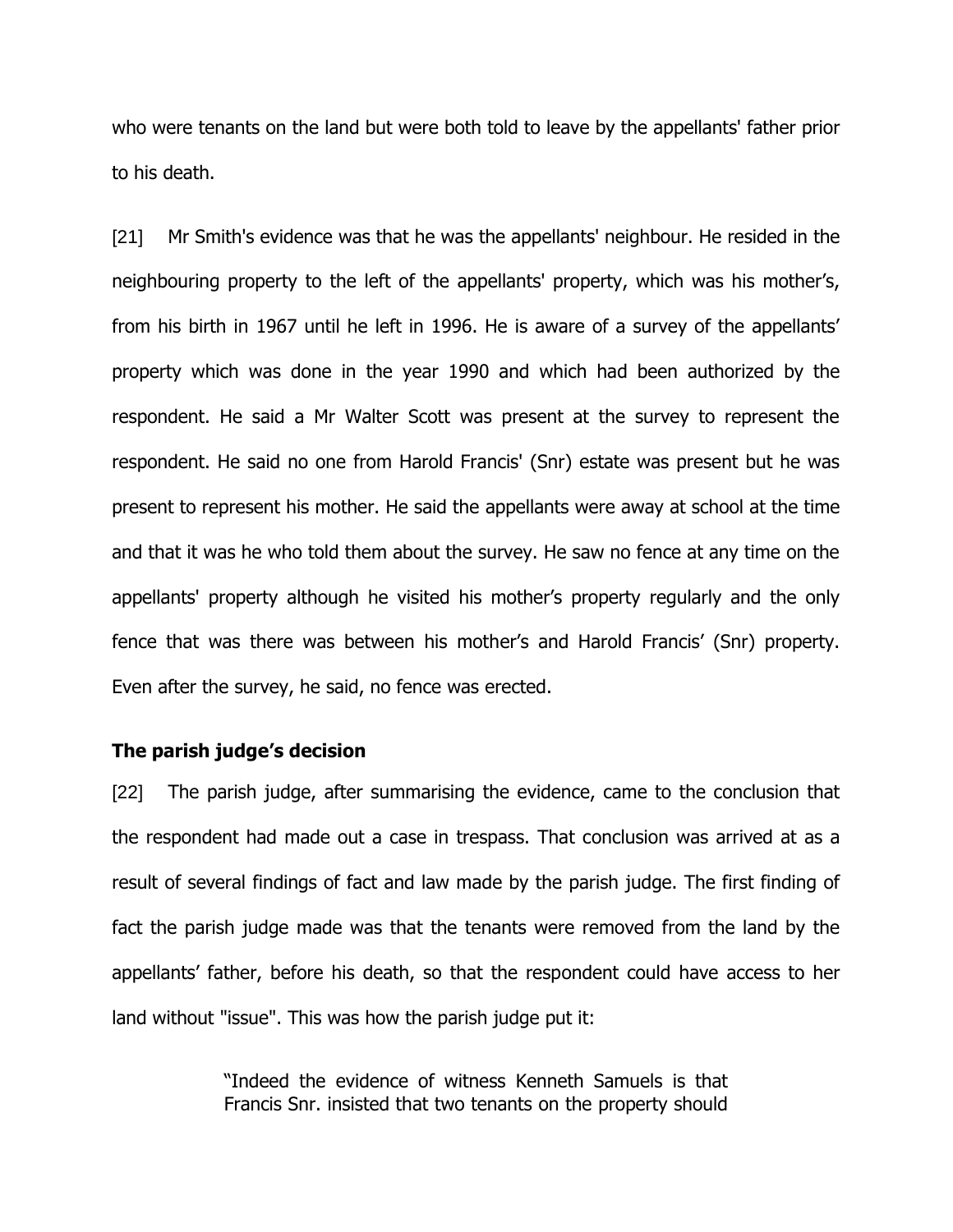vacate before his death, clearly so that the buyer [respondent] can have access to her land without issue."

[23] However, it is difficult to see how the parish judge came so definitively to this conclusion, when the  $2<sup>nd</sup>$  appellant said that her father had removed the tenants because he wanted no problems after he was dead. This was confirmed by Mr Samuels who recounted that the appellants' father said that the tenants had to be removed before he died. There was no evidence from the respondent that the tenants were removed on her account. The fact that they were removed for the benefit of the respondent was, therefore, not an inference which could inescapably be drawn by the parish judge.

[24] The parish judge also found that the assertions by the appellants that they were not aware of the sale of the land or were not informed about it could not vitiate the sale. She went on to note that the respondent had placed a caveat on the title which barred the transfer of the title to the appellants. This, she stated, showed that the respondent was "seeking to assert her right to the two squares she brought [sic], and that stand as "Notice" to the [appellants] that there was someone with an interest in the property". This is a statement of law made by the parish judge but she failed to indicate what the effect, in her view, was of this "notice" on the appellants' title. As will be seen later in this judgment, this "notice" could not affect the appellants' lawfully registered title.

[25] The parish judge went on to find that the respondent had produced sufficient proof in writing, based on the receipts and her common law indenture, of her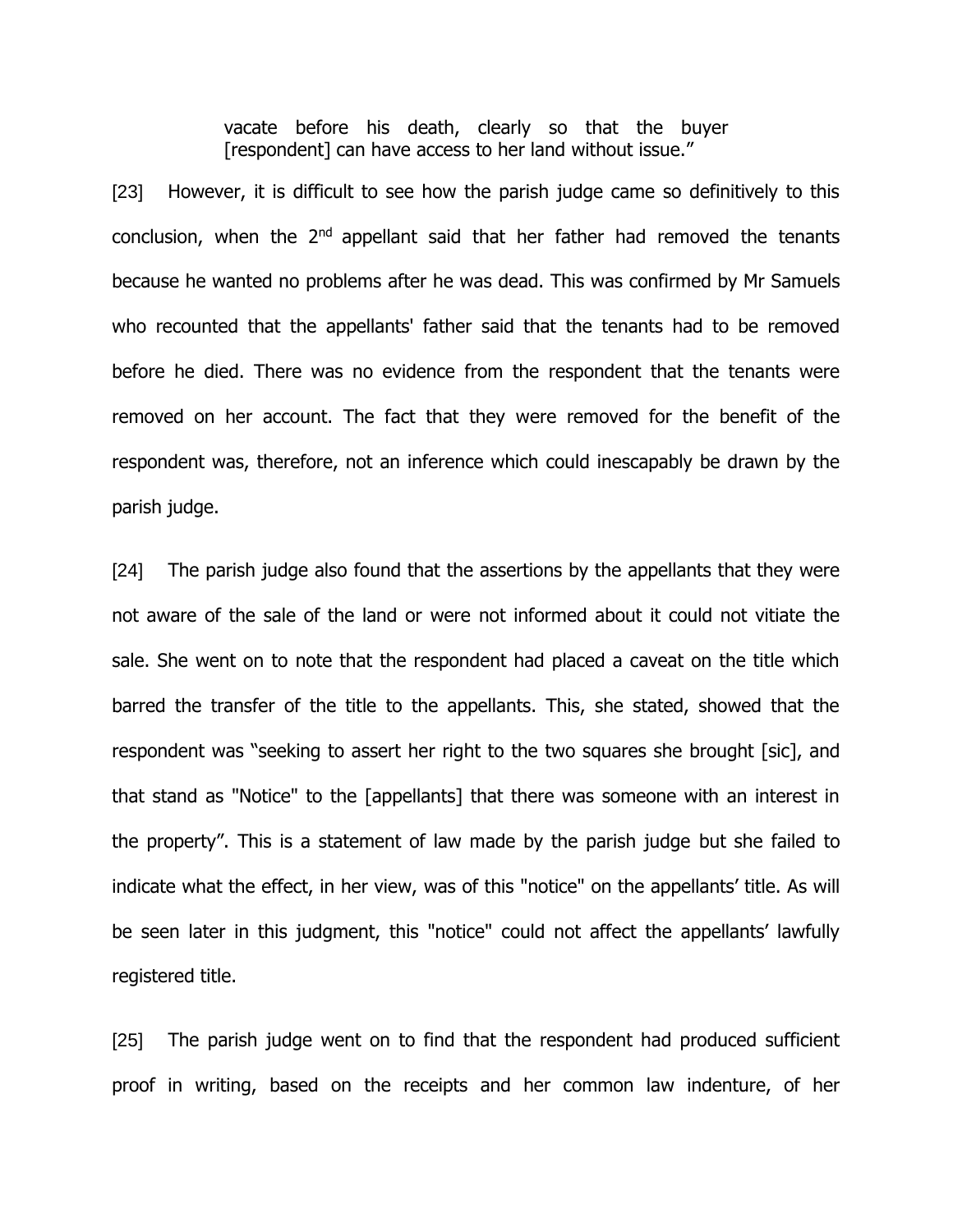ownership of the land. She then outlined the law as it relates to the tort of trespass and the recovery of damages. The parish judge then went on to state that:

> "It is not in issue that Harold Jnr. and Elvega both together or individually are utilising all or part of the two squares bought by Ms. Graham thus depriving her of the use and benefit of the property and as such are trespassing on her property."

[26] The parish judge also accepted the evidence of the respondent and her witness that the land was fenced twice and that the fence was removed or destroyed on both occasions. She made no finding, however, as to when these incidents of fencing took place and how that would affect the appellants' claim that they had occupied the land for all of their lives. The parish judge concluded by listing her findings, on a balance of probabilities, as follows:

> "1) Ms Dorrett Graham (and Maureen Clarke) bought two squares of land from Harold Francis Senior in the 80s [sic].

> 2) Ms. Graham has provided sufficient and the legally required proof of purchase – receipts and Indenture, Exhibits 1 and 2.

> 3) That Elvega and Harold Francis Junior were aware of the claim some years before they acquired their title, there being a Caveat lodged against the land.

> 4) That Elvega and Howard Francis Jnr are Trespassers [sic] on the property of Dorrett Graham

> In the circumstances, the court finds the claim of \$250,000 reasonable since the plaintiff:

> > a) has been deprived of the use of the land for many

years

b) has expended sums to fence the property on more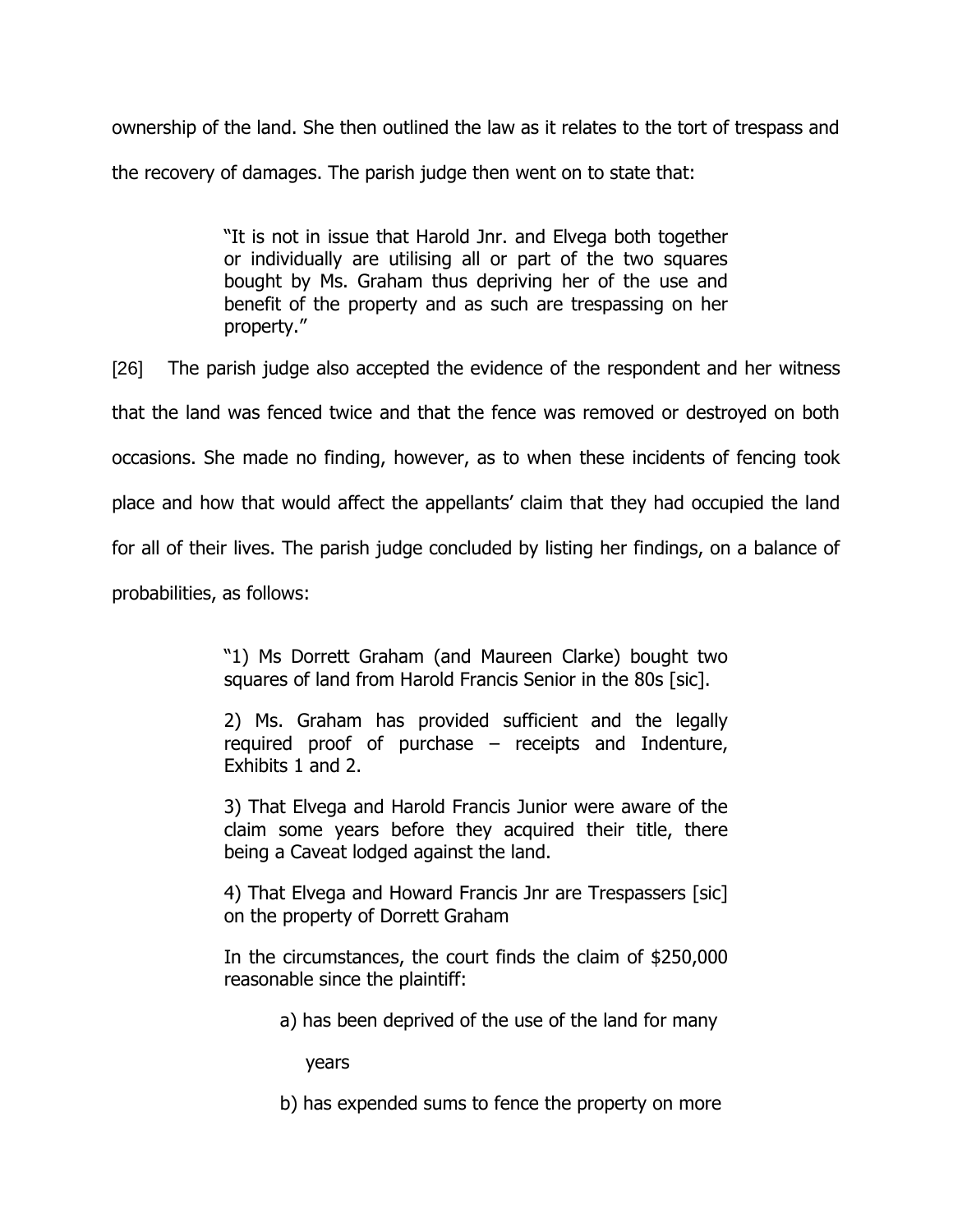### than one occasion"

### **The notice and grounds of appeal**

[27] The appellants filed notice and grounds of appeal challenging the parish judge's

decision and a number of the findings which she made. The grounds are as follows:

"1. That the learned [parish judge] erred in finding that the Appellants had trespassed on land allegedly owned by the Respondent and in awarding the Respondent damages in the sum of Two Hundred and Fifty Thousand Dollars (\$250,000.00) based on the evidence that was before her.

2. The learned [parish judge] erred in failing, neglecting or refusing to accept and enter into evidence the Duplicate Certificate of Title registered at Volume 682 Folio 21 of the Register Book of Titles which was presented by the Appellants, who were unrepresented at trial. The said document was conclusive proof of the Appellants' ownership of the said land.

3. The learned [parish judge] fell into error in embarking upon a trial that involved a bona fide dispute of Title between the parties within the meaning of **Section 96 of the Judicature (Resident Magistrates) Act** [now Judicature (Parish Courts) Act] without evidence from the Respondent that the annual value of the property put the matter within the Court's jurisdiction. The issue of the statutory value limiting the Court's jurisdiction was not addressed.

4. The learned [parish judge] erred in finding that the Respondent had satisfactorily proven her ownership of the subject property by production of a common law Title comprising an Indenture dated 5<sup>th</sup> January, 1985 made between the Respondent and the Appellants' deceased father, Harold Francis Snr. and one receipt dated the  $13<sup>th</sup>$  September, 1983 purportedly signed by Harold Francis Snr., (deceased). The learned [parish judge] treated the Common Law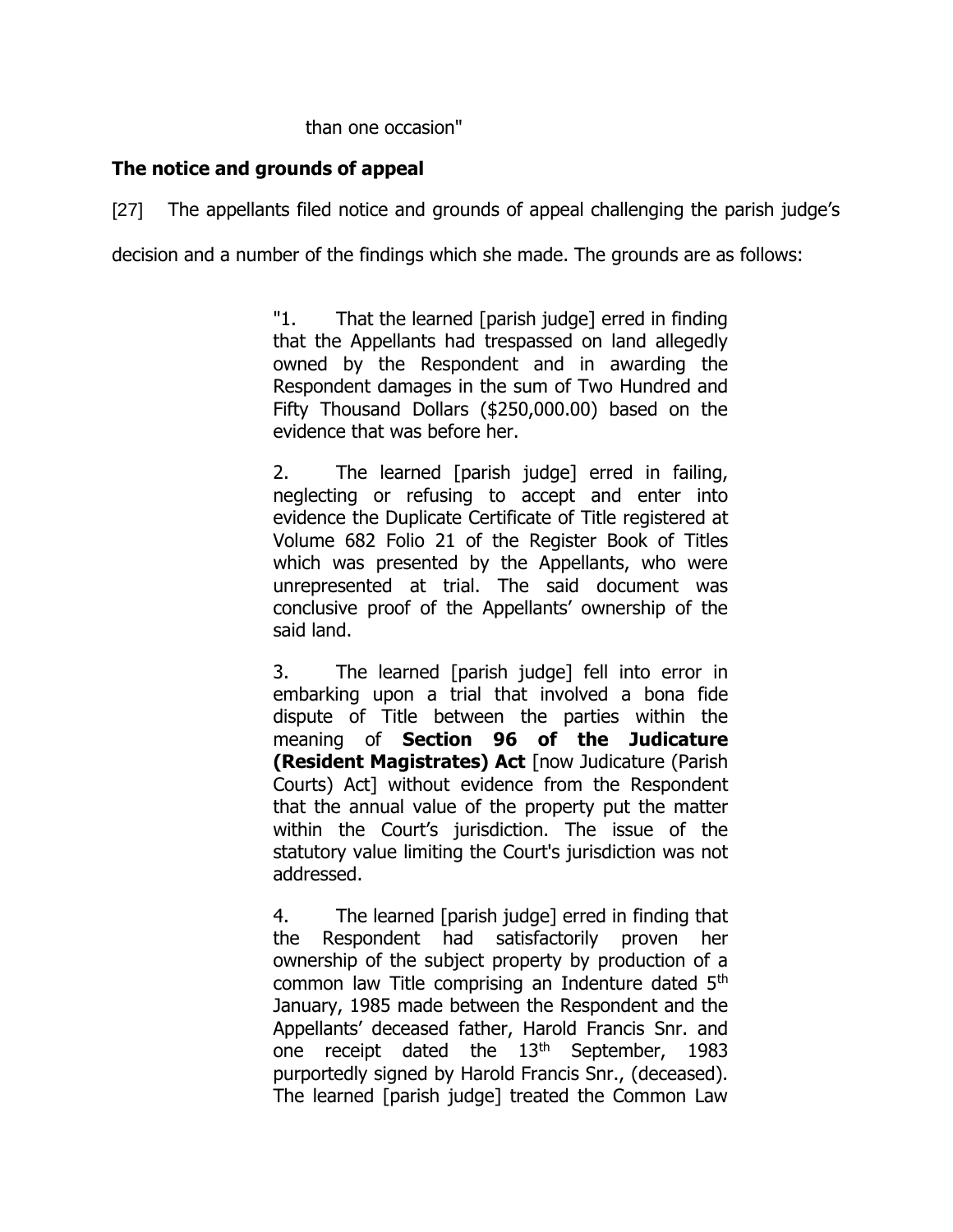Title as superior to the registered Title of the Appellants which showed them as being registered proprietors since the 15<sup>th</sup> February, 2007.

5. That the learned [parish judge] erred in finding that a (discharged) Caveat purportedly placed against the Title of the subject property before it was transferred into the Appellants' names through Administration of the deceased owner's estate, could have given the Respondent priority to the Appellants in any claim to ownership of the said land in order to defeat the registered Title. By so doing she acted contrary to the provision of **S. 70 of the Registration of Titles Act** that extinguishes any prior rights claimed over land and holds a registered title to be indefeasible except in instances of fraud. The learned [parish judge] also fell into error in finding that the Respondent's lodging of a Caveat against the registered Title, without more, could have given the Respondent's equitable interest priority over the Appellants [sic]registered Title.

6. The learned [parish judge] erred in finding trespass for the Respondent where the Respondent had neither proven possession or occupation of the subject land to the exclusion of the Appellants whose occupation was longstanding [sic] (i.e. in excess of 26 years) and thereby acted contrary to the provisions of **Section 7 of The Trespass Act**. The facts before her of the Respondent's involvement with the property did not demonstrate sufficient acts of physical control to amount to possession.

7. The learned [parish judge] erred in finding damages for the Respondent in the sum of Two Hundred and Fifty Thousand Dollars (\$250,000.00) where the Appellants had demonstrated ownership by their registered Title, Volume 682 Folio 21 and she thereby acted contrary to the provisions of **Section 7 of The Trespass Act**.

8. That the learned [parish judge] erred in finding based on the Respondent's evidence presented to her that damages in the quantum of Two Hundred and Fifty Thousand Dollars (\$250,000.00) had been proven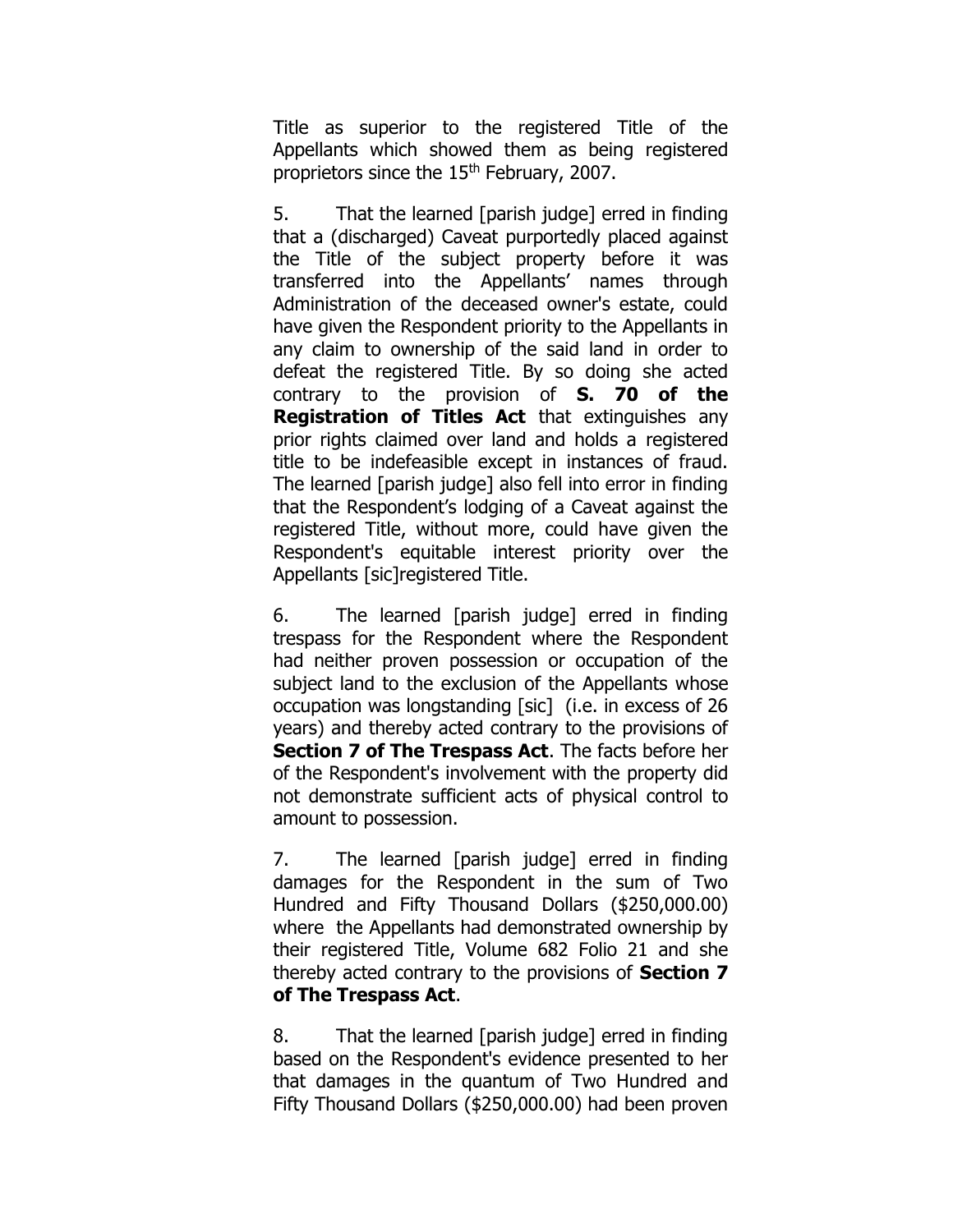since there was no evidence of actual loss presented by the Respondent to support such finding.

9. The learned [parish judge] erred when she refused to allow the Appellants an adjournment to facilitate the attendance of their Attorney-at-Law, whom they were to instruct in the matter and proceeded with the trial with the Appellants being unrepresented. The Appellants were thereby prejudiced in their right to a fair trial." (Emphasis as in original)

#### **The appellants' submissions**

[28] Counsel for the appellants submitted that the parish judge was wrong to find that the appellants had trespassed on the respondent's land and therefore erred when she awarded damages in the sum of \$250,000.00. This, he argued, was because the respondent gave no evidence to support the claim for an award of damages in that sum.

[29] Counsel argued further, that the authorities including **Bonham-Carter v Hyde Park Hotel Ltd** [1948] 64 TLR 177 at 178 and **Hepburn Harris v Carlton Walker** (unreported), Court of Appeal, Jamaica, Supreme Court Civil Appeal No 40/2009, judgment delivered 10 December 1990, clearly established that special damages must be specifically pleaded and proved. Counsel pointed the court to the fact that there was no evidence of any diminution in the value of the land by any acts of the appellants.

[30] It was also submitted that the parish judge had contradicted her own statement of the law on damages for trespass when she awarded damages in the absence of proof of physical damage to the land or proof that the respondent had been deprived of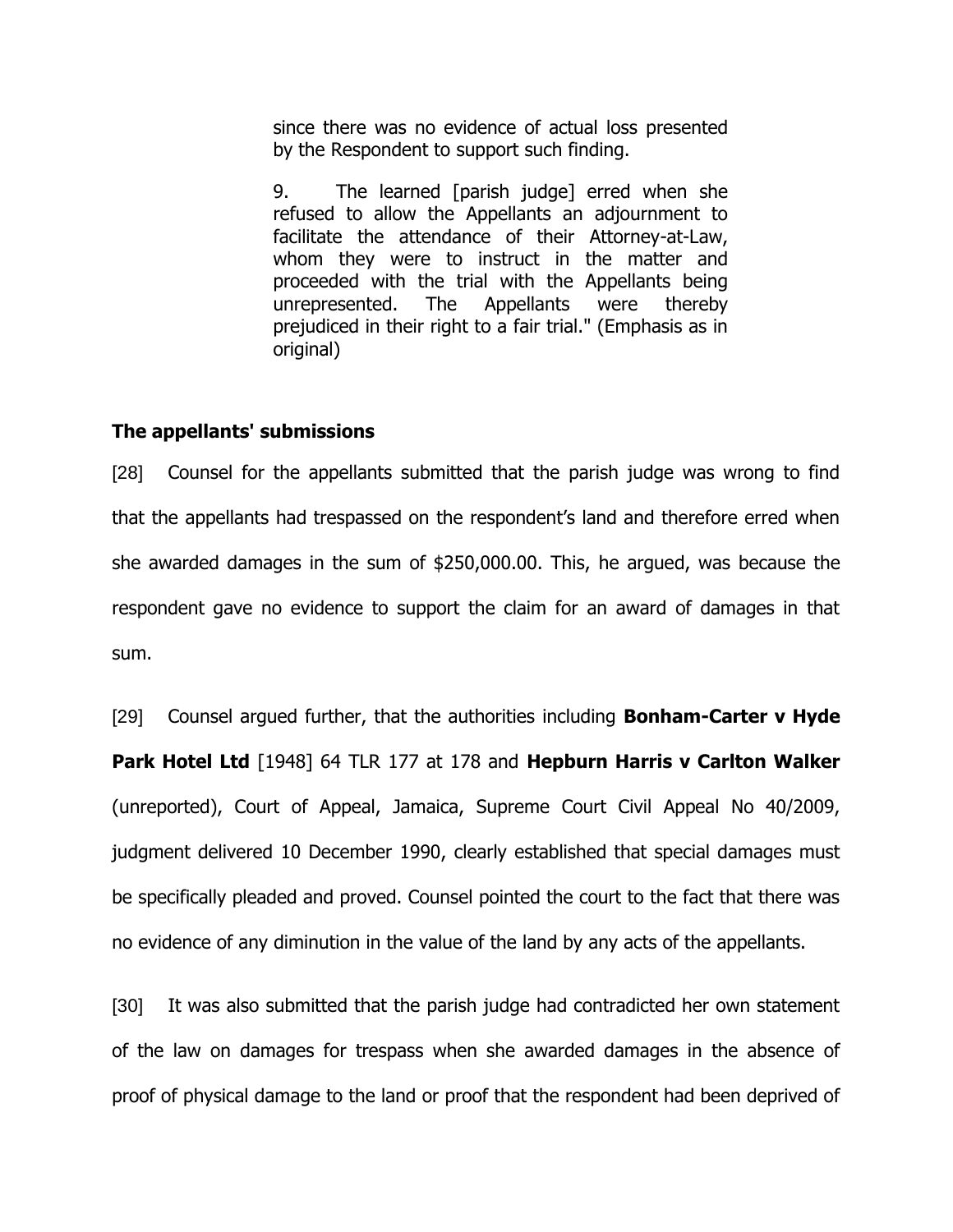the use of the land. There was also, he noted, no evidence of any cost in relation to the erection of the fence that the respondent claimed was torn down on two occasions.

[31] Counsel argued that the appellants: (a) were the registered owners of the land, the subject of the suit; (b) were actually in possession of the land; and (c) were not aware of any sale of any portion of the land to the respondent; and that their registered title could not be displaced by any equitable interest the respondent may claim to have in the land, even if they had knowledge of it.

[32] Counsel also argued that the parish judge erred in not admitting into evidence the appellants' Duplicate Certificate of Title which he said showed that they were the registered owners of the land. Counsel submitted that in the light of the appellants' stated defence, this was the linchpin of their case. In addition, it was submitted that at the trial, during cross-examination, the respondent admitted that she was aware that the  $1<sup>st</sup>$  appellant was in possession of a registered title, and so the parish judge should not have, thereafter, ignored the appellants' legal interest and regard them as trespassers.

[33] Counsel also submitted that the parish judge embarked on a trial which involved a bona fide dispute as to title, within the meaning of section 96 of the Judicature (Resident Magistrates) Act [now Judicature (Parish Courts) Act] without determining whether or not she had jurisdiction pursuant to that section; as there was no evidence of the annual value of the property.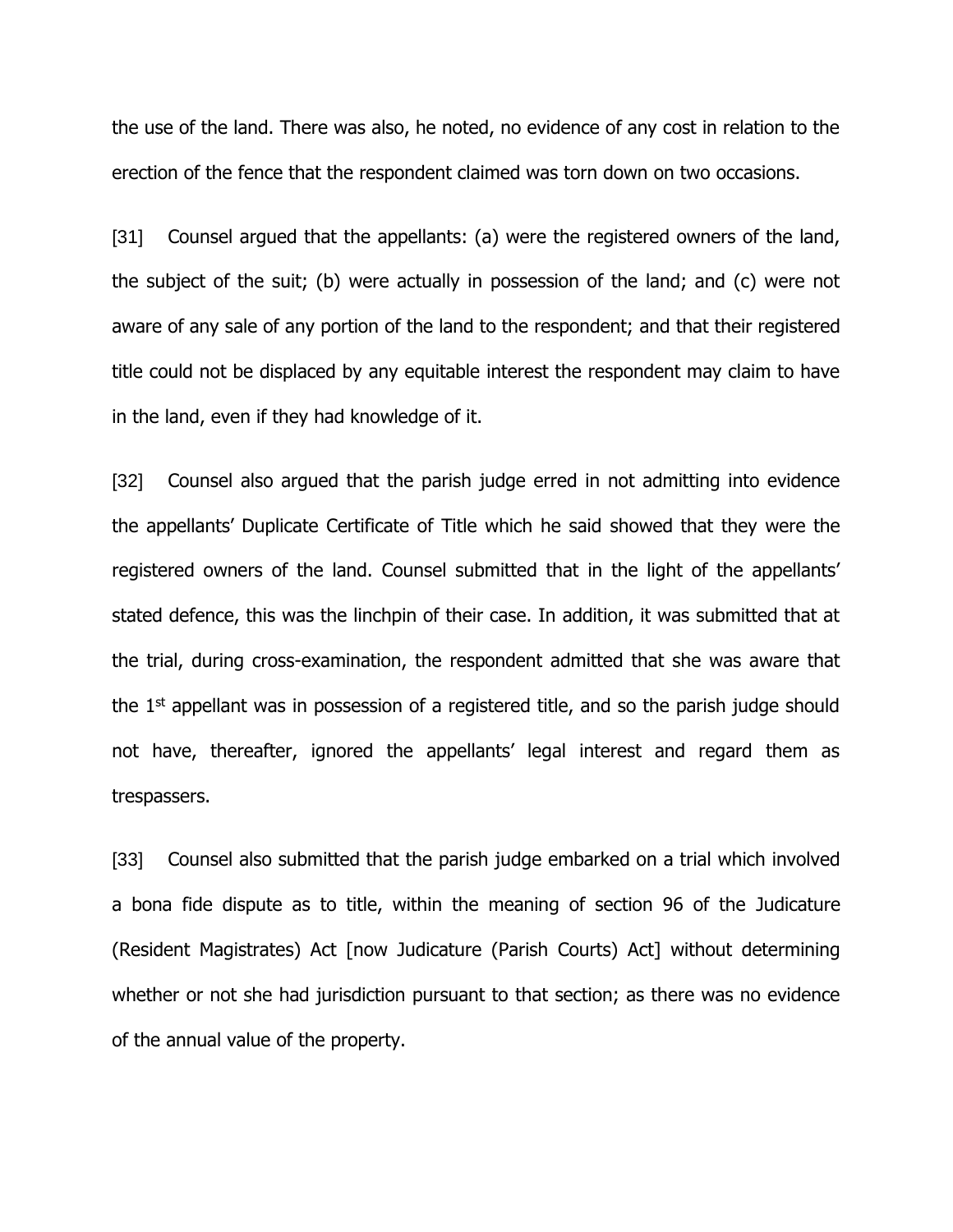[34] It was further argued that the parish judge was wrong to accept that the respondent had proven that she had bought the land based on a common law indenture, dated 5 January 1985. Counsel also noted that the common law indenture stated that the sale price was \$5,000.00 but the receipt presented to the court by the respondent was for \$2,600.00. The appellant also submitted that the respondent had asserted that she had a further receipt which was never put into evidence but which, in any event, when totalled, would still leave a balance of \$400.00.

[35] Counsel also asked this court to take note of the law that once land was brought under the operation of The Registration of Titles Act ("the RTA"), the registered title to the land could not revert to the common law position. Counsel submitted that, the respondent, having failed to ensure that she was registered as the proprietor of the disputed land pursuant to section 49 of the RTA, could not now assert a common law title to defeat a registered title. Counsel noted further, that, where a registered title was acquired for land after someone had obtained a common law title for the same land, the prior rights of the common law title holder were extinguished and the registered title becomes indefeasible, except where the person acquired the registered title by fraud. Counsel pointed to the fact that in this case, there was no allegation of fraud made against the appellants who are the registered owners and there is no dispute that the subject land was part of a greater portion of land included in the registered title held by the appellants.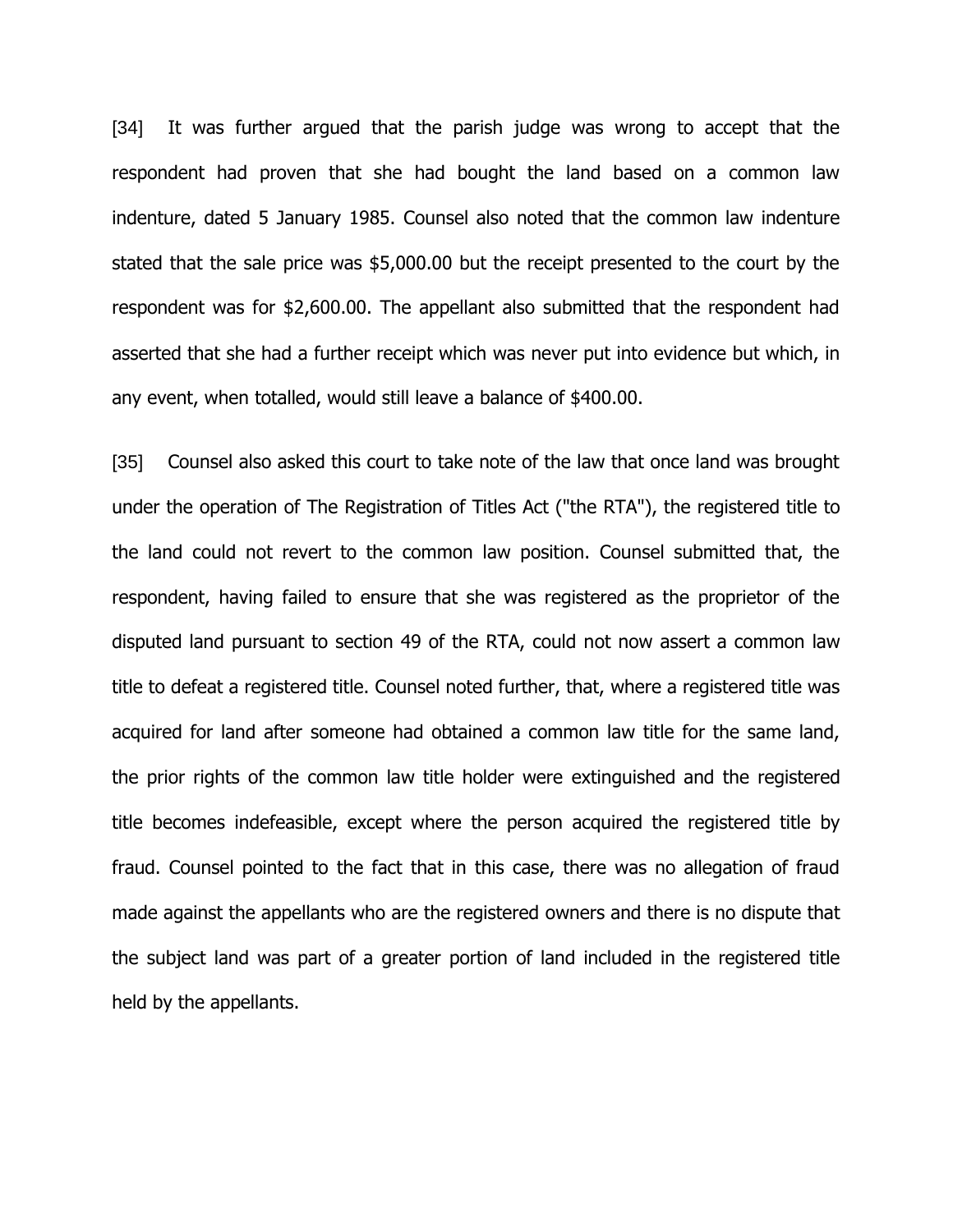[36] Counsel submitted that the parish judge had a duty to resolve the issue of which registered title should stand and, based on section 70 of the RTA, it was obvious that the registered title must take precedence over the common law title, as both could not coexist.

[37] Counsel contended that section 139 of the RTA provides for the lodging of caveats and that the lodging of a caveat did not give the caveator priority in any claim to land over which the caveat has been placed unless the caveator takes legal action to claim his right to some legal or equitable interest in the property.

[38] Counsel pointed out that since the RTA followed the Australian Torrens system of land registration, the caveator, in this case the respondent, was obliged within 14 days of receiving the notice, pursuant to section 140 of the RTA, that there was an attempt by the appellants to transfer title, to take legal action to assert her rights in respect of the land. In the circumstances, counsel contended that the parish judge was wrong to treat the caveat, after the expiration of the notice, as giving the respondent some superior right over and above the appellants' rights as the registered title holders of the land. Counsel also asked the court to take note of the fact that the caveat was never tendered nor admitted into evidence.

[39] Counsel submitted that the parish judge erred when she treated the caveat as notice to the appellants that there was someone with an interest in property, as the caveat by itself could not establish the respondent's legal interest in the property to the exclusion of the registered owners. Counsel argued that even if the appellants' had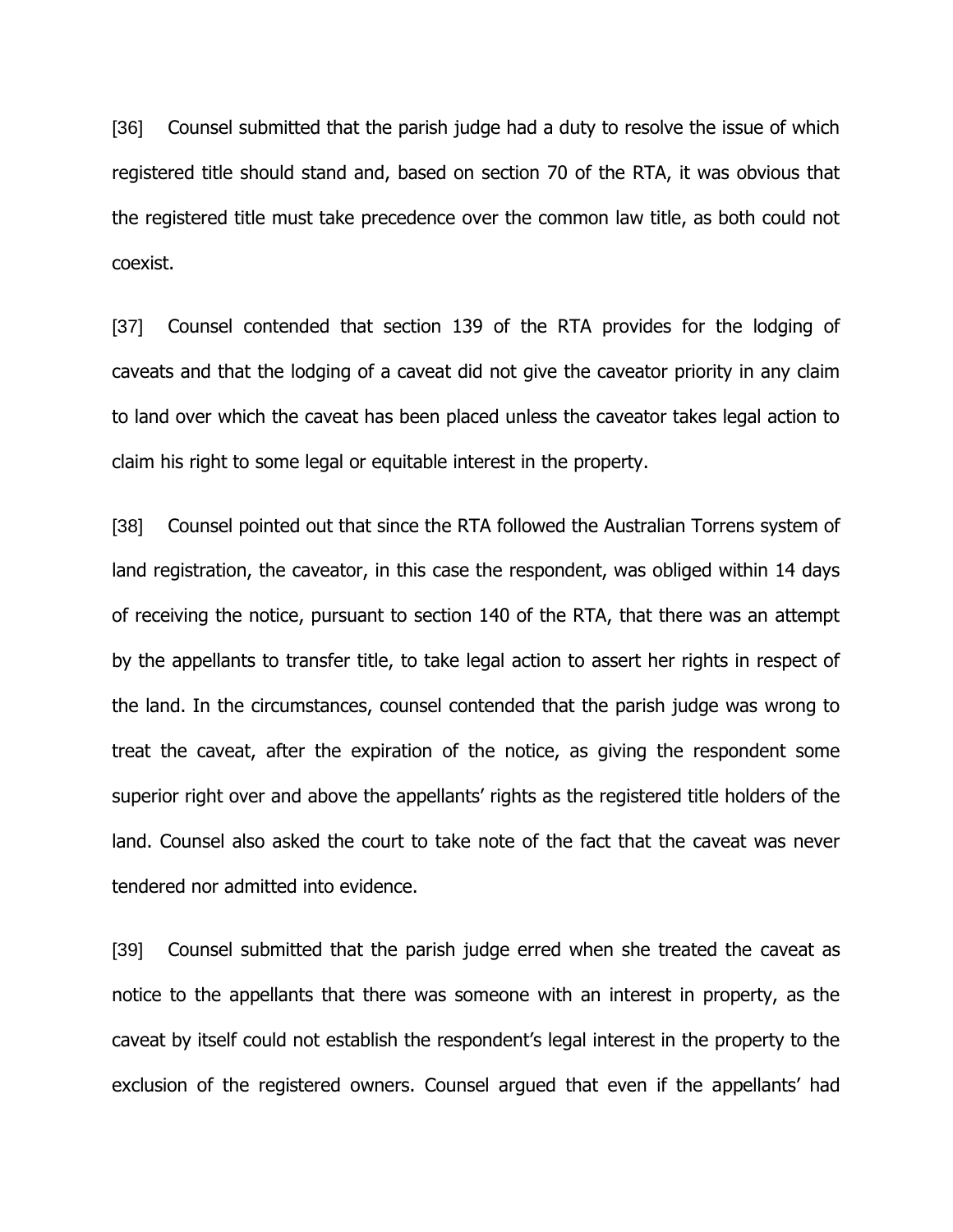knowledge of any equitable interest of the respondent it was not sufficient to defeat their registered title. He argued that it was incumbent on the caveator to assert that right in a court of law which, in this case, the respondent did not do. Since, counsel submitted, the caveat expired without the respondent having taken any action to assert her registered title, then the appellants obtained their title free of any encumbrances.

[40] Counsel referred the court to section 71 of the RTA, which, he argued, rebuts any proposition that if the appellants were aware of the sale by their father of the land to the respondent and participated in the transfer of the land to themselves, this could amount to fraud against the respondent. In support of this position, counsel referred to this court's decision in **Div Deep Limited and others v Tewani Limited** [2010] JMCA Civ 10 and **Doris Willocks v George Wilson and Doreen Wilson** (1993) 30 JLR 297.

[41] Counsel submitted that only fraud could defeat the registered title and argued further that knowledge of a prior interest in the land did not amount to fraud. Counsel also pointed out that the lodging of the caveat by the respondent demonstrated that she was fully aware that Harold Francis (Snr) had held a registered title, yet she took no steps to seek a registered title for the portion that she claimed to have purchased.

[42] Relying on the decision in **George Rowe v Robin Rowe** [2014] JMCA Civ 46, counsel submitted that trespass to land involves interference with possession of land and not necessarily ownership. Possession, he argued, also involved occupation or physical control of land. Counsel contended that whilst he accepted that a person did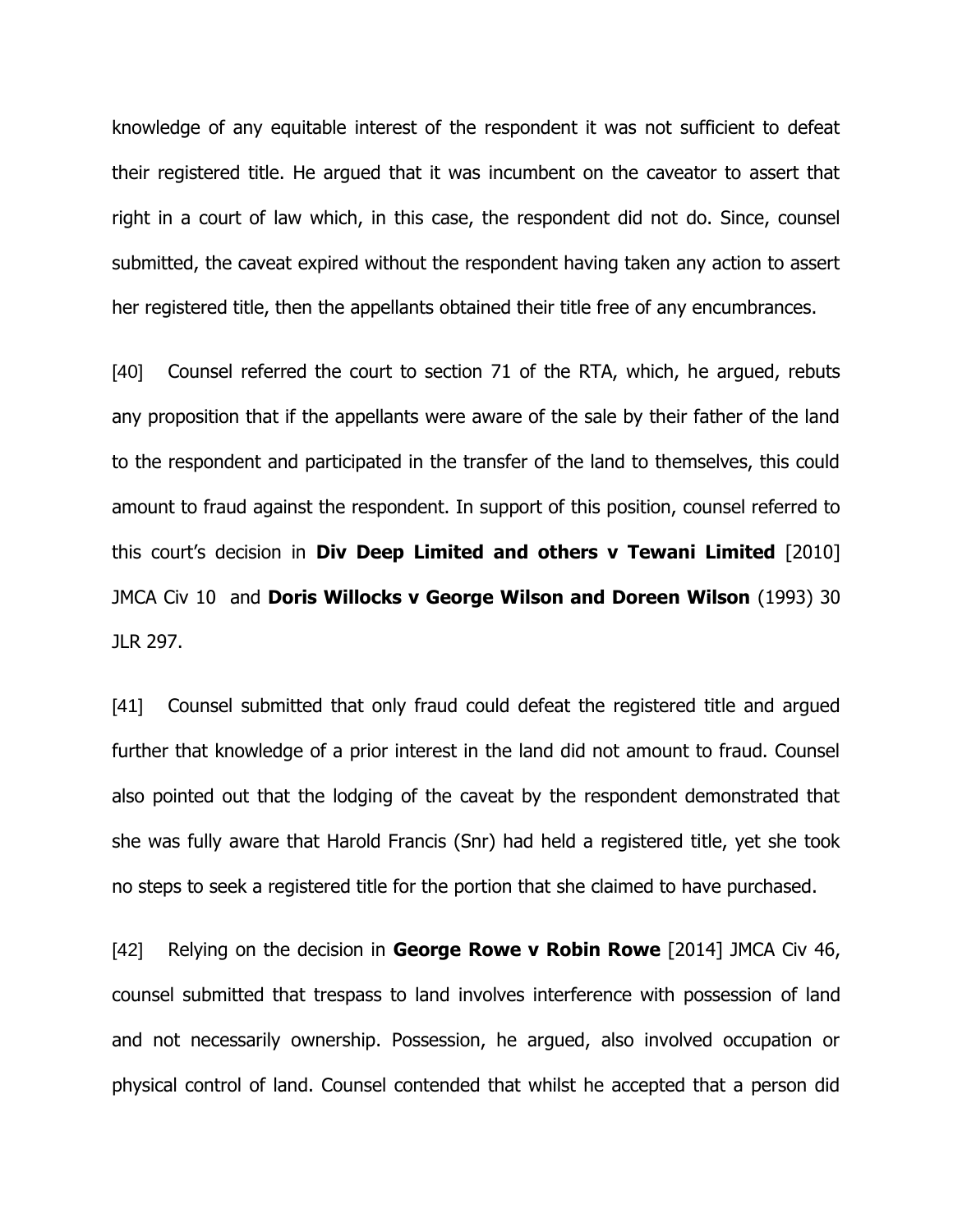not have to be the owner of land to bring a claim in trespass, such a person, he said, had to be in possession of the land. Counsel pointed out that the respondent failed to prove she was owner of the land and that nowhere in the evidence was it proved that she was or had ever been in possession of the land.

[43] Counsel argued further, that the parish judge erred in finding that the tort of trespass had been committed, as this conclusion contradicted the facts she found proved, as it relates to the appellants' occupation of the land. Counsel pointed out that the parish judge, in her findings, accepted that the appellants were in possession of the land for a number of years. Counsel complained that the parish judge appeared to place little or no weight on the fact that in addition to demonstrable acts of possession by the appellants, they also held the registered title to the disputed land.

[44] Counsel submitted that the respondent had demonstrated no acts referable to her use and enjoyment of the land that could have excluded the appellants and that, in fact, the respondent had done nothing to adversely affect the possession of the registered owners to dispossess them and/or extinguish their registered title. The parish judge, counsel argued, was therefore plainly wrong.

[45] Counsel also submitted that the award of damages made by the parish judge was contrary to section 7 of The Trespass Act. He pointed out that the parish judge had accepted that the land was fenced by the respondent on only two occasions in 20 years and that the fence was removed or destroyed on both occasions. He however, argued that the respondent's evidence failed to demonstrate any act of possession or physical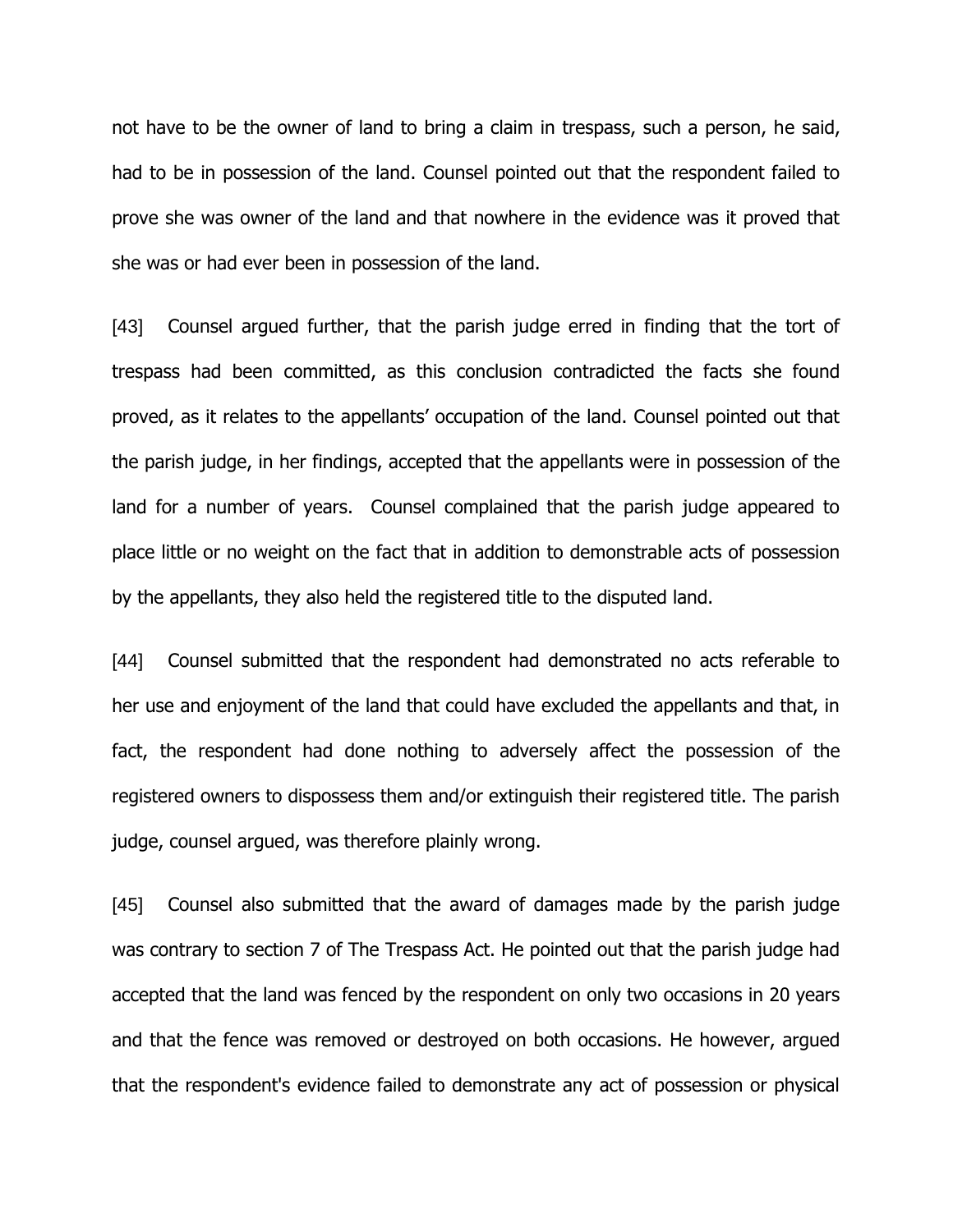control exercised by her with respect to the land in the year preceding the filing of the claim for possession.

[46] Counsel argued that, in contrast, the evidence demonstrated that the appellants were in occupation of the land a year prior to the claim being brought by the respondent. Notwithstanding, the parish judge, in her reasons for judgment, contradicted herself when she found sufficient acts of possession and control to amount to possession in law, in the two occasions of fencing alleged by the respondent, over 20 years. The respondent, he argued, was therefore not entitled to any damages. In support of this contention, council cited the case of **Eligon v Bahadoorsingh** (1963) 6 WIR 299 from the Court of Appeal of Trinidad and Tobago.

[47] Counsel further pointed to the parish judge's finding that the respondent had been deprived of the use of the land for many years, which he argued was clearly wrong on the ground that the respondent had failed to establish occupation, custody and control or possession, as required by law. Counsel noted that the appellants grew up on the land and operated a bar on the property and had done some construction on it. If the respondent, he said, could not provide some evidence of possession, she should not have succeeded in her claim in trespass.

[48] Counsel also cited this court's decision in **Mendoza Nembhard v Rafel Levy** [2014] JMCA Civ 49 and argued that the discussion by McIntosh JA regarding the criteria to establish possession of land and what was required to dispossess the paper owner of land, was relevant to this case, although that was a case regarding adverse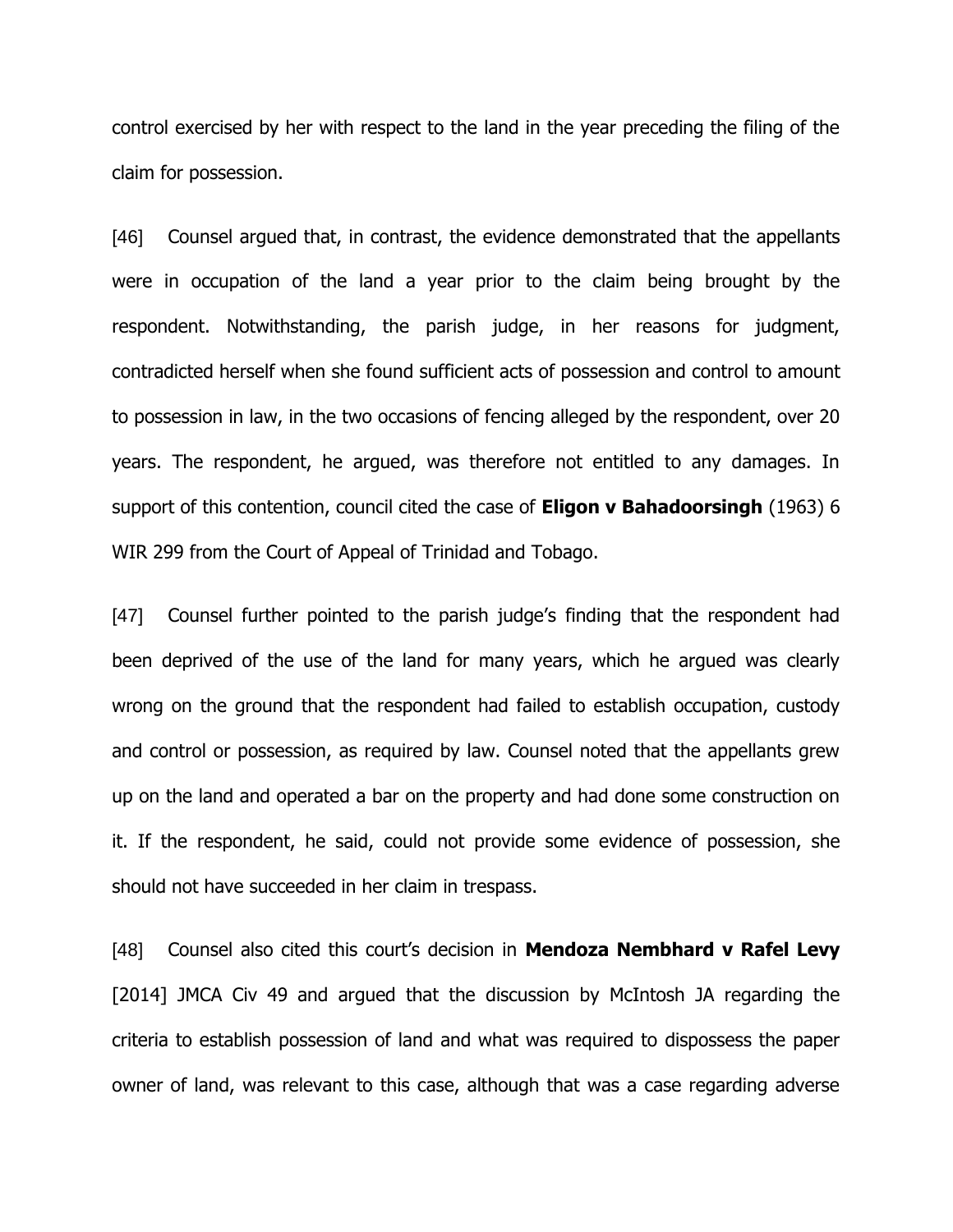possession. It was also argued that the principles as stated in **JA Pye (Oxford) Ltd and another v Graham and another** [2002] UKHL 30 were also applicable.

[49] Counsel finally complained that the appellants' right to a fair trial was prejudiced when the parish judge refused their application for an adjournment to facilitate the attendance of their attorney-at-law. Counsel argued that given the technical nature of the matter and the issues arising, it was incumbent on the parish judge to ensure that both sides were afforded a level playing field. It was also submitted that the parish judge could have addressed any prejudice to the respondent occasioned by the adjournment by way of an award of costs. The appellants relied on the judgment of Forte, P in **Audrey McLean v Crane-Orr Properties Limited** (unreported), Court of Appeal, Jamaica, Resident Magistrate's Court Civil Appeal No 25/2000, judgment delivered 14 December 2000, at page 6, as to the factors that should be taken into account when deciding whether or not to grant an adjournment.

#### **The respondent's submissions**

[50] Counsel for the respondent submitted that the parish judge was right to award substantial damages to the respondent in this matter and that it was incorrect to say that she did not have evidence on which to base such an award. The evidence before the parish judge, it was argued, was that the respondent had been deprived of the use of the land by the appellants for a long period of time. Counsel pointed to the fact that the section of land claimed by the respondent was surveyed and cut off and that she had been paying taxes on the land.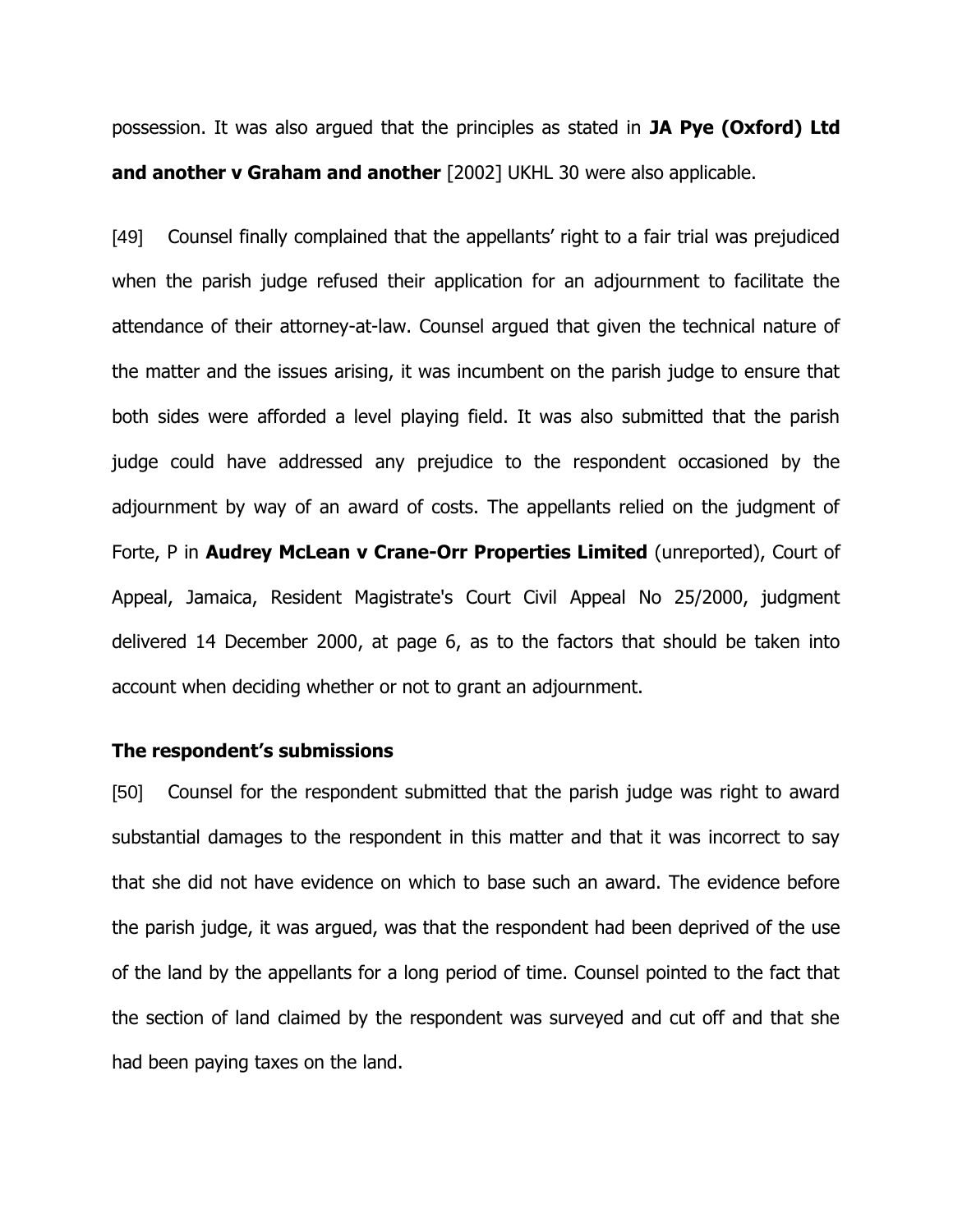[51] Counsel also argued that it was not true to say that the parish judge neglected or refused to admit the Duplicate Certificate of Title as there had been no attempt to put it in evidence. Counsel also submitted that the court was never asked to accept the title as there was no dispute as to title.

[52] Counsel submitted that the parish judge did not err in embarking on a trial in the instant case as the matter was an action for trespass and not for the land itself. He argued that section 96 of the Judicature (Parish Courts) Act deals specifically with actions for recovery of possession and the matter before the court was an action grounded in trespass. Moreover, the amount of damages claimed was within the jurisdiction of the Parish Court.

[53] Counsel argued that the parish judge was at liberty to make the finding that the respondent had satisfactorily proven her ownership of the land. This, it was argued, was based on the fact that the parish judge accepted that the receipt and common law indenture were valid. Counsel submitted that in the light of this, the parish judge had to accept that there was a genuine sale of the land to the respondent. It was also argued that the parish judge was not treating the common law indenture as superior to the registered title but merely accepting that the respondent was the owner of the land by virtue of the sale to her by Harold Francis (Snr). Counsel argued that when section 70 of the RTA speaks to prior interest it was in reference to the period prior to the land first coming under the RTA. Counsel submitted further, that it was unchallenged that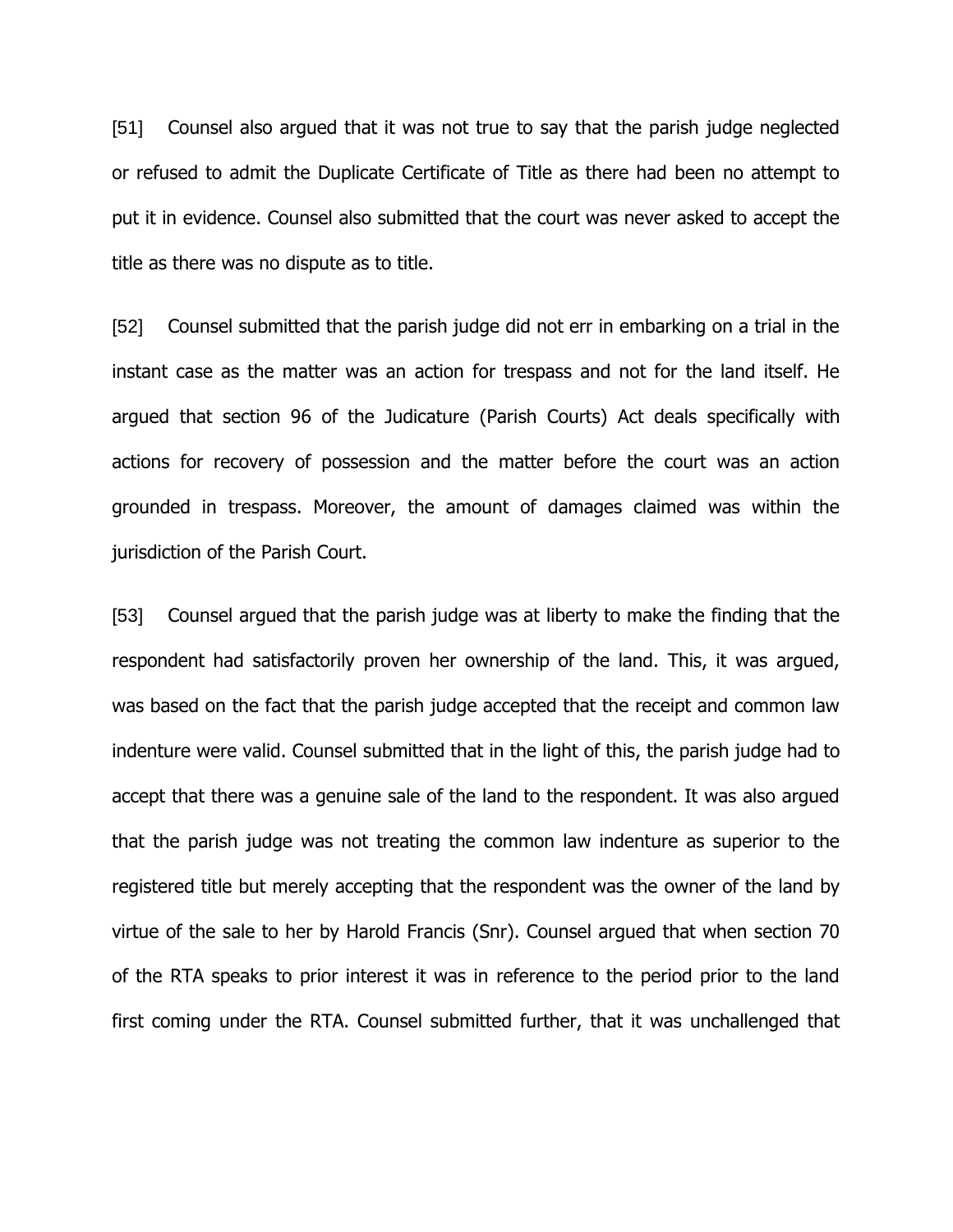the respondent was put in exclusive possession and the appellants came and dispossessed her, which, he says, they had no right to do.

[54] On the issue of the caveat lodged by the respondent and the treatment of it by the parish judge, counsel stated that the appellants misunderstood the findings of the parish judge as she did not conclude that the lodging of the caveat against the certificate of title gave the respondent priority and defeated the appellants' registered title. It was submitted that what the parish judge concluded was that the caveat gave the appellants notice of the respondent's interest.

[55] Counsel asked this court to accept that the respondent's right to possession was not based on her defeating the appellants' registered title but was based on the fact that she was given possession of the land by their father on the basis of the sale of it to her and she had taken steps to establish possession.

[56] Counsel pointed out further, that the respondent was not only relying on acts of physical control of the land to ground her claim to possession. According to counsel, the parish judge also had other evidence of possession or entitlement to possession by the respondent. The appellants, he declared, were estopped from denying the respondent's entitlement to possession of the land based on the fact that it was purchased from their father.

[57] Counsel argued that section 7 of The Trespass Act is not applicable to this matter. This, it was pointed out, is because sections 6 and 7 of that Act deals with criminal liability for trespass. The Trespass Act does not prohibit a plaintiff from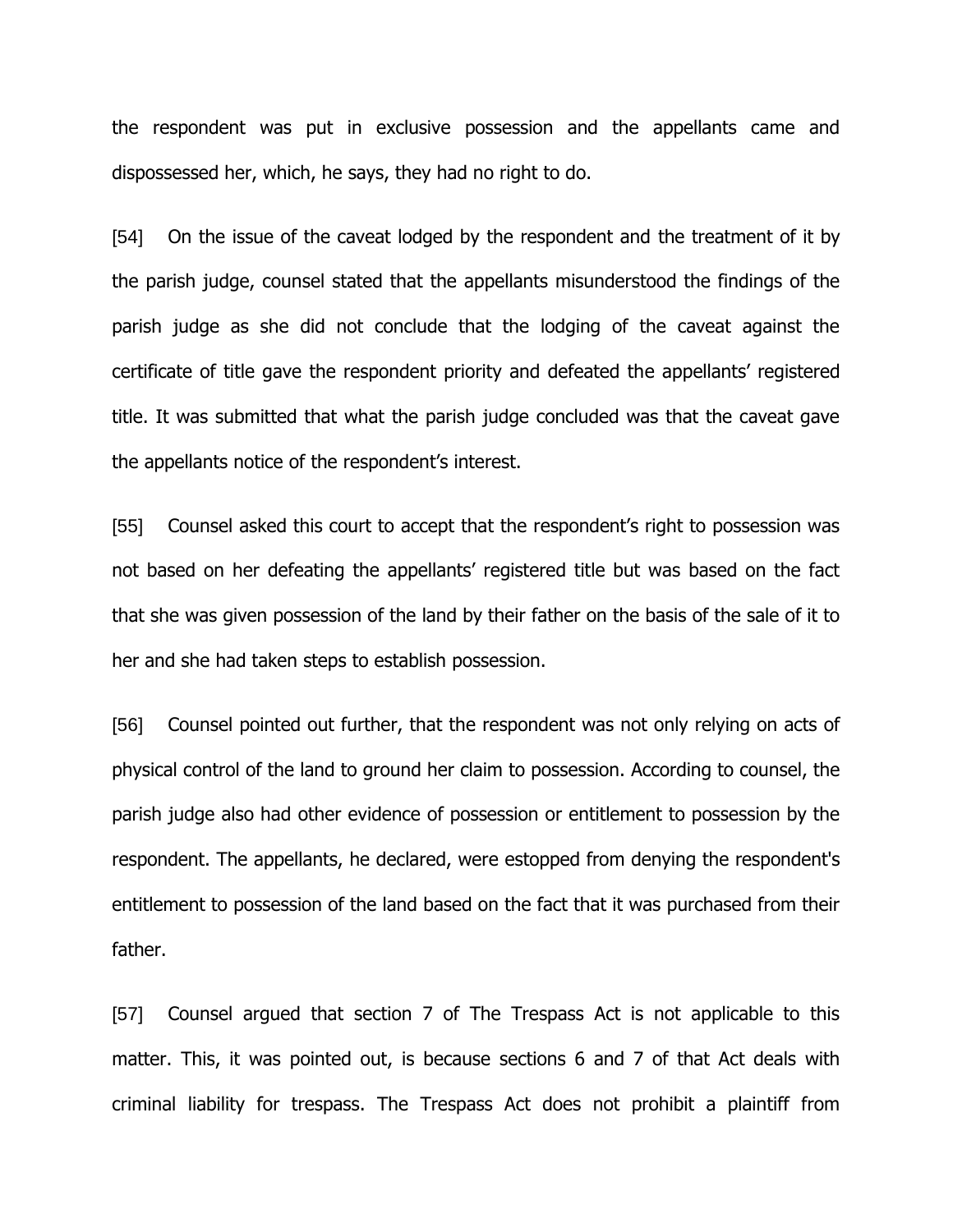exercising his/her right in a civil action and obtaining any remedy from the court. In this regard, counsel for the respondent is correct and no further mention will be made of section 7 of The Trespass Act.

[58] As far as the award of damages was concerned, counsel argued that the parish judge was at liberty to award the sum of \$250,000.00 as the appellants had deprived the respondent of the use of the land for several years. Counsel also argued that the trespass had been for a prolonged period and therefore the respondent would have been entitled to mesne profits, noting that the appellants had been earning profits from their use of the land.

[59] With regard to the parish judge's refusal to adjourn the trial, counsel pointed out that the matter had been adjourned on several occasions on the application of the appellants and on each of those occasions the respondent had to travel from overseas to attend court. This, he said, had been considered by the parish judge and was a factor on which she could rely in the exercise of her discretion.

#### **Issues**

[60] The main issue this court had to determine in this appeal, was whether the parish judge was correct to find that the disputed land was in the possession of the respondent thus entitling her to sue and succeed in the tort of trespass. As a corollary to that, there was also the issue of whether the respondent's claim raised a bona fide dispute as to title so as to oust the jurisdiction of the parish judge, there being no evidence of the annual value of the land.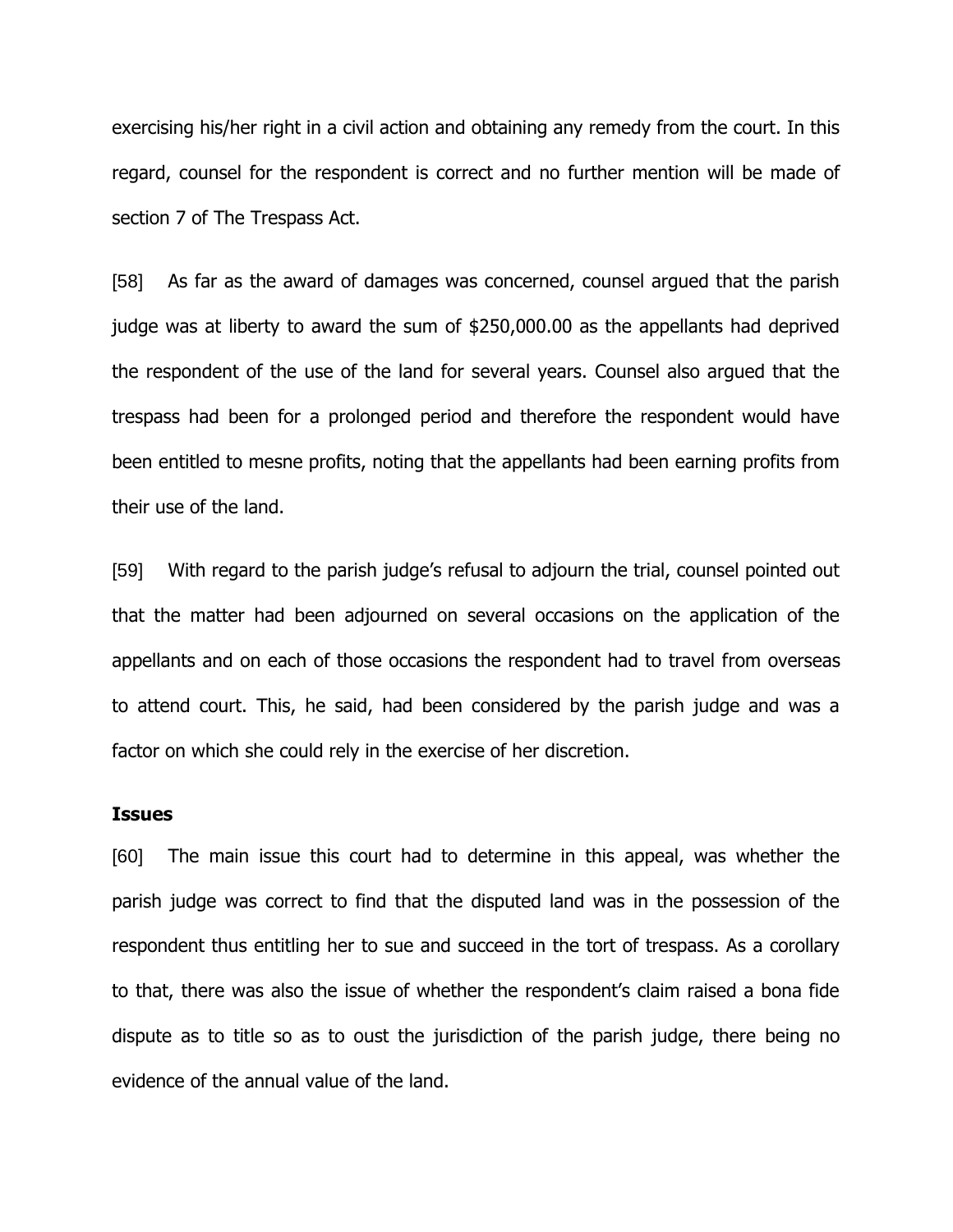#### **Discussion and analysis of grounds one, two, four, five, six and seven**

[61] All these grounds deal with the issue of whether the parish judge was wrong to find that the appellants were trespassers and will, therefore, all be discussed under one rubric.

#### **The registered title as against the common law indenture**

[62] The tort of trespass is based on possession and not ownership. It is trite law that the registered owner of land has an immediate right to possession of that land with only a few exceptions one of them being fraud. No fraud was alleged in this case to defeat the appellants' title. They, therefore, had not only the right to possession by virtue of their registered title but were in actual possession of the land before the plaint was filed. In the light of the circumstances of this case, the assessment of the case made by the parish judge was not sufficient to properly resolve the main issue that arose in the case. As the appellants have complained, the parish judge did not deal with the issue of their registered title based on their stated defence. The stated defence as per the Notes of Evidence was as follows:

> "We were brought here for trespassing. Area [respondent] refers to, we have been living there from birth. We don't know of the [respondent] occupying or in possession of the land and I do not consider myself trespassing. Have Registered Title by way of Administration. We are rightful owners and where we occupy we pay taxes for. Not trespassing".

[63] Based on the relevant principles, the fact of the appellants' ownership and continued possession was crucial to the outcome of the case. So, even though the Duplicate Certificate of Title was not tendered or admitted into evidence as an exhibit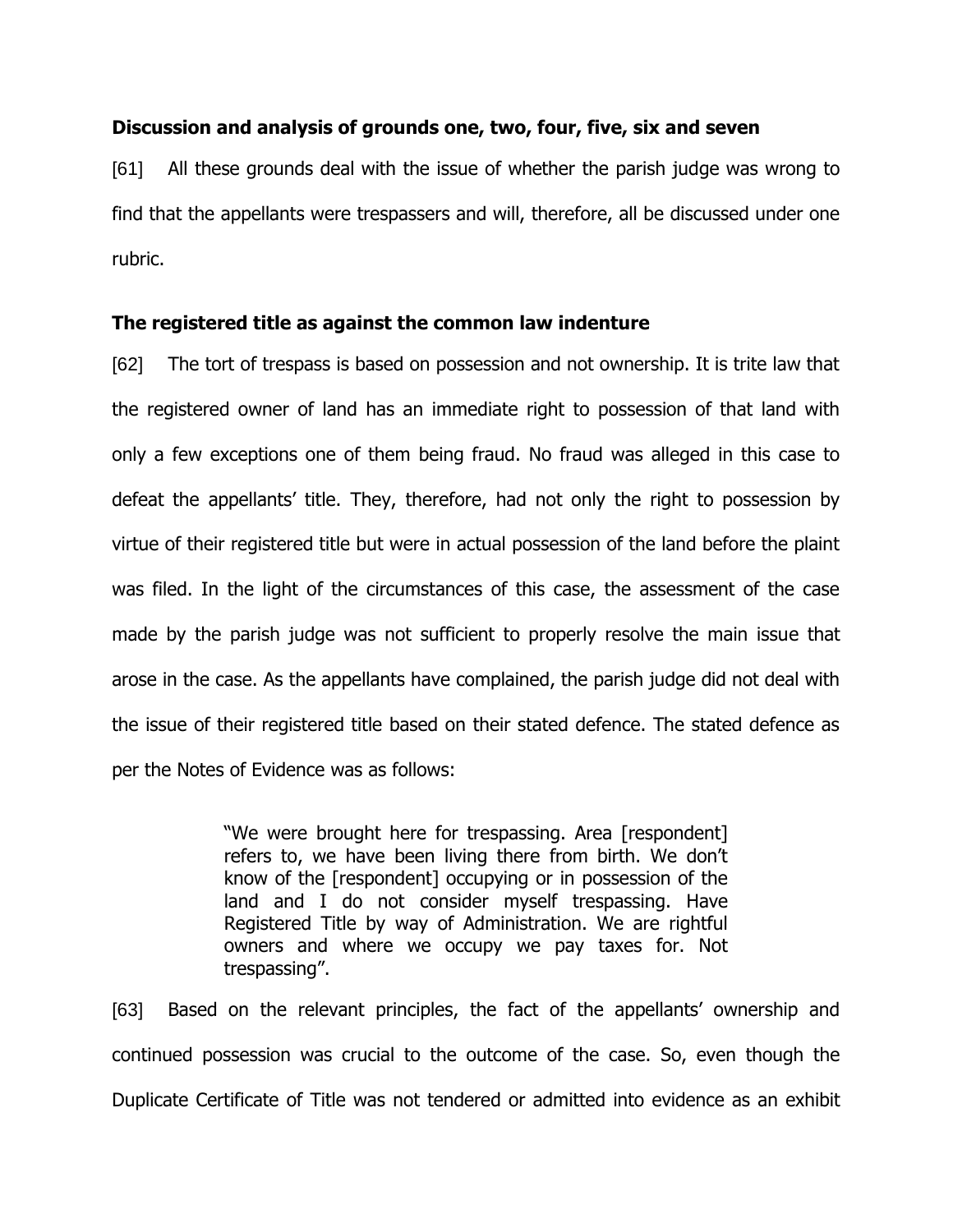there was no issue between the parties that the appellants were now the registered owners of all the land previously owned by their father, which included the land described in the common law indenture.

[64] It is clear from the parish judge's reasons for decision that there was a failure to assess the significance of the fact that the land was registered land for which the appellants held the registered title without fraud. In her reasons she did not mention the RTA. It doesn't appear that she gave any consideration to the principles regarding the indefeasibility of registered title as provided by the RTA.

[65] There was ample evidence before the court that the land was registered land and that the appellants were at the time of the trial the registered proprietors in possession. This evidence included the fact that the respondent said that she was aware that the appellants had a lawful title and that she had lodged a caveat against the land so as to prevent the transfer to the appellants. Further, the parish judge accepted that the appellants were now the registered owners of the land.

[66] It is well known that one of the fundamental tenets of the registration of land system is, with few exceptions, the fact of the indefeasibility of the Certificate of Title, issued pursuant to the RTA. This principle is enshrined in sections 68 and sections 70 and 71 of the RTA. These sections provide as follows:

> "68. No certificate of title registered and granted under this Act shall be impeached or defeasible by reason or on account of any informality or irregularity in the application for the same, or in the proceedings previous to the registration of the certificate; and every certificate of title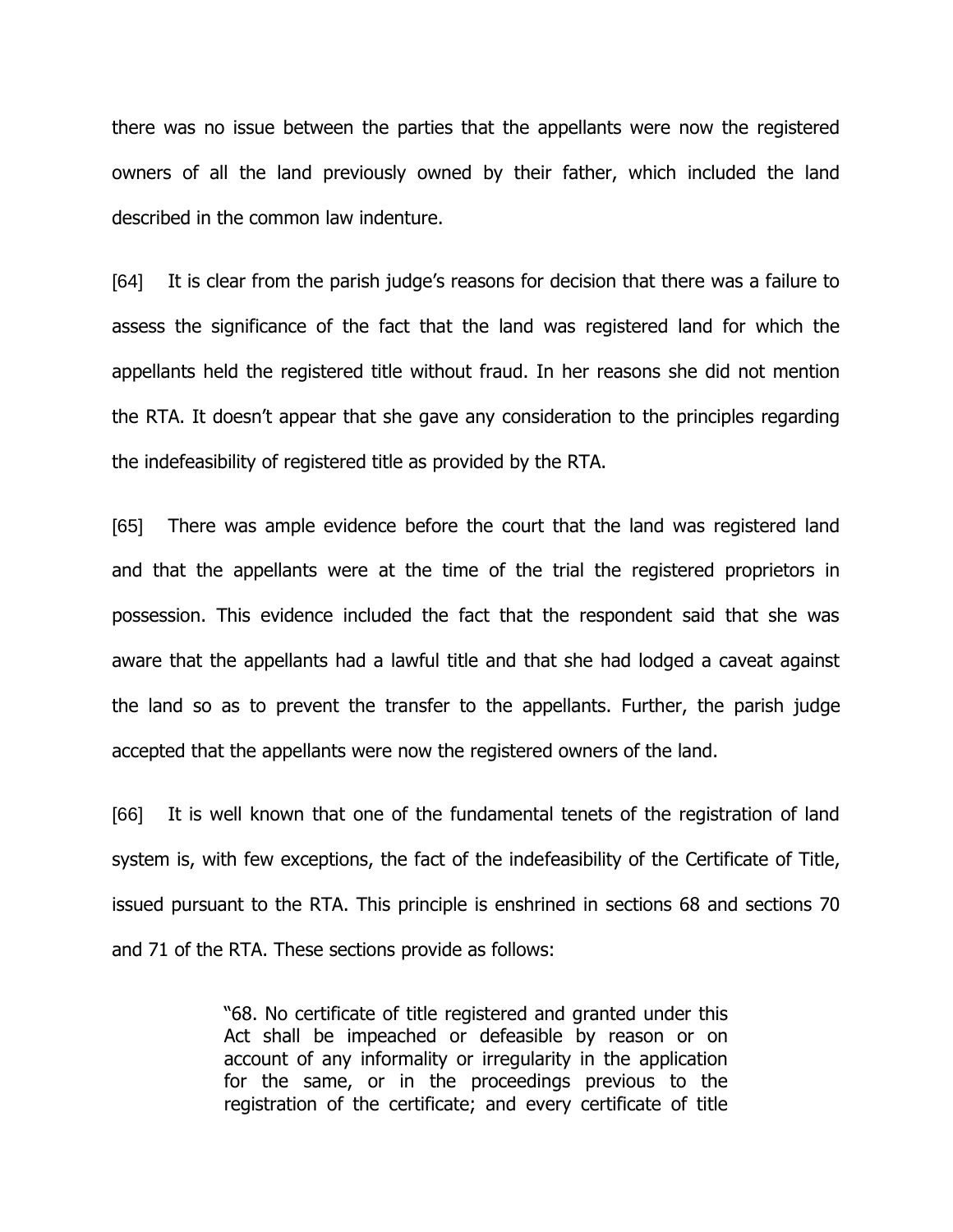issued under any of the provisions herein contained shall be received in all courts as evidence of the particulars therein set forth, and of the entry thereof in the Register Book, and shall, subject to the subsequent operation of any statute of limitations, be conclusive evidence that the person named in such certificate as the proprietor of or having any estate or interest in, or power to appoint or dispose of the land therein described is seised or possessed of such estate or interest or has such power.

...

70. Notwithstanding the existence in any other person of any estate or interest, whether derived by grant from the Crown or otherwise, which but for this Act might be held to be paramount or to have priority, the proprietor of land or of any estate or interest in land under the operation of this Act shall, except in case of fraud, hold the same as the same may be described or identified in the certificate of title, subject to any qualification that may be specified in the certificate, and to such incumbrances as may be notified on the *folium* of the Register Book constituted by his certificate of title, but absolutely free from all other incumbrances whatsoever, except the estate or interest of a proprietor claiming the same land under a prior registered certificate of title, and except as regards any portion of land that may by wrong description of parcels or boundaries be included in the certificate of title or instrument evidencing the title of such proprietor not being a purchaser for valuable consideration or deriving from or through such a purchaser:

...

71. Except in the case of fraud, no person contracting or dealing with, or taking or proposing to take a transfer, from the proprietor of any registered land, lease, mortgage or charge, shall be required or in any manner concerned to enquire or ascertain the circumstances under, or the consideration for, which such proprietor or any previous proprietor thereof was registered, **or to see to the application of any purchase or consideration money, or shall be affected by notice, actual or constructive, of any trust or unregistered interest, any rule of law or equity to the contrary notwithstanding; and the knowledge that any such trust or unregistered**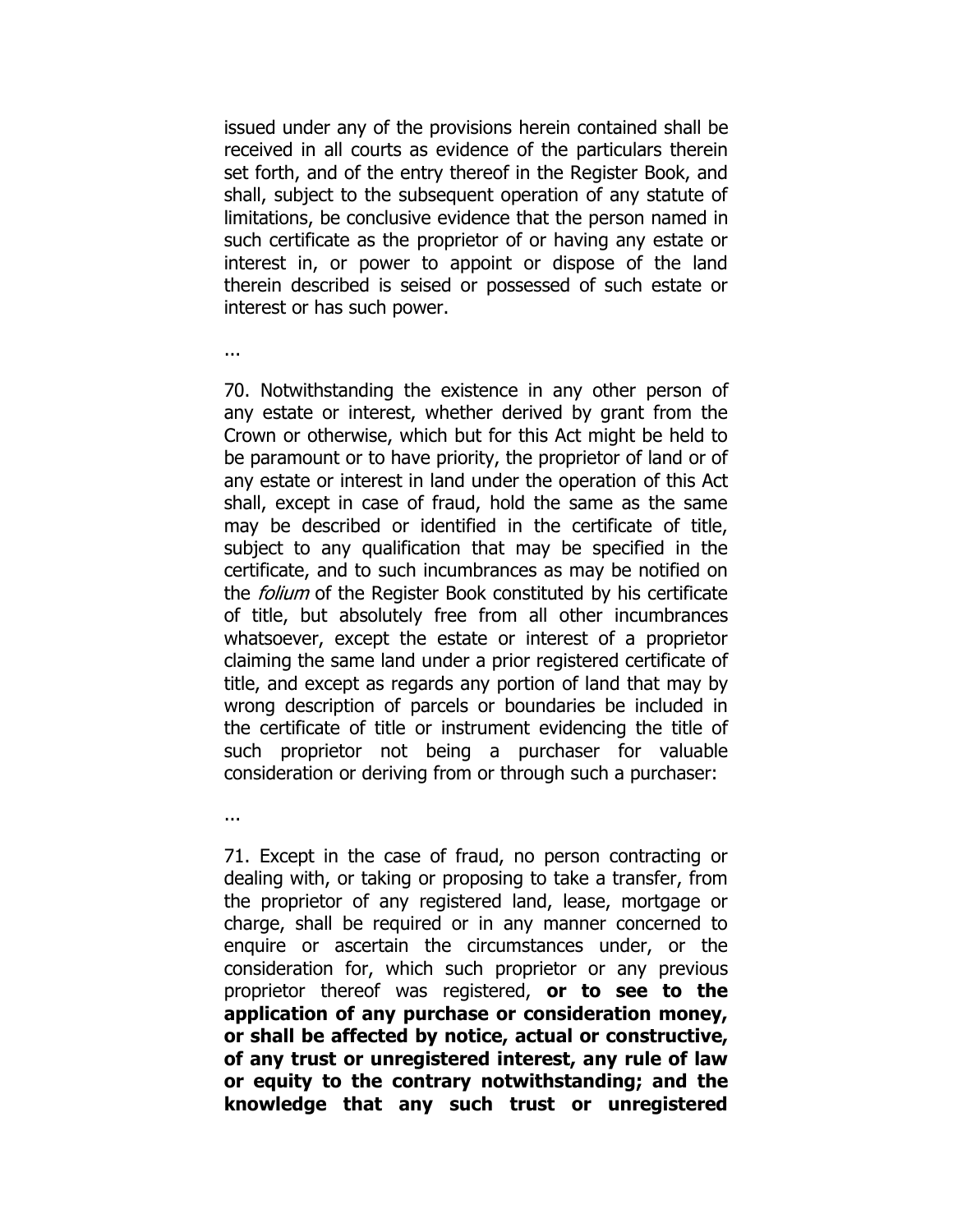## **interest is in existence shall not of itself be imputed as fraud."**(Emphasis supplied)

[67] The law on the effect of these sections is well settled and accepted. In **Frazer v** 

**Walker and others** [1967] 1 All ER 649, Lord Wilberforce, in discussing the effect of

the New Zealand equivalent of these sections, stated at page 652:

"It is these sections which, together with those next referred to, confer on the registered proprietor what has come to be called 'indefeasibility of title' ... This conception is central in the system of registration ..."

[68] In discussing the equivalent of section 68 of the RTA he said:

"... The certificate, unless the register shows otherwise, is to be conclusive evidence that the person named in it is seised of or as taking estate or interest [sic] in the land therein described as seised or possessed of that land for the estate or interest therein specified and that the property comprised in the certificate has been duly brought under the Act ..."

[69] In **James Wylie et al v David West et al** [2013] JMCA App 37, at paragraph

27, Harris JA in dealing with the effect of these provisions, made the following

observation:

"[27] Section 68 of the Act grants to a registered proprietor an absolute title. Sections 70 and 71 of the Act also accord to a registered proprietor an unimpeachable certificate of title but impose fraud as the only factor which would affect the title's validity. The latter sections clearly demonstrate that the registration of a certificate of title, unless fraudulently obtained, stands impervious..."

[70] Harris JA then went on to refer to the Privy Council's decision in **Gardener and** 

**Another v Lewis** (1998) 53 WIR 236 in the following manner: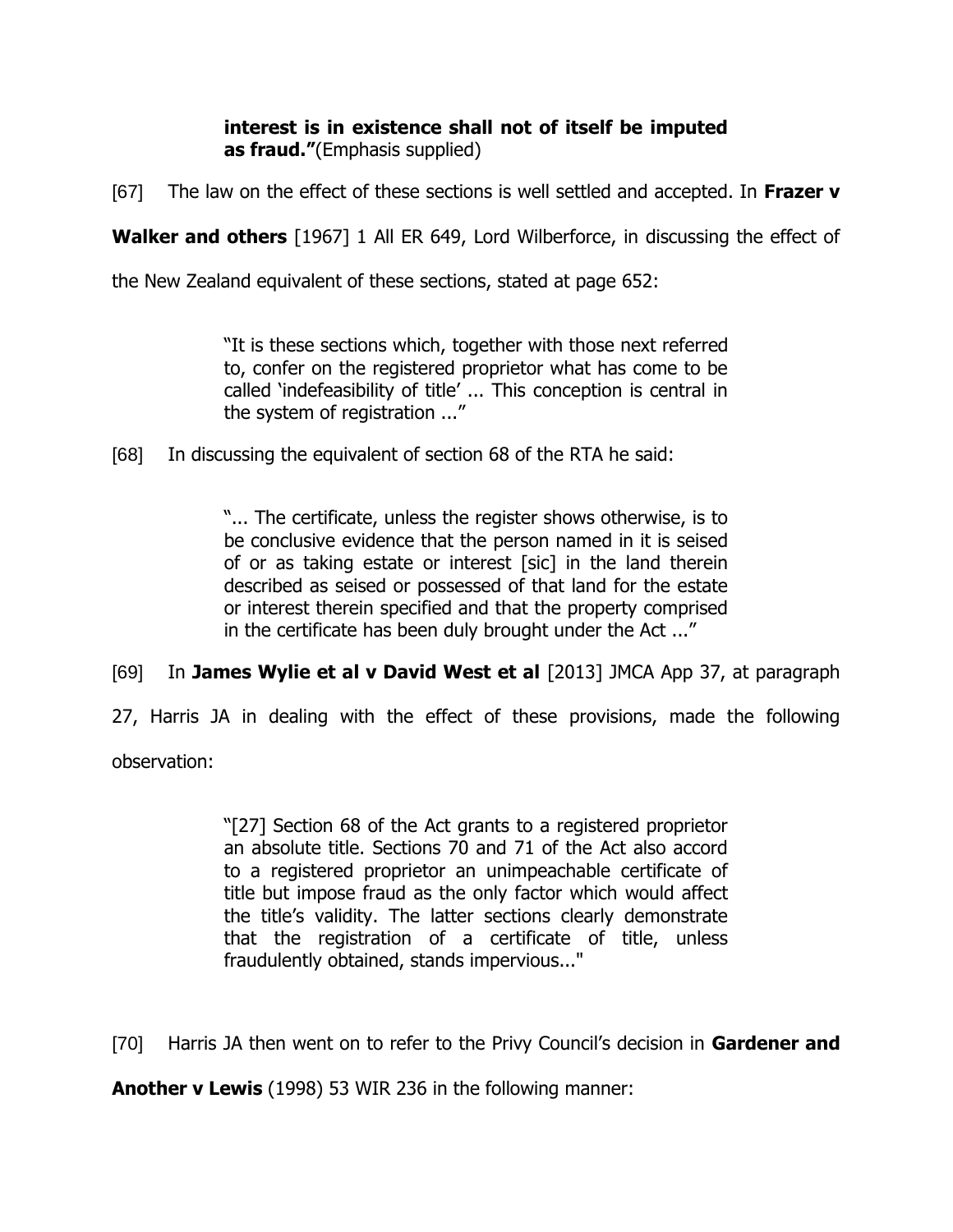"[28] In Gardener and Others v Lewis (Jamaica), their Lordships, speaking to the effect of sections 68, 70 and 71 of the Act, had this to say at paragraph 7:

> '7. From these provisions it is clear that as to the legal estate the Certificate of Registration gives to the appellants an absolute title incapable of being challenged on the grounds that someone else has a title paramount to their registered title. The appellants' legal title can only be challenged on the grounds of fraud or prior registered title or, in certain circumstances, on the grounds that land has been included in the title because of a 'wrong description of parcels or boundaries': section 70."'

[71] The learned judge of appeal went on at paragraph 32 to cite the decision of this

court in **Registrar of Titles v Ramharrack** SCCA No 50 /2002 delivered 29 July, 2005

as follows:

"[32] In **Registrar of Titles v Ramharrack** SCCA No 80/2002, delivered 29 July 2005, Harrison JA, as he then was, in treating with the question of the indefeasibility of a registered title said:

> 'Under the Registration of Titles Act, the registered proprietor of any estate or interest has a valid indefeasible title (subject to some reservations) unless such registration by the proprietor has been tainted by fraud.'

[33] From the foregoing authorities, it is unquestionable that the title of a registered proprietor is absolute and can only be disturbed if it is obtained by fraud."

[72] There was no dispute that there existed a registered title at the time the

respondent claimed to have purchased the land. However, she only received a common

law indenture in relation to a purported conveyance of registered land. Section 88 of

the RTA outlines the means by which registered land should be transferred.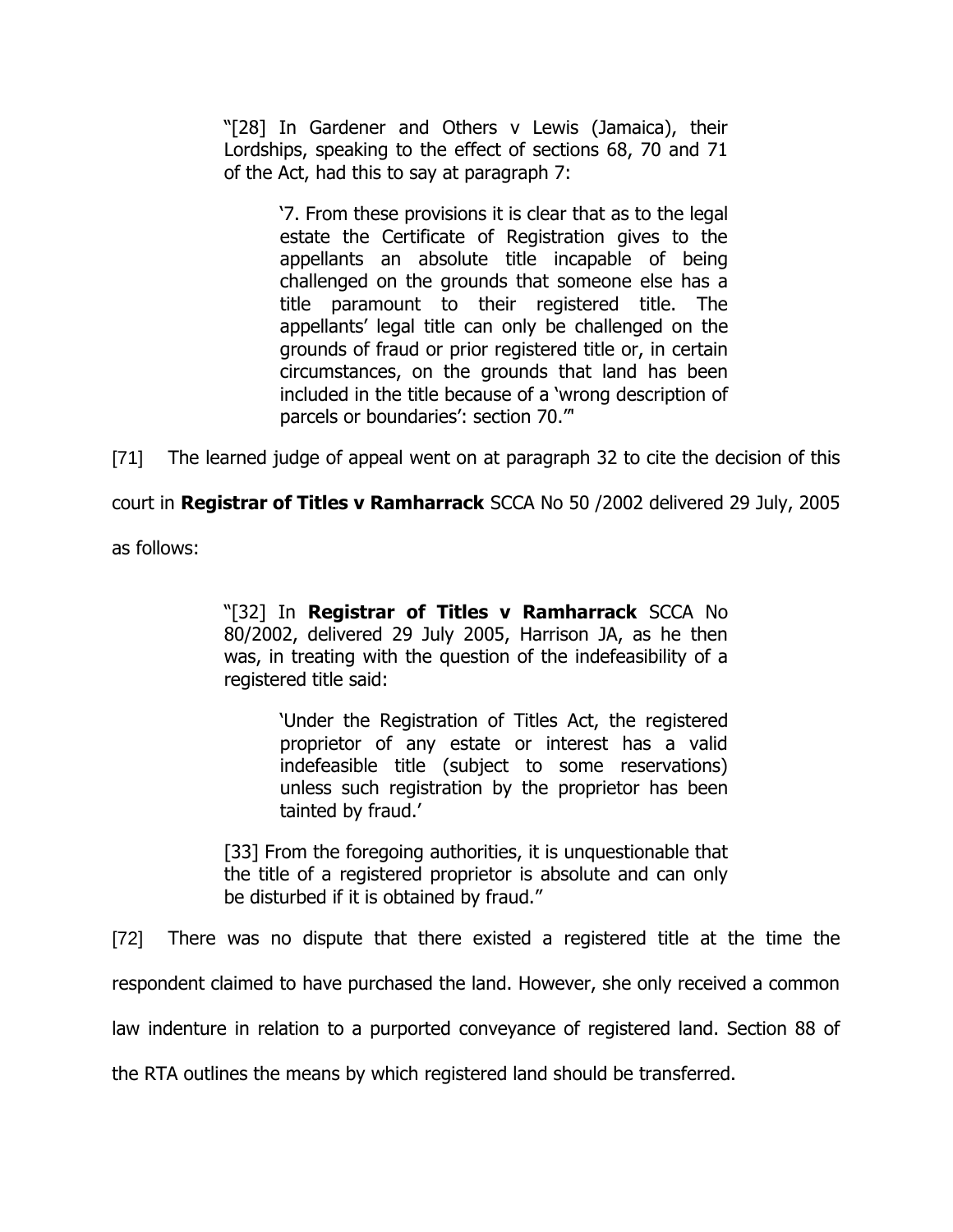### [73] The relevant parts of section 88 of RTA states:

"88. The proprietor of land ... may transfer the same, by transfer in one of Forms A, B or C in the Fourth Schedule hereto; ... Upon the registration of the transfer, the estate and interest of the proprietor as set forth in such instrument, or which he shall be entitled or able to transfer or dispose of under any power, with all rights, powers and privileges thereto belonging or appertaining, shall pass to the transferee; and such transferee shall thereupon become the proprietor thereof, and whilst continuing such shall be subject to and liable for all and every the same requirements and liabilities to which he would have been subject and liable if he had been the former proprietor, or the original lessee, mortgagee or annuitant."

[74] The common law indenture could not, therefore, transfer legal title to the land to

the appellant.

### [75] In **Half Moon Bay Ltd v Crown Eagle Hotels Ltd** [2002] UKPC 24, the Privy

Council, in discussing section 88 of the RTA, stated that:

"[Under the Torrens system of land registration] [t]itle to land and incumbrances affecting land are entered or notified in the Register Book, and everyone who acquires title bona fide and in good faith from a registered proprietor obtains an indefeasible title to the land subject to the incumbrances entered or notified in the Register Book but free from incumbrances not so entered or notified whether he has notice of them or not."

[76] In **G Boothe and C Clarke v C Cooke** (1982) 19 JLR 278, this court discussed

the meaning of section 71 of the RTA and how it has been interpreted by the Privy

Council in various cases. The general acceptance on the cases is that it confers

indefeasibility with only the stated exceptions.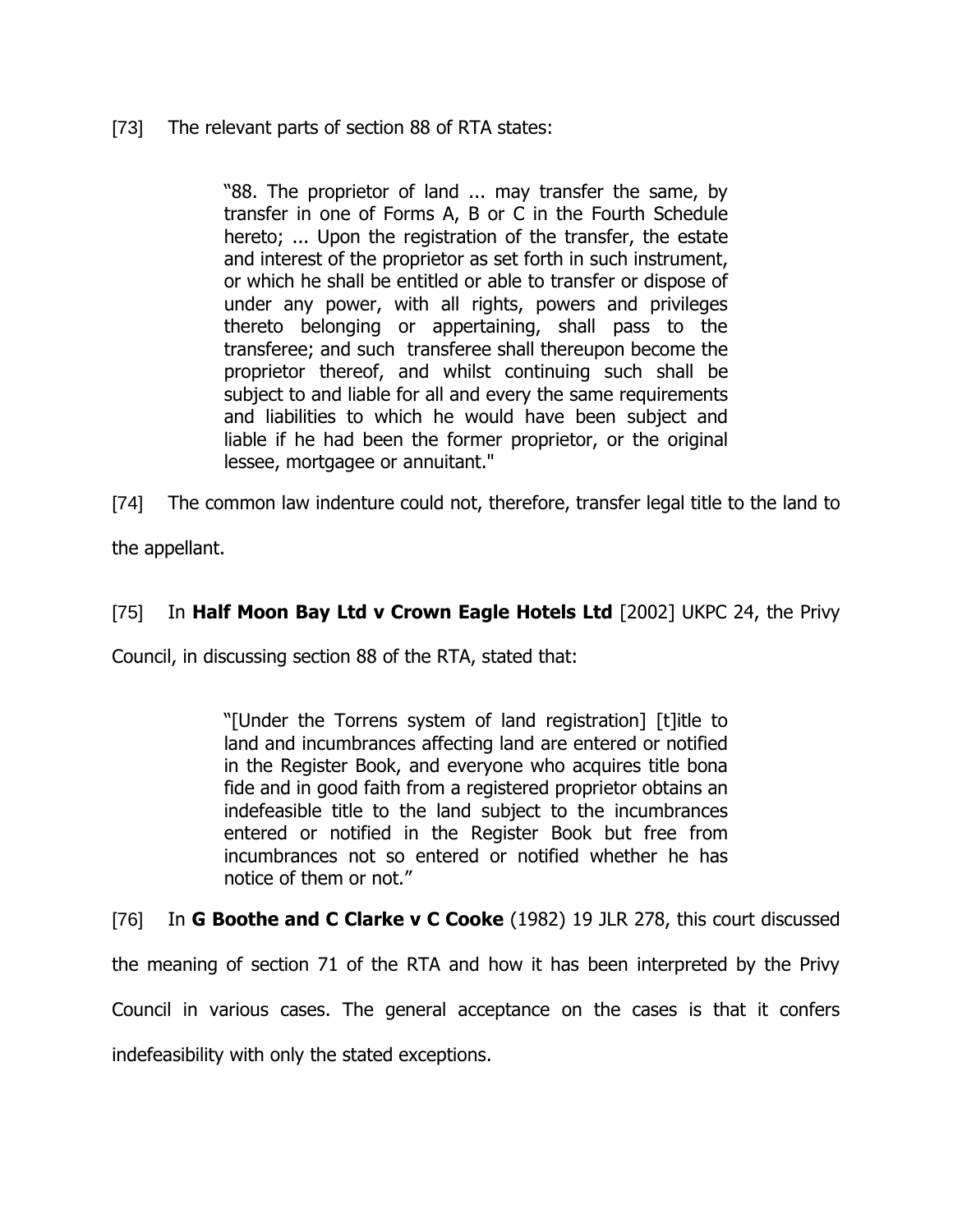[77] In the instant case, title to the land, which was part of a registered land, could not be transferred to the respondent by way of the common law indenture. Based on the indefeasibility of registered title, she could not establish a better claim or title to the land than the appellants who were the registered owners for the purposes of a claim in trespass. This is because, based on the applicable principles, the respondent could not defeat the appellants' registered title by proving that the previous owner had executed a common law indenture in her favour. Worse yet, she could not properly plead that a common law indenture gives her a greater right to possession than a registered owner in actual possession.

[78] Even if the respondent could properly claim an equitable interest in the land, that could not defeat the registered title. In **Div Deep Limited and others,** this court considered whether a claim for possession by the registered owner should proceed by way of fixed date claim form or whether there were such substantial disputes as to facts which required the claim to be heard by way of a claim form. In dismissing the appeal brought by the appellant, who was the defendant to the claim for recovery of possession in the court below, this court affirmed the judgment in the court below where, in reliance on the authority of **Doris Willocks v George Wilson and Doreen Wilson**, the judge held that a registered title was indefeasible under and by virtue of the RTA, except in the case of fraud; and that mere knowledge of another parties' rights to assert a beneficial interest in the titled property did not amount to fraud.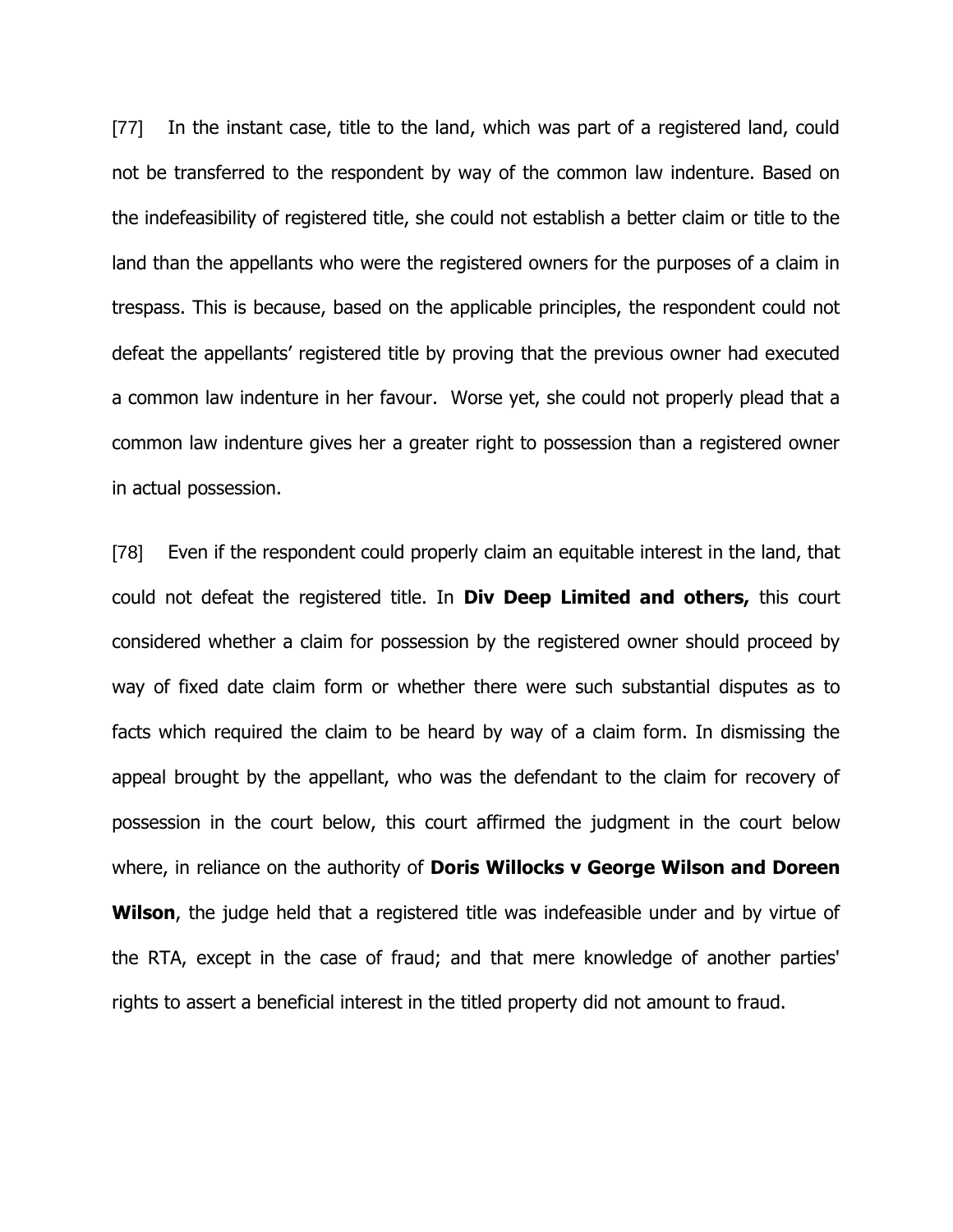[79] That fixed date claim form was eventually heard in **Tewani Limited v Div Deep Limited and 8 others** Claim No HCV 1056/2007 (Judgment delivered 20 October 2010) where the claimant asserted that it had a right to recover possession as the lawful registered title holder to the property. Beswick J had to consider whether a valid certificate of title could be revoked in circumstances where another was claiming a prior equitable interest in the property of which the title holder was aware. Citing sections 68, 70 and 71 of the RTA, Beswick J held that the registered title could not be defeated unless fraud was proved. In so holding she relied on the decision of this court in **Div Deep Limited and others** referred to above.

[80] The cumulative effect of sections 68, 70 and 71 of the RTA meant the appellants were the legal owners of the land and there being no allegation of fraud or adverse possession, their title is indefeasible. This is so whether or not they had notice of the respondent's interest in the property. See **Doris Willocks v George Wilson and Doreen Wilson.** 

[81] The respondent had every opportunity to pursue her interest in the land even after the caveat was lodged and failed to do so. Sections 139 and 140 of the RTA deals with the lodging of and the expiry of caveats. A person alleging an interest in property may lodge a caveat over the said property but such a caveat gives no interest in land and will expire 14 days after notice by the Registrar of an application to register a transfer or other dealings with the land. The caveat was the only means by which the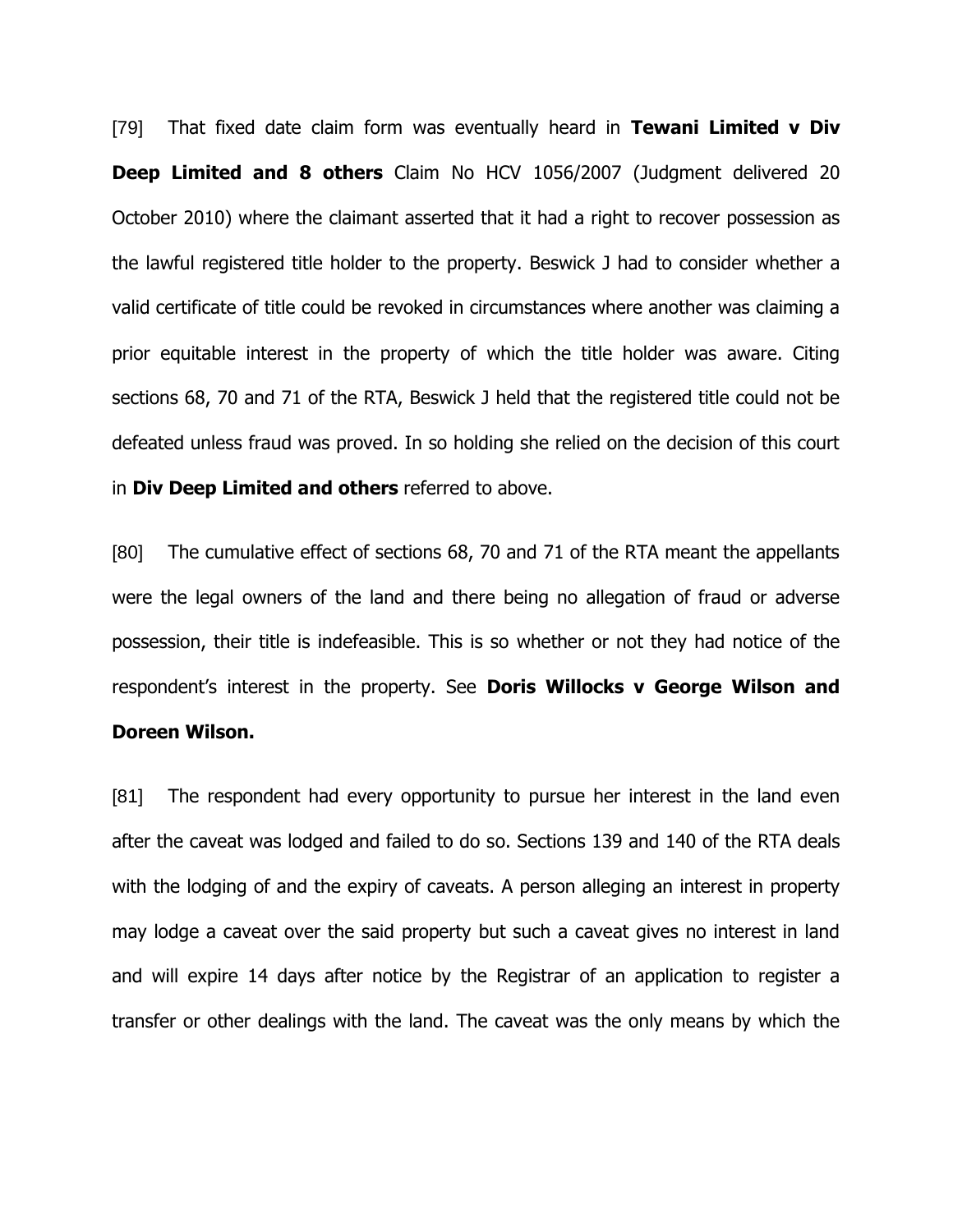respondent could have pursued her claim to the land under the RTA and prevent the registration of that disputed portion of the land to the appellant. She failed to do so.

[82] The fact that the respondent only had a common law title in relation to the disputed land means that she did not have a greater right to possession than the appellants. The appellants' registered title would be fatal to the claim unless the respondent could prove that she was in actual exclusive possession of the land.

#### **The fact of possession**

[83] The tort of trespass to land is defined by the learned authors of Clerk & Lindsell on Torts,  $17<sup>th</sup>$  edition, paragraph 17-01 as consisting of "... any unjustifiable intrusion by one person upon land in the possession of another". It is generally described as an interference with possession. The right to sue in trespass is therefore based on actual possession or the right to possession.

[84] In Halsbury's Laws of England  $3<sup>rd</sup>$  edition, volume 38 at paragraph 1226 it is stated:

> "A defendant may plead and prove that he had a right to the possession of the land at the time of the alleged trespass, or that he acted under the authority of some person having such a right..."

[85] Any person in possession of, or who has a right to possession of land, may bring an action for trespass to land. To maintain an action for trespass the plaintiff must have been in possession at the date of entry of the defendant. Where the action is against a defendant who has no title to the land, the slightest possession by the plaintiff is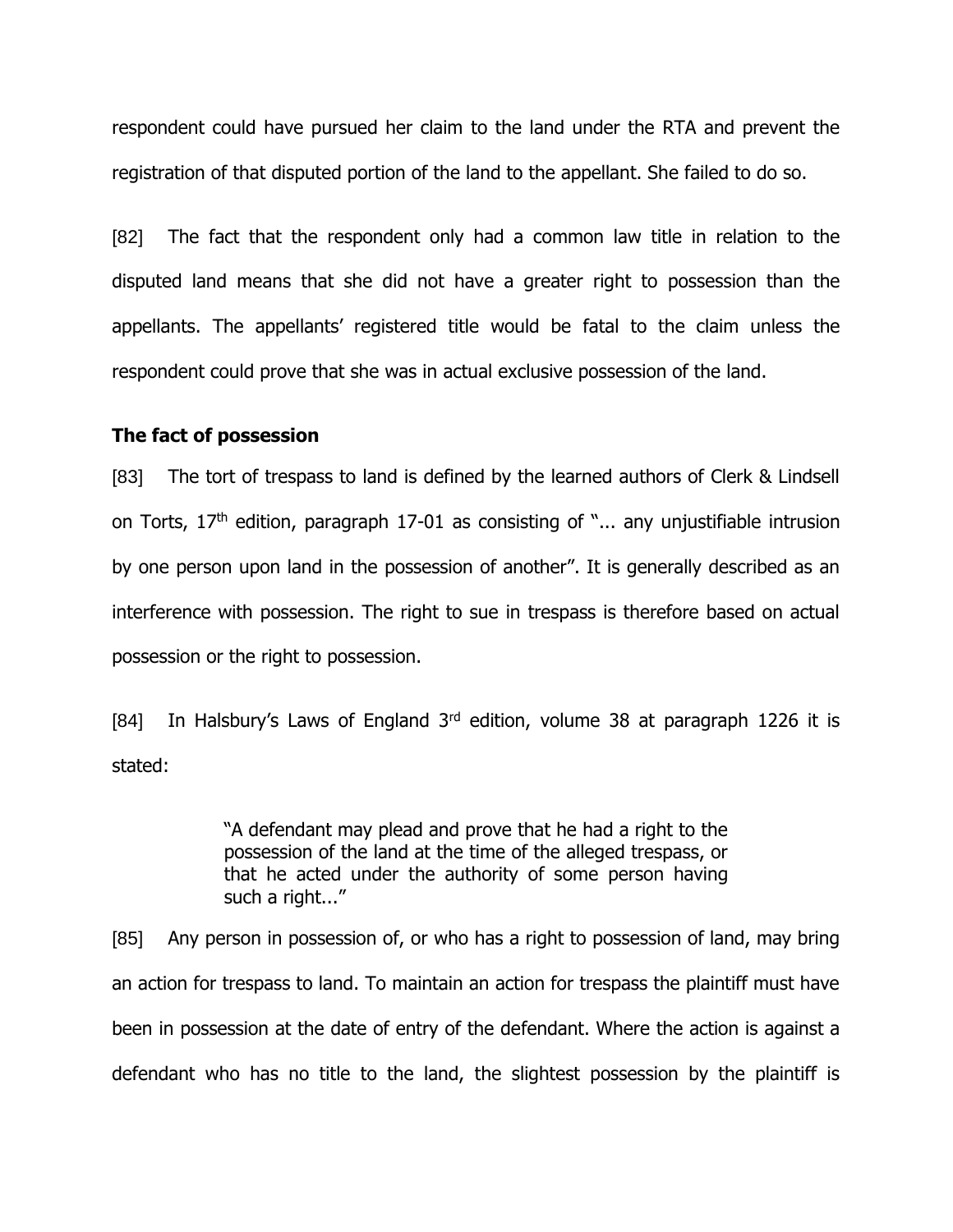sufficient to entitle him to bring a claim in trespass. See **Wuta-Ofei v Danquah** [1961] 3 All ER 596. At page 600, Lord Guest opined:

> "Their Lordships do not consider that, in order to establish possession, it is necessary for a claimant to take some active step in relation to the land such as enclosing the land or cultivating it. The type of conduct which indicates possession must vary with the type of land. In the case of vacant and unenclosed land which is not being cultivated, there is little which can be done on the land to indicate possession. Moreover, the possession which the respondent seeks to maintain is against the appellant who never had any title to the land. In those circumstances, the slightest amount of possession would be sufficient."

[86] To be successful, the plaintiff suing in trespass would also have to prove that the defendant actually entered on the land whilst they were in possession. The tort is actionable per se, so there is no need to prove actual damage, but if there is damage, in order to quantify the amount beyond nominal damages, actual damages will have to be proved. The plaintiff, in an action for trespass, must prove all the elements of the tort to the requisite standard in order to succeed.

[87] In the instant case, the plaint having been brought in trespass, the first fact in issue that the respondent was required to prove at trial was the fact of possession. The respondent was required to prove that she was in actual possession of the land when the appellants entered upon it or that she had a greater right to possession than the appellants.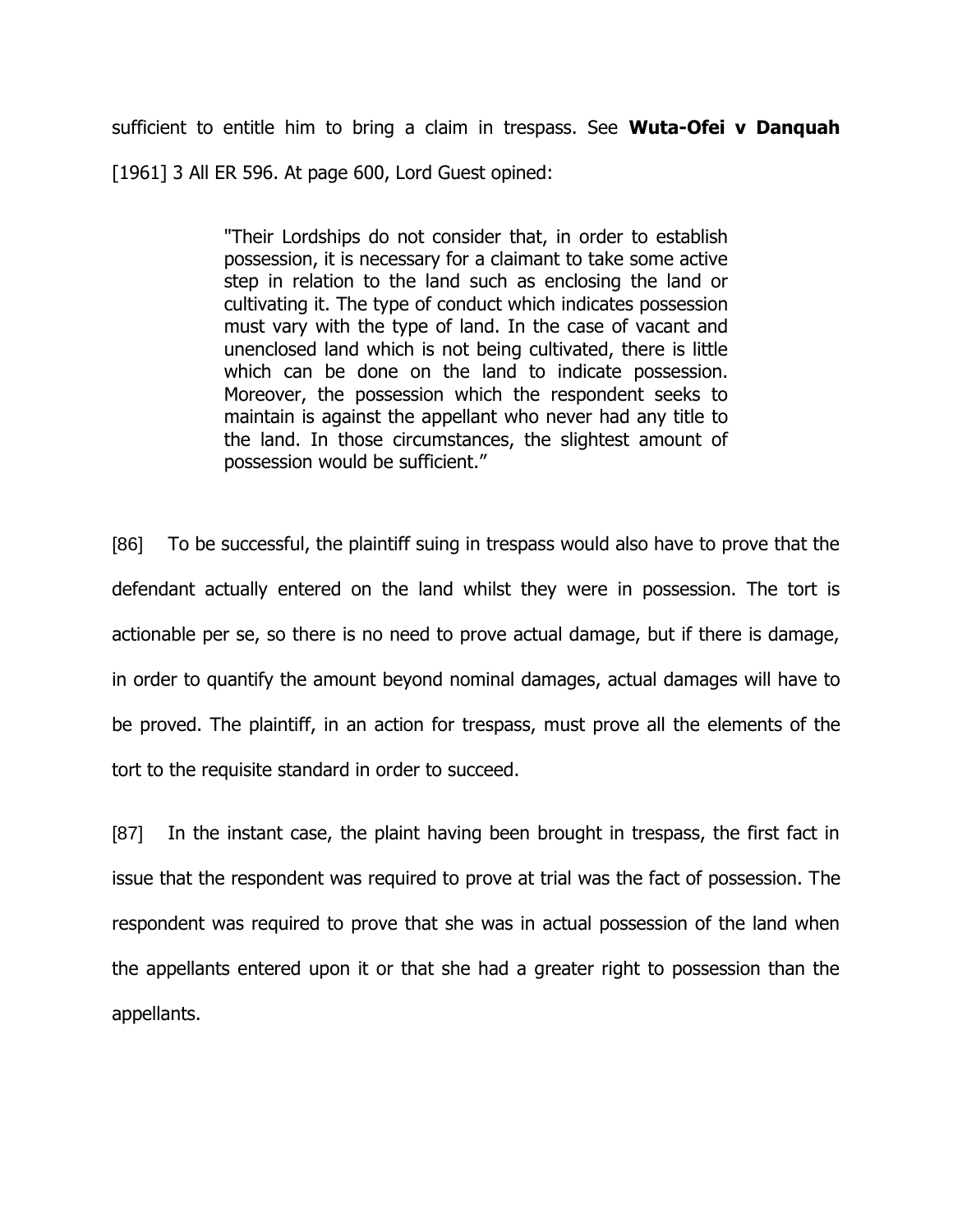[88] The respondent's claim was based on her alleged ownership of the land and her act of possession by twice fencing the land, once in 1985 and again at an unidentified period. She claimed to have been put into possession by the appellants' father by the grant of the common law indenture, the handing over of the survey report done by him and the fencing of the property at her own expense. The appellants, on the other hand, were at the time of the action, the registered proprietors and there was no dispute that they had been in actual occupation of the land their entire life and they were, with certainty, at the time of the plaint, in exclusive possession of the property. They first occupied the land as the children of the then registered owner, then as the legal representatives of his estate and later as the registered owners in their own right.

[89] The respondent, therefore, had to prove not ownership of the portion claimed, but exclusive possession of the disputed portion of the land she alleged to have purchased. If the respondent could not prove exclusive possession of the land, she would have to prove a right to possession greater than that held by the registered title owners.

[90] In **JA Pye (Oxford) Ltd and another** the court cited Slade J's dictum in **Powell v McFarlane** (1977) 38 P & CR 452 where he made the following observation at page 469 of that judgment, in relation to the concept of possession of land:

> "Possession of land, however, is a concept which has long been familiar and of importance to English lawyers, because (inter alia) it entitles the person in possession, whether rightfully or wrongfully, to maintain an action of trespass against any other person who enters the land without his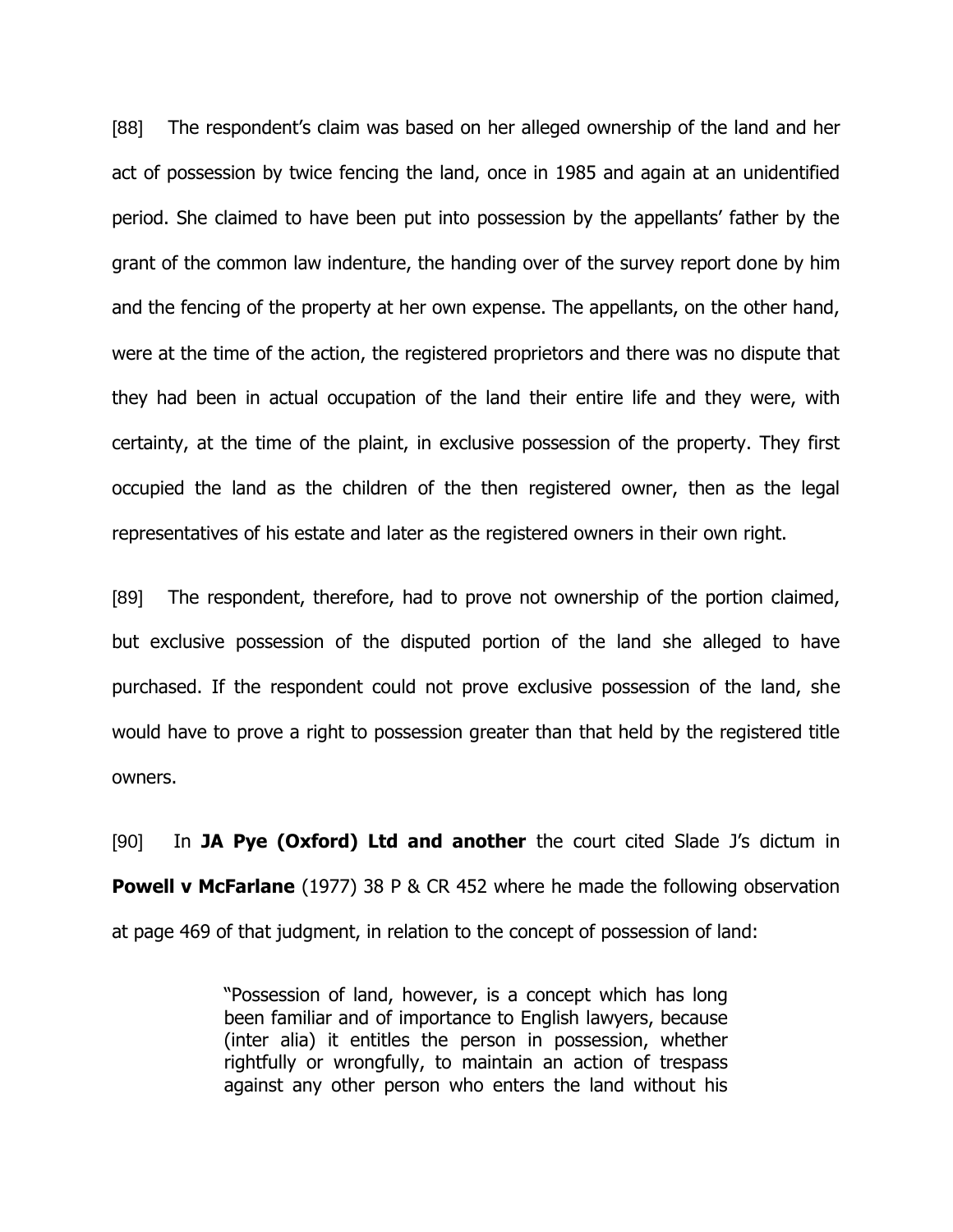consent, unless such other person has himself a better right to possession ..."

[91] The right to possession can arise in two ways, namely: by title or ownership of the land or by factual possession coupled with an intention to possess. In **JA Pye (Oxford) Ltd and another,** Lord Browne-Wilkinson again cited with approval the following passage from the judgment of Slade J in **Powell v McFarlane** where he discussed the two ways in which possession of land may be established:

> "(1) **In the absence of evidence to the contrary, the owner of land with the paper title is deemed to be in possession of the land as being the person with the prime [sic] facie right to possession. The law will thus, without reluctance, ascribe possession either to the paper owner or to the persons who can establish a title as claiming through the paper owner**.

> (2) If the law is to attribute possession of land to a person who can establish no paper title to possession, he must be shown to have both factual possession and the requisite intention to possess ('animus possidendi')." (Emphasis supplied)

[92] These principles were discussed and applied by this court in **Mendoza Nembhard v Rafel Levy,** which was a case dealing with a claim for adverse possession.

[93] In this case, there are two competing claims to possession. Both parties could not possess the same land and even if both were in actual possession up to the time of the filing of the plaint what was said by Maule J in **Jones v Chapman** (1849) 2 Exch 80, all those years ago, would still be applicable. In that case, Maule J in discussing the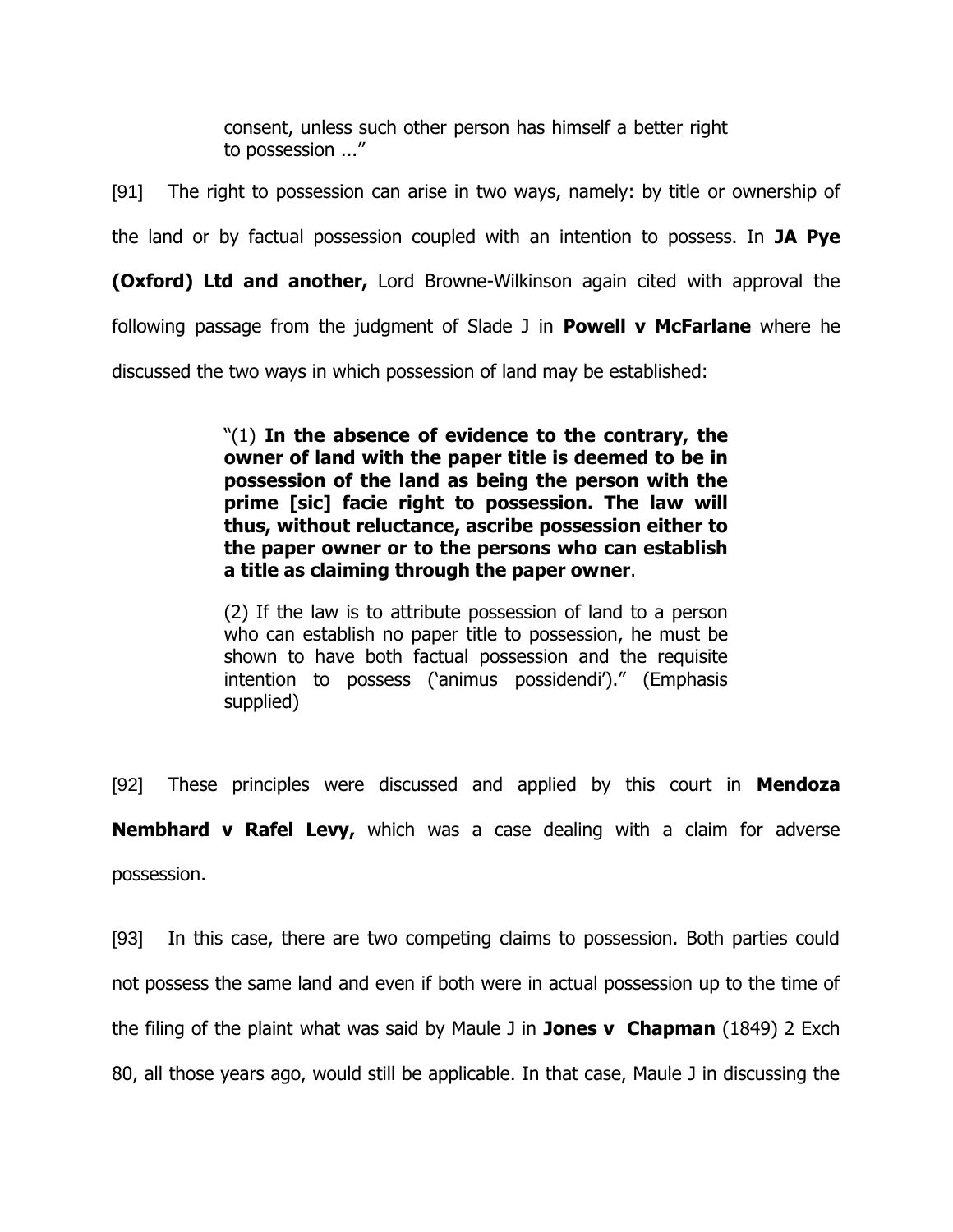legal position where a person without title persist in occupying land alongside one who is entitled to immediate possession by virtue of his title said at page 821:

> "As soon as a person is entitled to possession and enters in assertion of that possession…the law immediately vests the actual possession in the person who has so entered. If there are two persons in a field, each asserting that the field is his, and each doing some act in assertion of the right of possession, and if the question is which of those two is in actual possession, I answer, the person who has title is in actual possession and the other person is a trespasser".

[94] A person with a registered title has an immediate right to possession. That right can only be defeated by a person who can show a better right to possession, such as a person in actual possession for a number of years sufficient to oust the paper title of the person claiming a right under it, that is, a person claiming to have extinguished the paper title by adverse possession. The respondent in this claim is not claiming by virtue of adverse possession but as owner of the land which she contends is evidenced by her common law indenture. Therefore, with the appellants holding the registered title and the respondent not claiming a greater right by adverse possession, the main issue confronting the parish judge was whether the respondent had proven actual possession of the disputed land to the exclusion of the appellants, sufficient to bring a claim in trespass.

[95] The parish judge concluded that the appellants had trespassed on the respondent's land based on her finding that the respondent had indeed purchased the property from Harold Francis (Snr) evidenced by the common law indenture. That finding, however, was not sufficient to determine the matter. The parish judge was also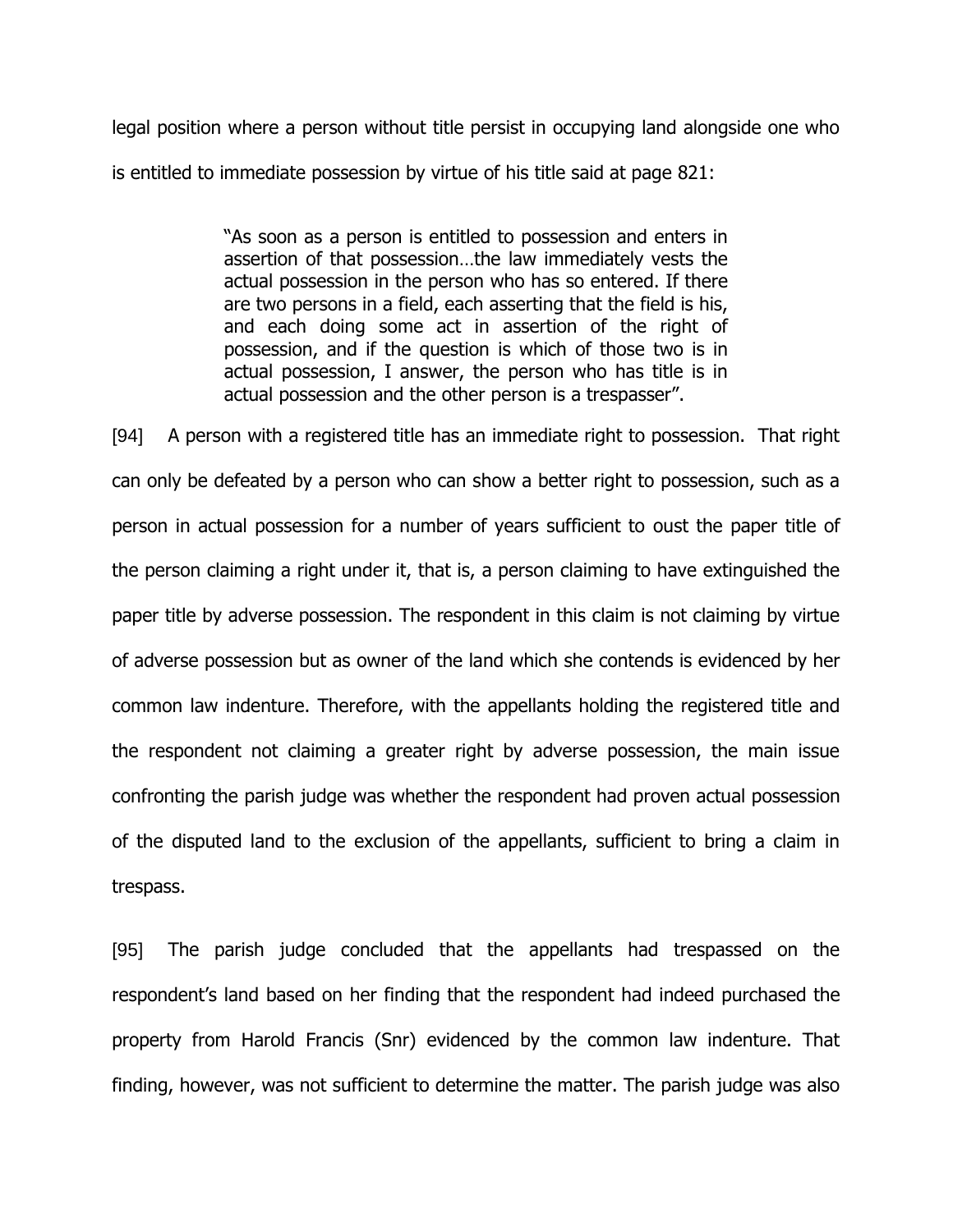required to assess the respondent's claim to have been in possession of the disputed land in the light of the appellants' physical occupation of the land and their registered title; that is, taking into account the fact that they were the registered proprietors in possession.

[96] In her reasons for judgment the parish judge found that the common law indenture that was exhibited by the respondent was proof of her title to the land. This was plainly wrong. The common law indenture conveying part of a land registered under the RTA could not provide proof of ownership of the land. At most, it may serve to establish that the holder has the basis of a claim for an equitable interest in that part of the land identified in the conveyance. Suffice it to say, this was not a claim brought by the respondent against the appellants either as administrators of the estate of the deceased or in their own right for any equitable relief such as specific performance of the sale agreement made by the respondent with Harold Francis (Snr). A claim would have had to be brought for a court to determine whether the conveyance was valid and if it were so valid, whether it passed the equitable interest in the land to the respondent so that the father held only the bare legal interest on trust for the respondent. That was not the application before the parish judge neither was she asked to make that determination. However, in finding that the respondent was the owner of the land, the parish judge failed to appreciate that ownership did not equate to possession.

[97] In her reasons for decision, the parish judge stated that:

"The Francis' are also saying they administered on their father's property and are now in possession of a Title for the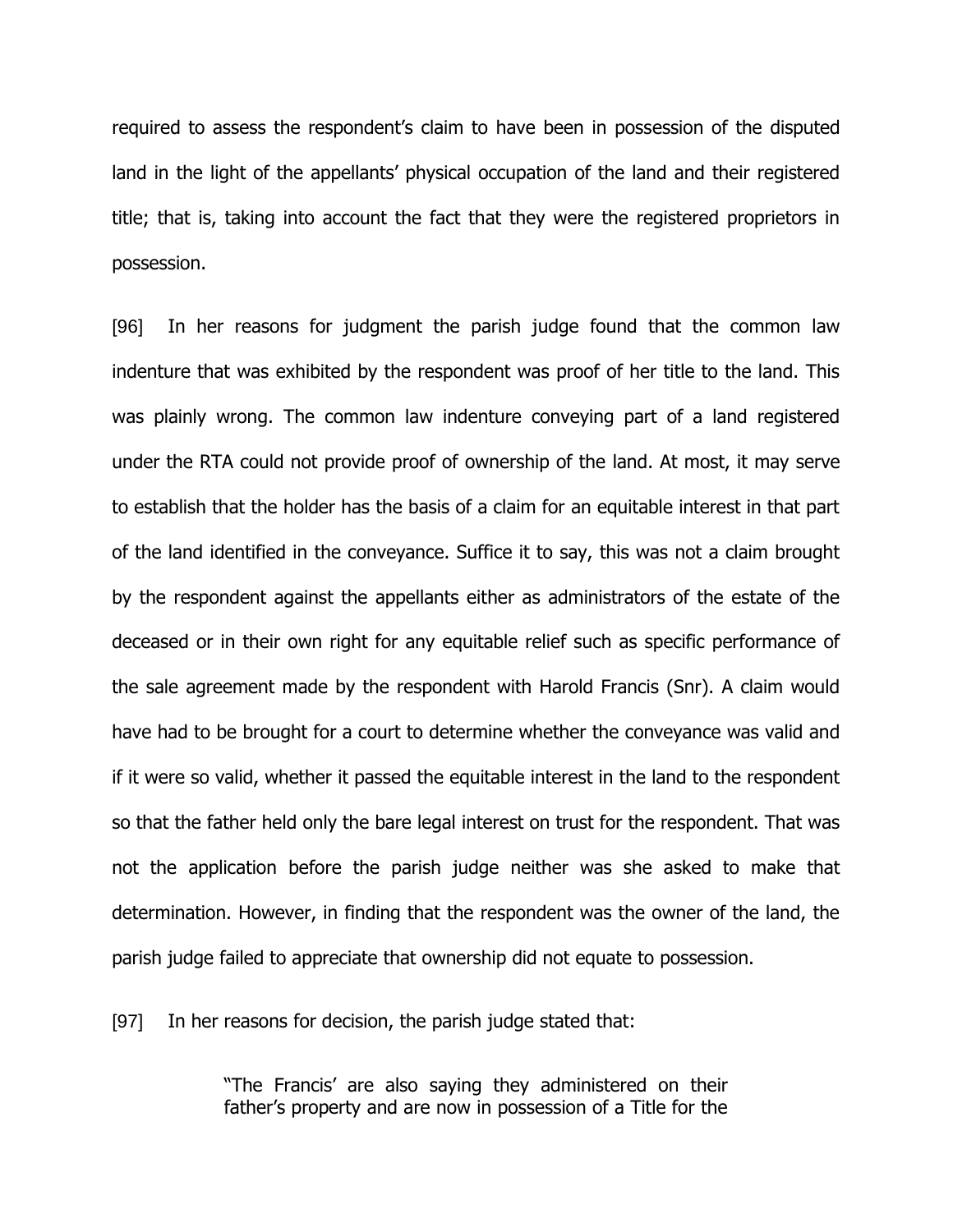entire property. They have stated that at one stage they were barred or prevented from procuring said title as there was a caveat on the property by Dorrett Graham.

Clearly that would have been so as Ms. Graham was seeking to assert her right to the two squares she brought[sic], and that stand as 'Notice' to the [appellants] that there was someone with an interest in the property.

It is trite law that all transactions in land must be in writing – Statute of Frauds 1677.

Ms. Graham has produced sufficient proof in writing (receipts and indenture) of her ownership of the two squares of the land."

[98] She then went on to discuss the elements of the tort and that both appellants, together or individually, were utilising the property bought by the respondent. Further, she accepted the evidence of the respondent and her daughter that the property was fenced on two occasions at the expense of the respondent and that the fence was removed on both occasions. It would appear then that the parish judge found that the respondent had a right to possession through, what could have been at most, her equitable title and was in actual possession through the two occasions of fencing of the property. The parish judge seemed to have also taken the view that the appellants could not complain because they had notice of the respondent's interest.

[99] Whilst this court is always mindful of not disagreeing with the tribunal's finding of fact, to my mind, it is difficult to see the basis upon which she came to the conclusion that the respondent was the owner of the property in possession and thereby entitled to bring a claim and succeed in trespass. The doctrine of notice does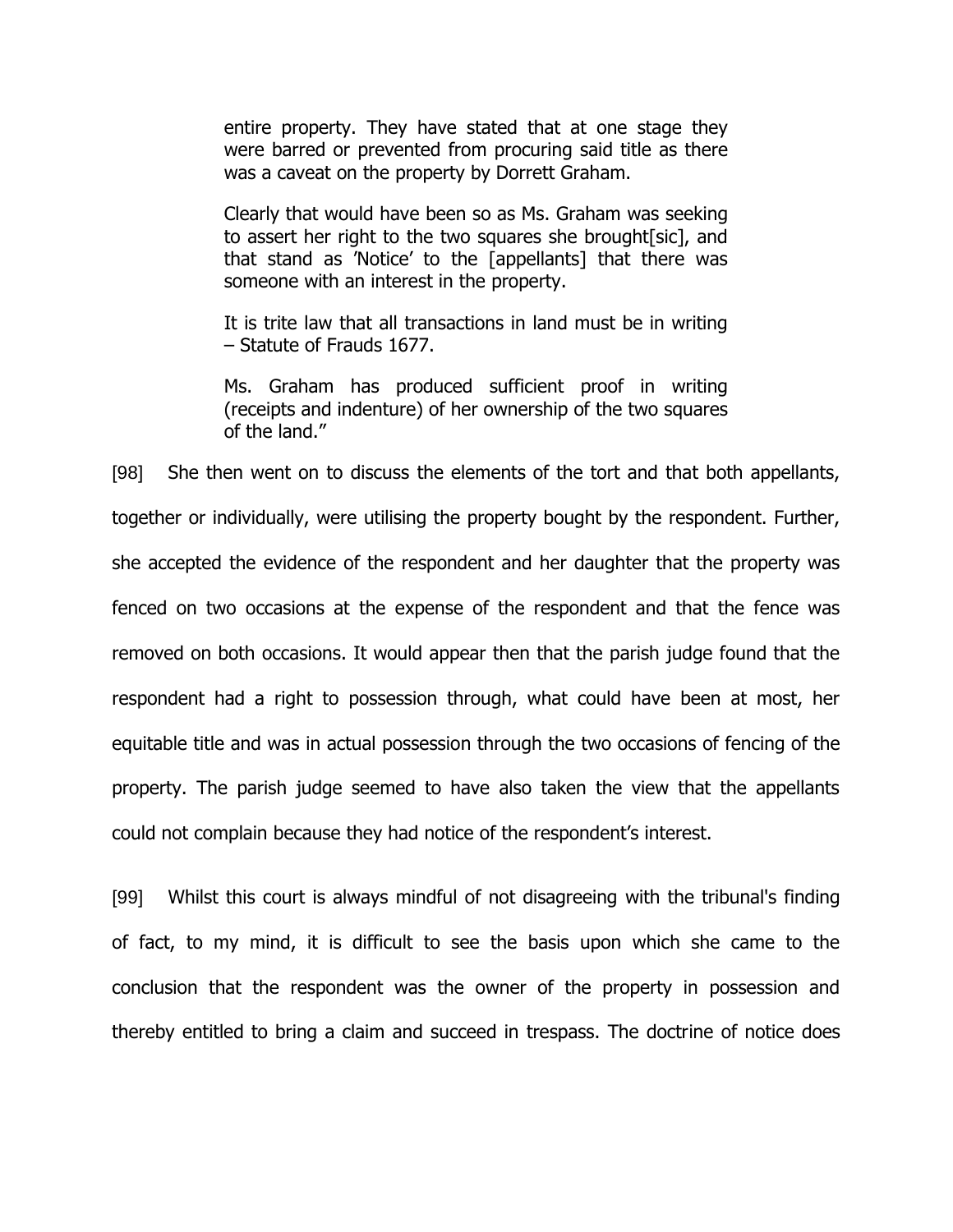not apply to a registered title unless it involves actual fraud and is only relevant where there are competing equitable interests.

[100] The evidence of the respondent and her daughter, regarding the fencing of the property, was also very sketchy, to say the least. The respondent's evidence was that she first fenced the property in 1985, presumably whilst on a visit to Jamaica because she said the fence was removed "right after she go back". She resided at all times in the United States, so it can be inferred that 'go back' refers to her returning to the United States. She said the fence was removed by the  $1<sup>st</sup>$  appellant. But this seems hardly likely as in 1985 he was, on the evidence, a child of no more than 11 years old (the evidence being that in 1983 he was nine years old) and his father was still alive at this time. Yet the respondent's evidence was that the father was not around when the fence was removed, as he had already died. The father died in 1987. Up to that time she was not yet paying taxes on the land.

[101] The evidence of the respondent's daughter is that she saw the fence her mother erected when she visited the property in the 90's and that it was removed in the late 1990's. It is unclear whether this reference was to the first fence or the second fence. The respondent's evidence however, was that she took the appellants to court in 1999 because they were removing the fence. The appellants' evidence is that they were taken to court in 1999 because they were transferring the land to themselves having administered the estate. Again, it is unclear which fence was being removed in the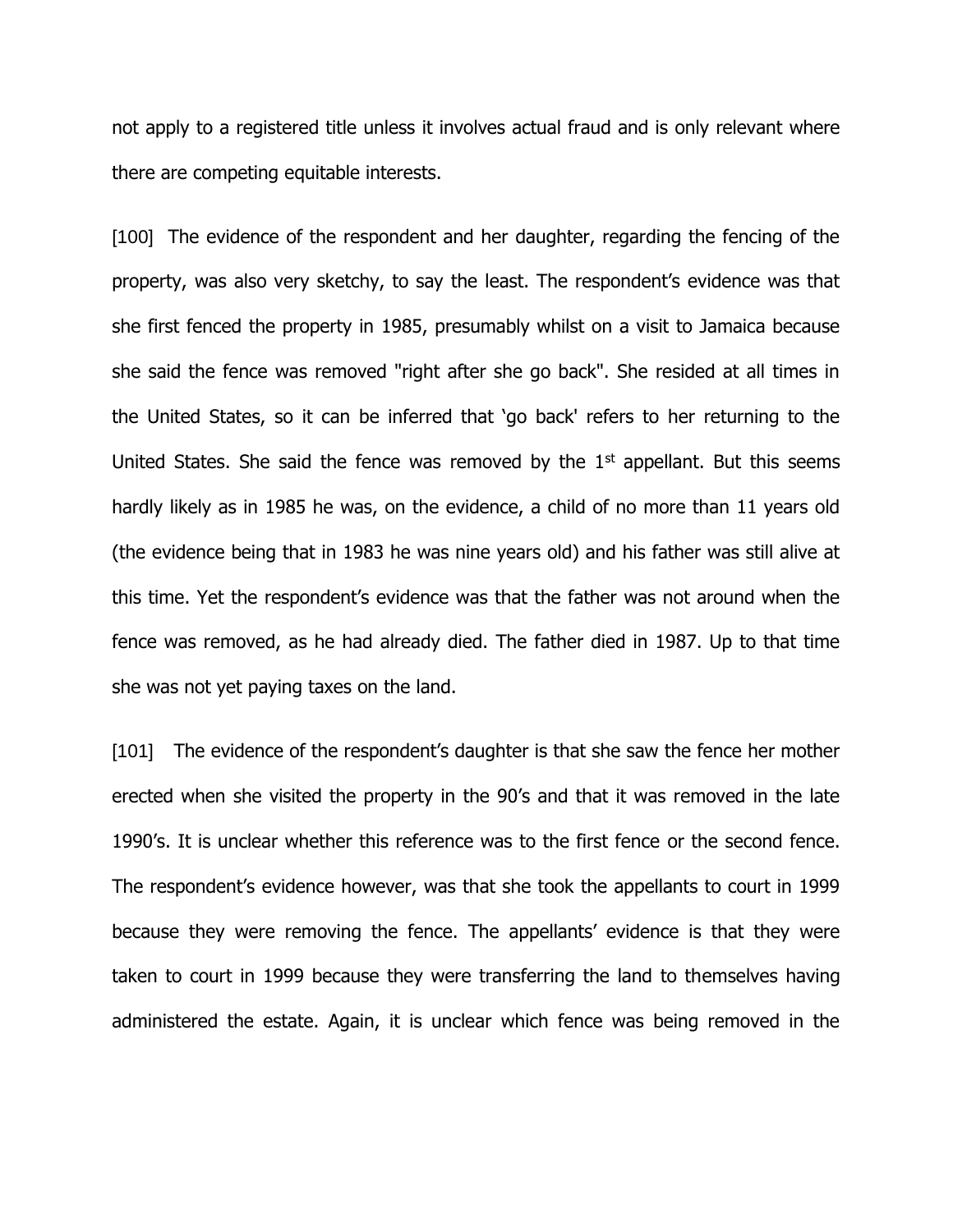1990's as there was no evidence when the second fence was erected neither was there any clear evidence when the first fence was removed.

[102] As regards the payment of taxes, the receipts tendered began in 2005. Although the respondent said she was given a survey by the appellants' father, the survey tendered in evidence was one commissioned by her and which was done in 1991. She was not present. The appellants' would have been teenagers at this time but the report states that E Francis was present. The evidence of the appellants' witness, Mr Smith, is that he was present but no Francis was present. The parish judge made no mention of this and how or whether she resolved it in her own mind. Neither does she resolve the conflict in the respondent's evidence where she spoke of a survey commissioned by the appellants' father but produces a survey commissioned by herself. The survey document tendered in evidence refers to no previous fencing around the property and does not seem to identify any prior pegs or markings from a previous survey. The parish judge made no findings with regard to this survey.

[103] At the conclusion of the evidence of the respondent, it is clear that the parish judge needed more information regarding the fence and proceeded, herself, to question the respondent. However, this attempt yielded no fruit, as the only evidence the parish judge was able to extract from the respondent was the fact that she did not know when the appellants' father died and it was persons in the district who told her that the 1<sup>st</sup> appellant had taken down the fence. She also said that after the father died she had discussions with the  $1<sup>st</sup>$  appellant about the land. This, of course, could only have been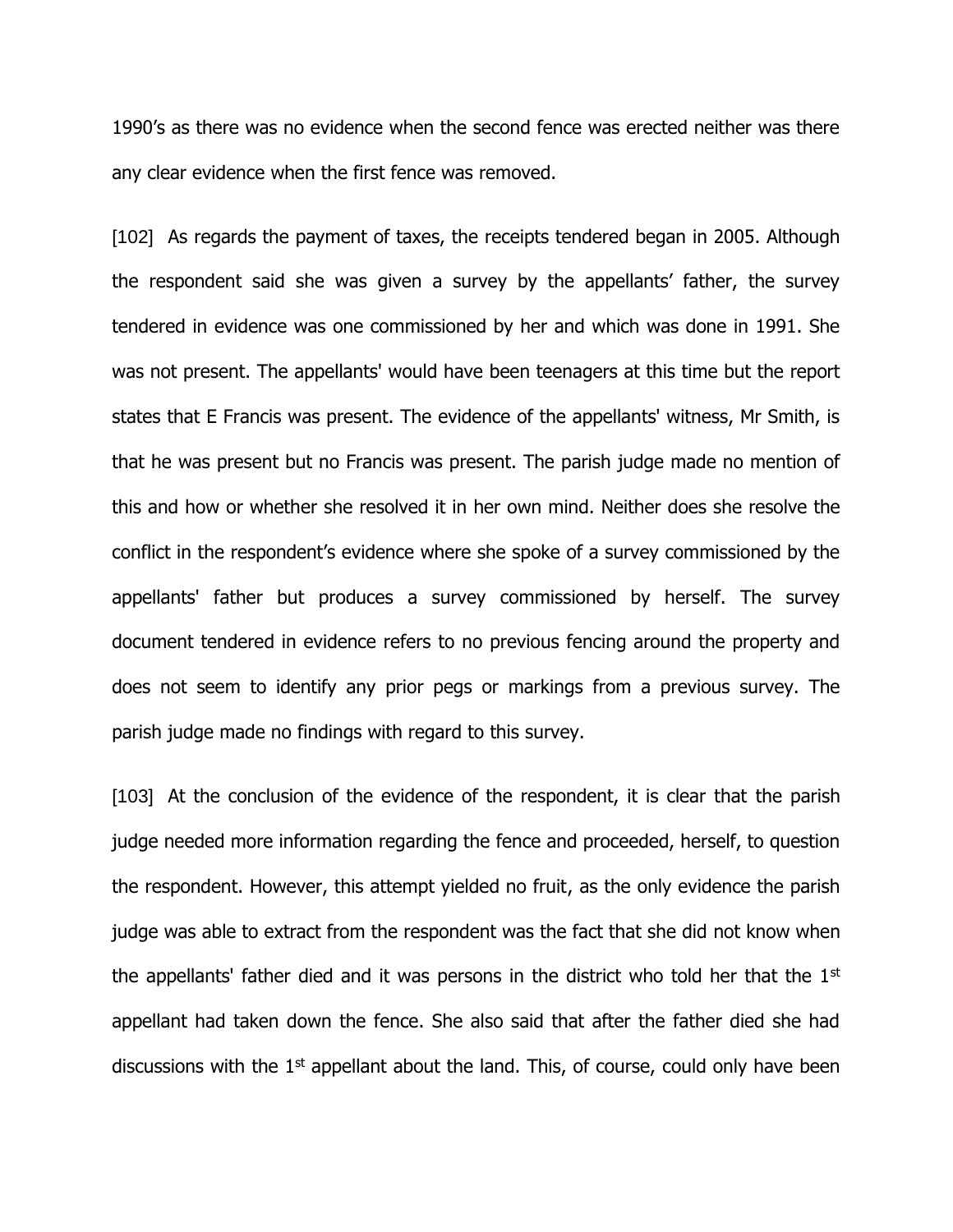in the 1990's when the appellants became adults, as in 1987 when their father died, they would still have been children. In any event, she later said she did not personally speak to them but it was her daughter and her attorney-at-law who spoke to them.

[104] Where a person with an inferior title claims possession of land for which someone has a greater title, the acts of possession relied on must be more than just slight. That being the state of the evidence, it is difficult to see how the parish judge came to the conclusion she did.

[105] It is accepted that factual possession can be established in a number of ways based on, amongst other things, the type of land and how it is used. This court in **George Rowe v Robin Rowe** in referring to factual possession said that it could be "manifested in a number of ways" and that "[t]he circumstances constituting possession will vary from case to case". The court referred to a passage from Clerk & Lindsell on Torts,  $17<sup>th</sup>$  edition, in which the learned authors, by reference to authorities, enumerated a number of ways that it has been held that possession had been established, including enclosing the land and taking grass from it. In addition, the possession must be exclusive. In **George Rowe v Robin Rowe** there was clear evidence that the smaller portion of land had been separated from the larger portion and was being used by the claimant, thus giving him sufficient possession of that portion of the land to bring a claim in trespass. That is not the case here.

[106] In **Eligon v Bahadoorsingh** the claim against the respondent was for trespass to logs which were seized from the appellant and conversion of some trees he claimed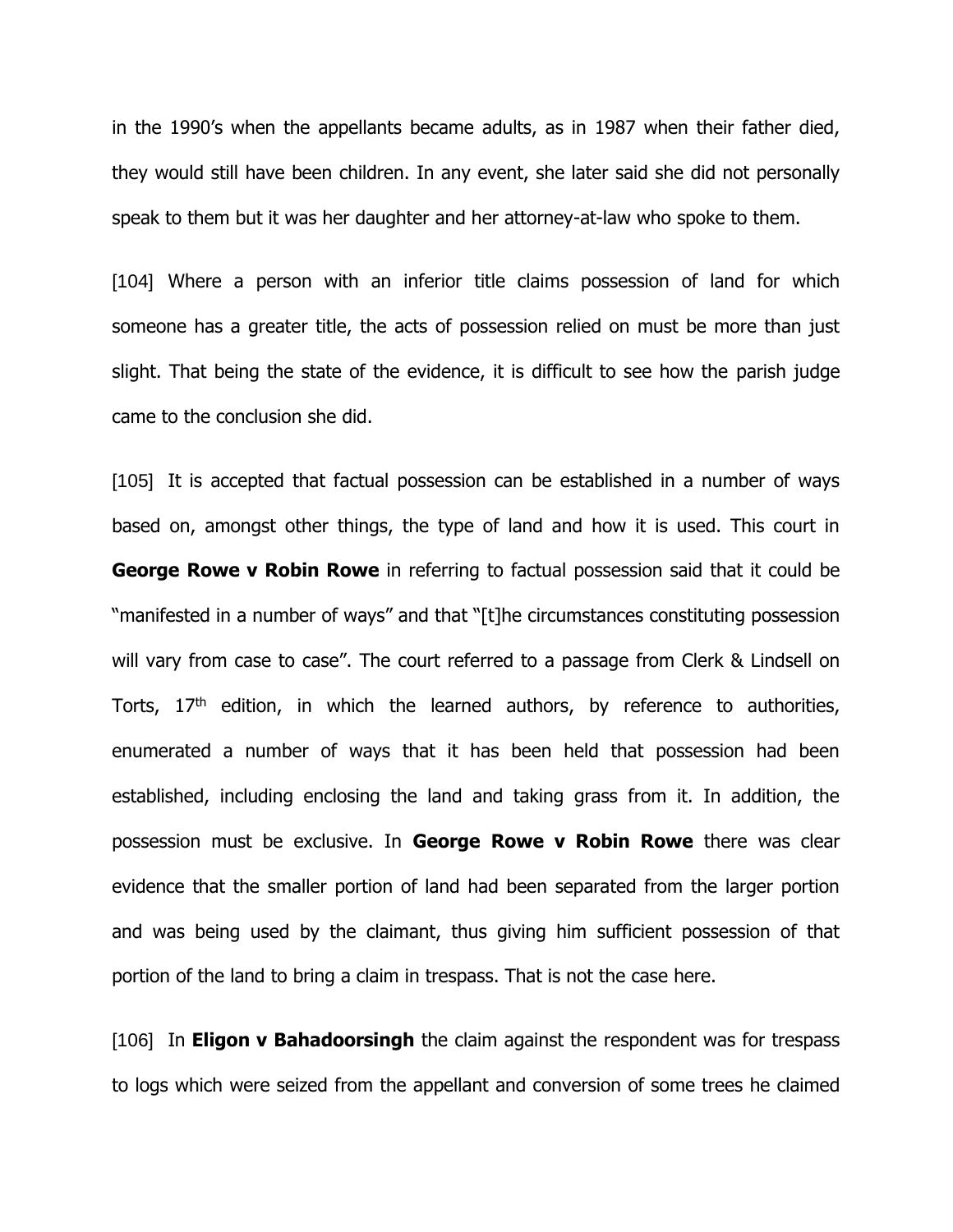to have brought off property bought by the respondent. The respondent counterclaimed for trespass to the property against the appellant. The Trinidad and Tobago Court of Appeal held that neither had the right to bring a claim in trespass. The trespass to land was essentially an injury to or interference with possession. There being no interference or injury to possession in the appellant's case he could not sustain a claim in trespass. A person with merely the right to possess (subject to a few specified exceptions not relevant to the case) could not sue in trespass. The respondent, who had entered into an agreement to purchase the land had not been let into nor did he have possession of the land or any right to possession greater than the estate manager's right to possession against the owner, so he too, could not maintain an action for trespass.

[107] In the instant case, it seems to me, that the parish judge made no finding as to how the respondent had proved, on a balance of probabilities that she had been in exclusive possession of the disputed parcel of land. Her evidence was that she lived abroad and, in the same year she received the common law indenture (1985), she first fenced the land. This was removed and she fenced it again. This was also removed. She never went on the land but she drove pass and looked at it. In the meantime, the appellants continued to live on and use the land. In the light of the authorities, this would not amount to sufficient acts of physical control in these circumstances to establish possession. From this evidence, it would be difficult to see how a tribunal of fact could find that she had sufficiently established that she was in possession to the exclusion of the appellants.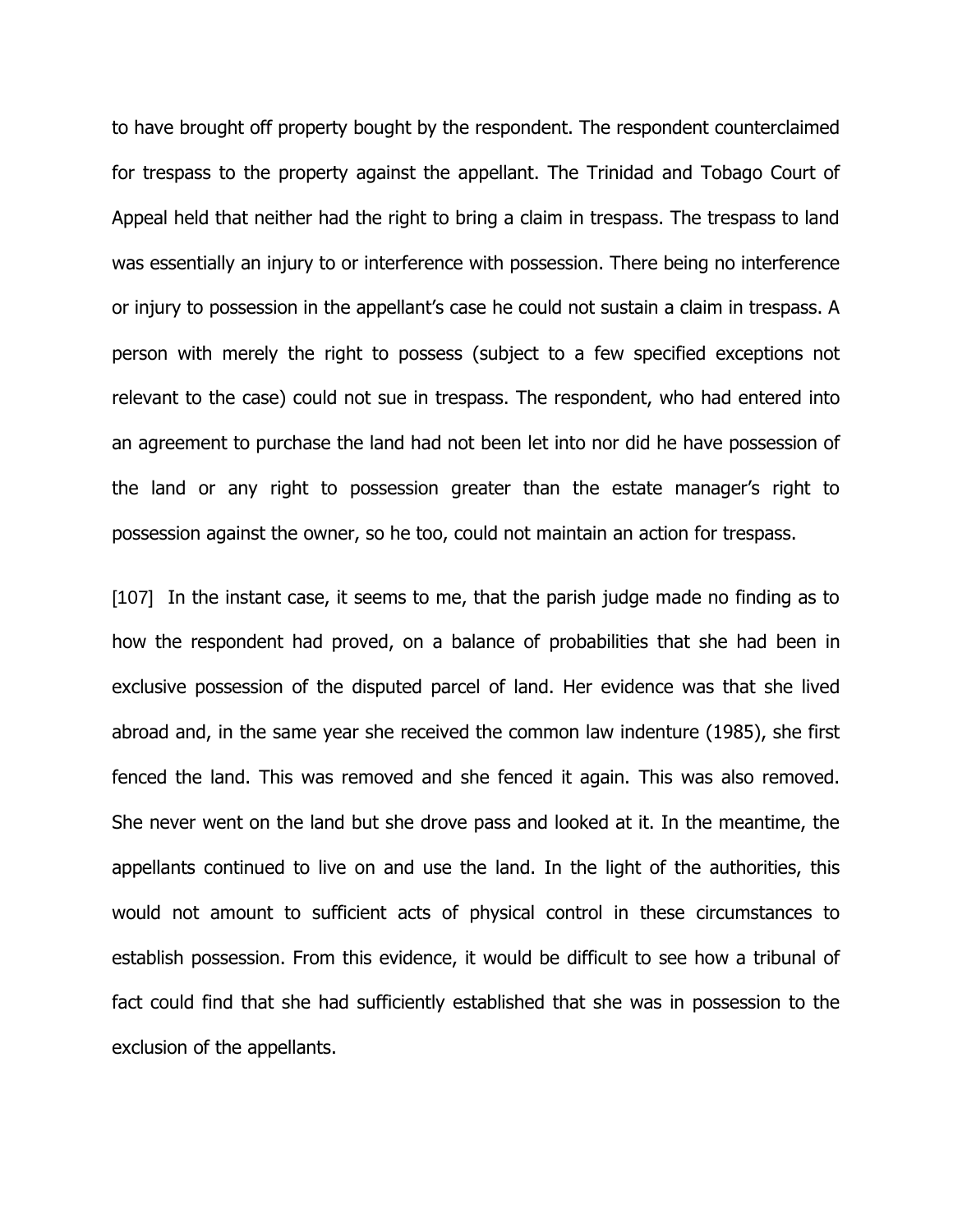[108] Further, the fact that her evidence as to her being in actual possession was tenuous at best, meant that she could not bring or succeed in a claim for trespass against another in possession with a better title.

[109] It is clear therefore, that the parish judge erred in law as she failed to apply the correct legal principles to the circumstances of the case. As a result, she erred in her approach to and assessment of the case and as a result came to the wrong conclusion.

## **Ground 3- Whether there was a bona fide dispute as to title within the meaning of section 96 of the Judicature (Parish Courts) Act so as to have ousted the jurisdiction of the parish judge**

[110] In ground three, the appellants complain that the parish judge erred in embarking on a trial involving a bona fide dispute as to title when there was no evidence from the respondent as to the annual value of the property. This raises the question as to whether in determining the matter, the court was being called upon to settle a dispute as to title bearing in mind the nature of the claim so as to call into play section 96 of the Judicature (Parish Courts) Act.

[111] The relevant part of section 96 of the Judicature (Parish Courts) Act provides as follows:

> " 96. Whenever a dispute shall arise respecting the title to land or tenements, possessory or otherwise, the annual value whereof does not exceed five hundred thousand dollars, any person claiming to be legally or equitably entitled to the possession thereof, may lodge a plaint in the Court ...then, on proof of the plaintiff's title and of the service of the summons on the defendant or the defendants, as the case may be, the Parish Judge may order that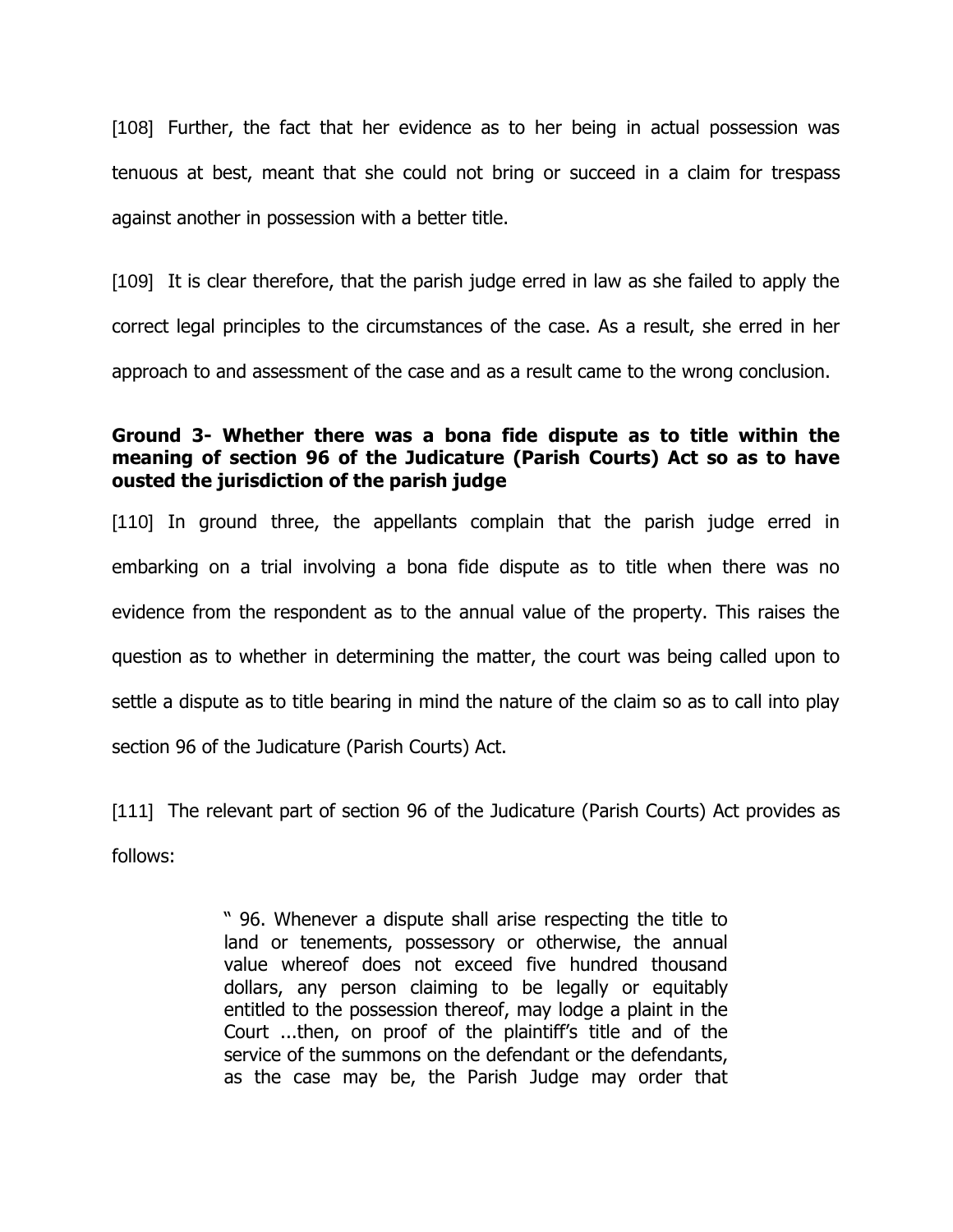possession of the lands or tenements...be given to the plaintiff..."

The dispute must, therefore, be one in which the parish judge, in determining the matter, could possibly have ordered that possession be given to the plaintiff.

# [112] In **Danny McNamee v Shields Enterprises Ltd** [2010] JMCA Civ 37, Morrison

JA (as he then was) conducted a thorough review of the authorities and applied the

principles stated in those cases in determining when the section is applicable.

[113] In that case, at paragraph [37] Morrison JA said:

"[37] Section 96 on the other hand, is appropriate to cases in which a dispute as to title to property has arisen, in which case the plaintiff claiming to be entitled to possession on either legal or equitable grounds may lodge a plaint setting out the nature and extent of his claim, whereupon a summons will issue to the person in actual possession of the property. If when the matter comes on for hearing that person does not show cause to the contrary, the plaintiff, upon proving his own title, will thereupon be entitled to an order for possession of the property. However, in any such case, the jurisdiction of the [parish judge] is limited to property the annual value of which does not exceed [\$500,000.00]."

[114] I venture to say that this is a correct description of what generally obtains in a

claim under section 96 of the Judicature (Parish Courts) Act.

[115] Morrison JA, referring to the decision in **Ivan Brown v Perris Bailey** (1974) 12

JLR 1338, went on to say at paragraph 39 that:

"[39] In that case (later followed in **Williams v Sinclair** (1976) 14 JLR 172), it was held that in order to bring the section into play, the *bona fides* of the defendant's intention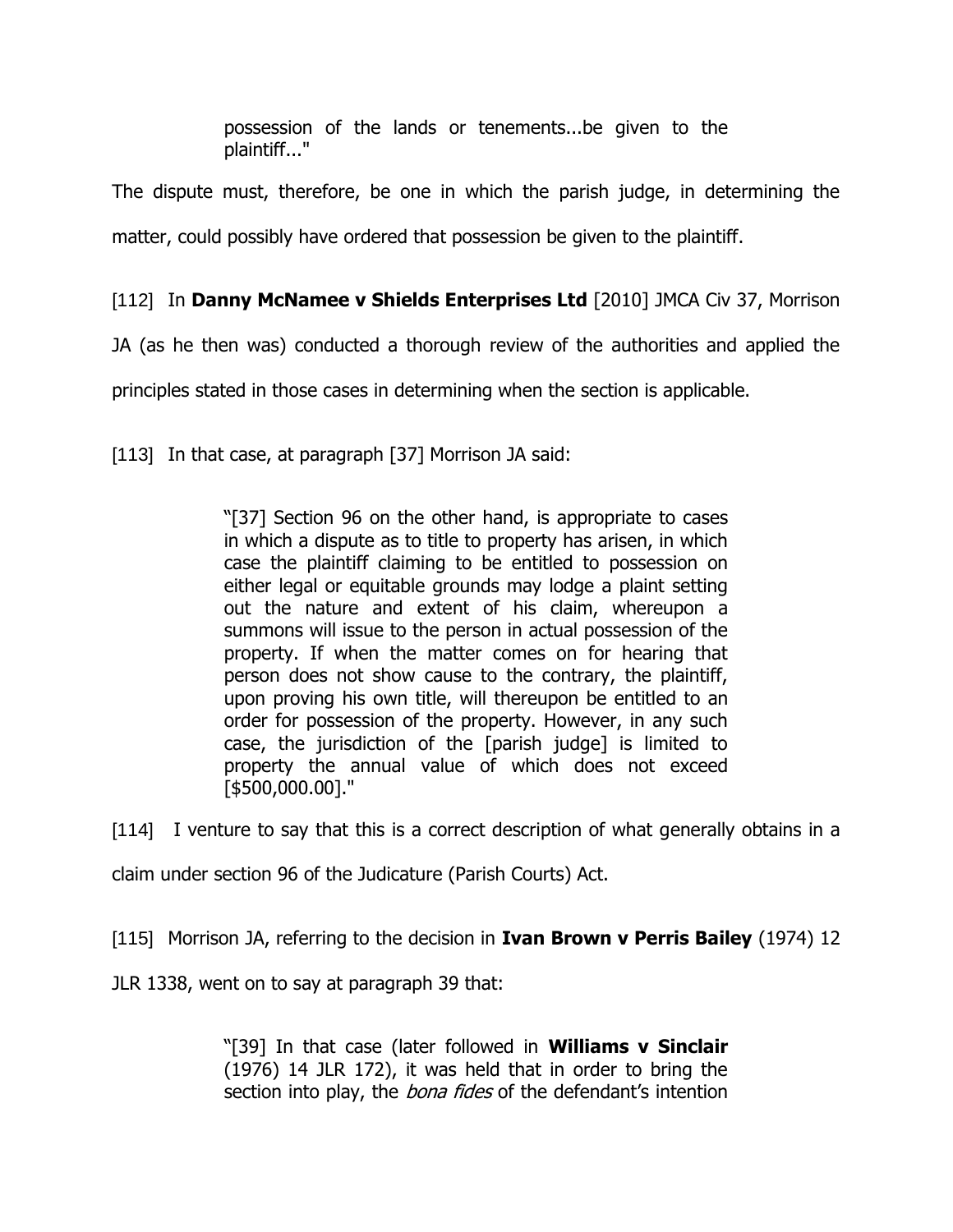is irrelevant in the absence of evidence of such a nature as to call into question the title of the plaintiff."

Morrison JA, then went on to cite the following passage from Graham-

Perkins JA's judgment in **Ivan Brown v Perris Bailey**:

"All the authorities show with unmistakeable clarity that the true test is not merely a matter of bona fide intention, but rather **whether the evidence before the court, or the state of the pleadings, is of such a nature as to call into question the title, valid and recognisable in law or in equity, of someone to the subject matter in dispute**. If there is no such evidence the bona fides of a defendant's intention is quite irrelevant." (Emphasis supplied)

[116] Section 96 of the Judicature (Parish Courts) Act also states that the parish judge only has jurisdiction if the "annual value" of the property does not exceed \$500,000.00. The authorities have held that this means that the plaintiff must lead evidence showing that the annual value of the land does not exceed the statutory limit in order to establish the parish judge's jurisdiction.

[117] Although the section 96 jurisdiction is usually invoked in claims for recovery of possession, it may also arise in a claim for trespass. In **Naldi Hynds v Felmando Haye**, (unreported), Court of Appeal, Jamaica, Resident Magistrates' Court Civil Appeal No 15/2006, judgment delivered 20 February 2007, an appeal concerning the tort of trespass to land, Harrison P found that there was a dispute involving the question of title in respect of each party. The land was unregistered land and each party was claiming title by virtue of a purchase of the land, a receipt in the case of one party and a common law conveyance in the case of the other. Harrison P referred to section 96 of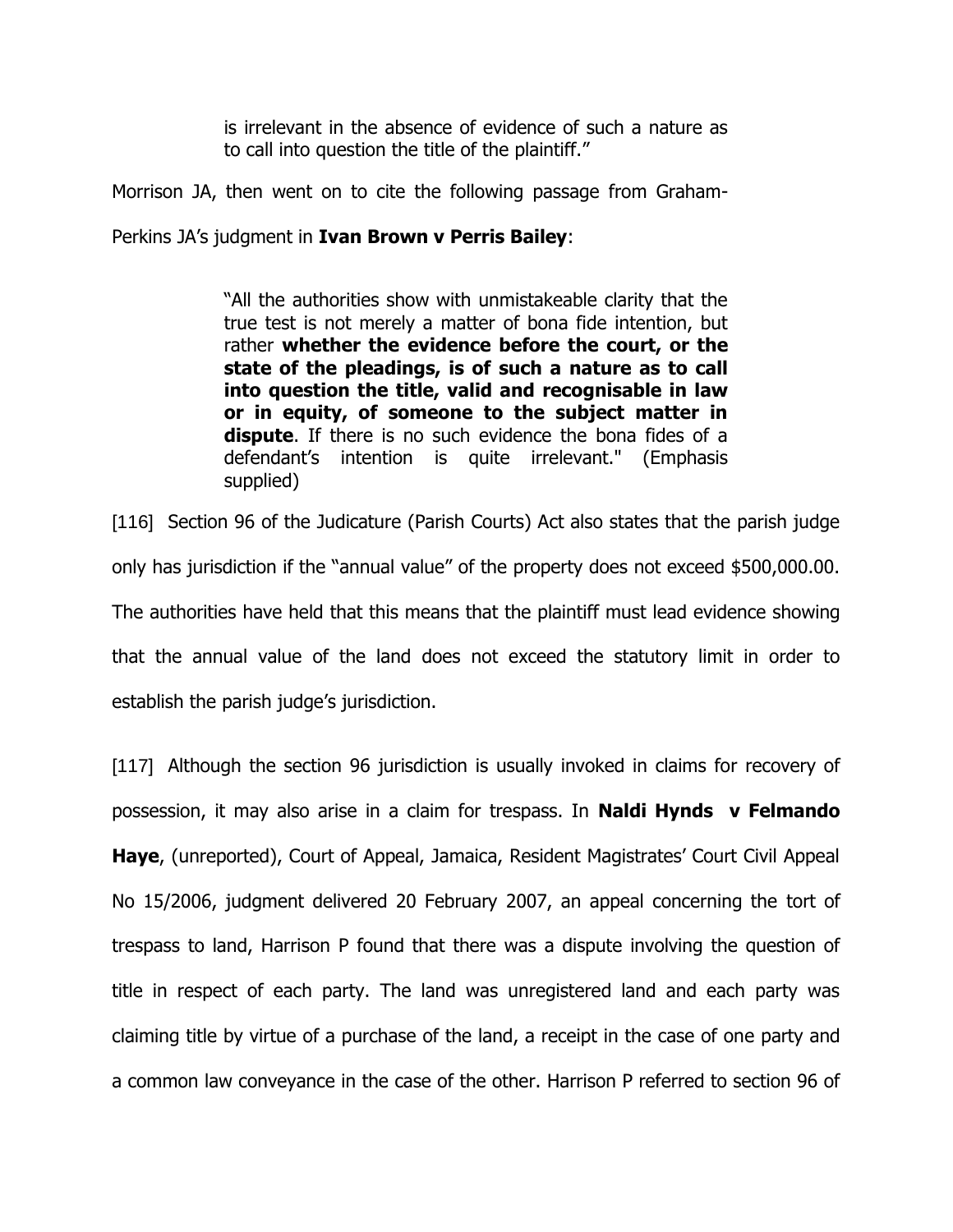the Judicature (Parish Courts) Act and described the requirement to satisfy the section in the following manner:

> "Under the provisions of section 96 of the Judicature [(Parish Courts)] Act, where the question of title arises, a [parish judge] is authorized to proceed to try the issue of title to the land to completion **provided that the plaintiff provides evidence** to the court that:

> > '... the annual value whereof does not exceed [five hundred thousand dollars] ...'" (Emphasis supplied)

[118] In that case, both parties were relying on common law titles to ground their claims. Neither could prove a greater right to ownership and possession than the other.

[119] In the instant case, the annual value of the disputed land was not particularized by the respondent in the plaint neither did she give evidence in relation to it. The annual value determines whether or not the Parish Court has jurisdiction to try a matter involving a genuine dispute as to title. The Judicature (Parish Court) Rules, Order VI rule 4, as well as the relevant authorities are clear that in all actions for recovery of land, in order to establish jurisdiction the annual value must be particularized and it must not be in excess of the statutory amount, presently, \$500,000.00. Therefore, if there is a dispute as to title and the annual value is not stated, the parish judge must decline to interfere with possession until the question of title is determined by a court that has the jurisdiction to do so.

[120] In my view however, section 96 is not relevant to this case. This is a case where one party has a superior title which is indefeasible except by fraud or adverse possession. There is no claim of fraud or adverse possession in this case. In a suitable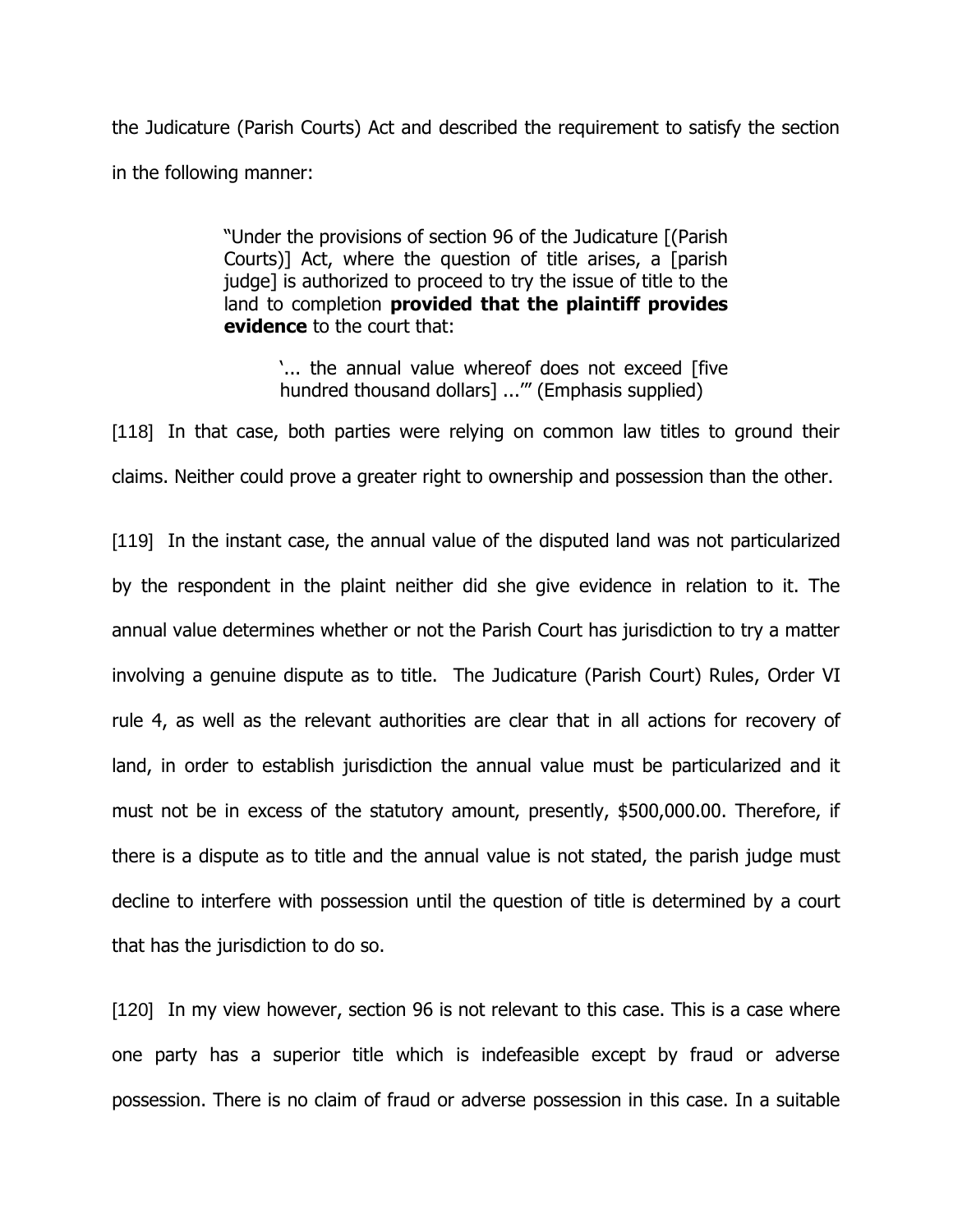case of trespass a parish judge may be entitled to make a finding of adverse possession if the evidence so warrants (see **Vida Bowes v Allan Spencer** (1976) 14 JLR 216). Questions which would arise for determination include whether one party had acquired title by adverse possession so as to resist a claim for trespass made by the paper owner whose title would therefore have been extinguished. In such a case section 96 would be relevant, for then there would be a valid dispute as to title even though the claim was in trespass.

[121] In this case the respondent was not claiming ownership by adverse possession so as to extinguish the appellants' lawful title. In my view there was no genuine dispute as to title. The cause of action was filed in trespass and the respondent was claiming to be in possession by virtue of a purchase of a part of the land whilst the appellants were claiming to be in actual possession of the land under a certificate of title for the property which was indefeasible. For section 96 to be invoked, to oust the parish judge's jurisdiction, the dispute as to title must raise a real and substantial doubt as to whom the property belonged. See **The Warrior** (1828) 2 Dods 288 cited in **Ivan Brown v Perris Bailey** at page 1342.

[122] In **Noel Williams v The Attorney General** (1995) 32 JLR 79, this court, in determining that the [resident magistrate] was wrong to adjourn the hearing of a plaint for recovery of possession brought by a registered owner against a defendant in possession without title, until the trial of a claim for declaration of ownership of the said property brought by the defendant in the High Court, said that: